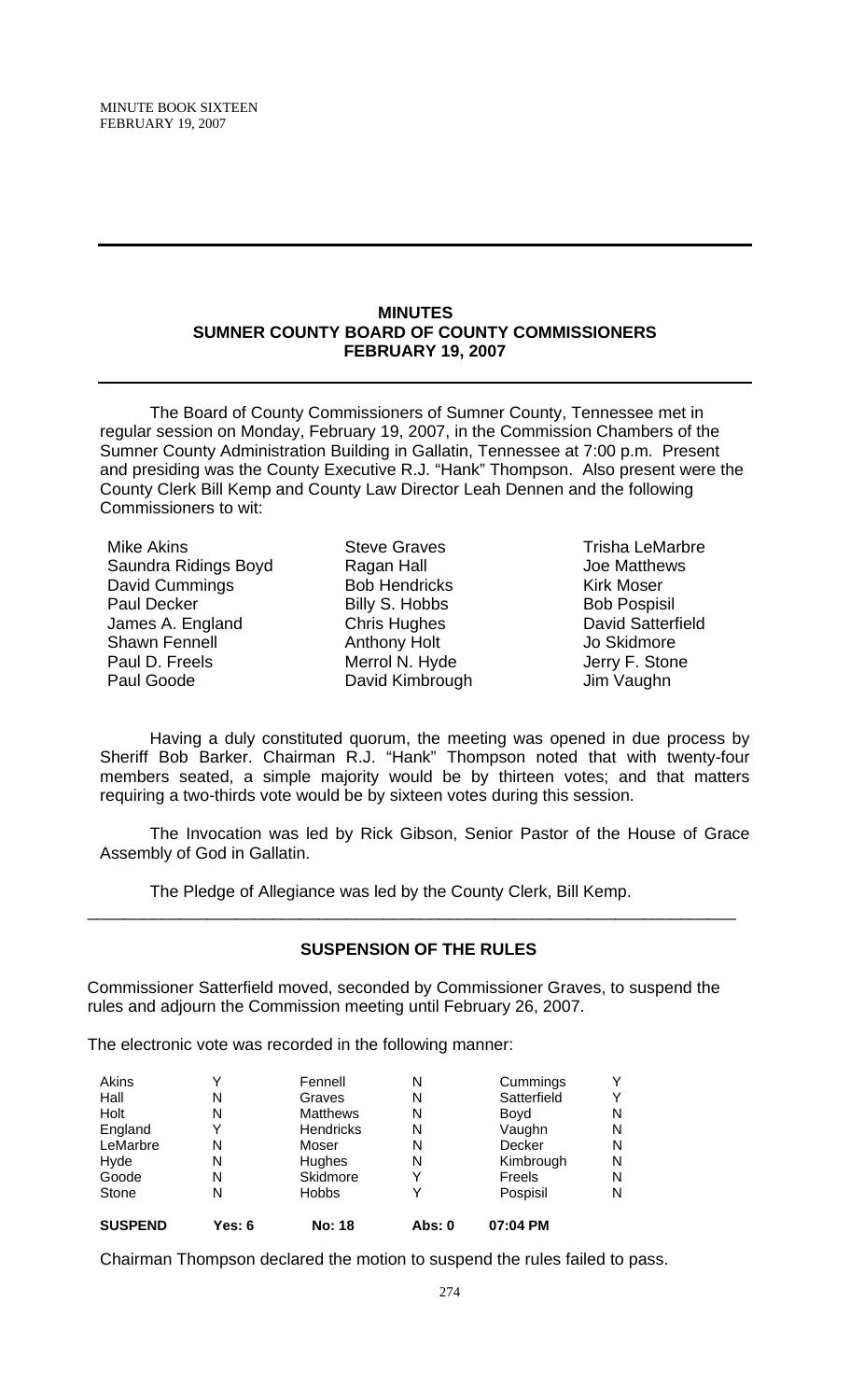## **APPROVAL OF AGENDA**

Chairman Thompson requested that the Committee on Committees report be moved after Recognition of the Public because of the interest in the Board of Education vacancy. Under Legislative Committee report, Item 3 was removed, regarding the execution of a master equipment lease/purchase agreement.

Commissioner Skidmore moved, seconded by Commissioner Moser, to adopt the agenda with the additions and changes. The Commission approved the agenda as amended by unanimous voice vote of the body.

### **APPROVAL OF MINUTES**

The minutes for the meeting of this body held on January 22, 2007, and recorded in the office of the Clerk, Bill Kemp, were approved by voice vote after Commissioner Graves made the motion, seconded by Commissioner Hobbs.

## **RECOGNITION OF THE PUBLIC**

Chairman Thompson opened the floor to allow the public to speak concerning any matter on the agenda.

Baker N. Black of Westmoreland requested the Commission to elect Ben Harris to the  $7<sup>th</sup>$  District Board of Education vacancy.

Ben Harris of 466 Buffalo Ridge in Gallatin requested the vote of commissioners for the Board of Education vacancy. He further stated that he is not in the back pocket of any group.

With no one else wishing to speak, recognition of the public was closed.

## **COMMITTEE ON COMMITTEES**

\_\_\_\_\_\_\_\_\_\_\_\_\_\_\_\_\_\_\_\_\_\_\_\_\_\_\_\_\_\_\_\_\_\_\_\_\_\_\_\_\_\_\_\_\_\_\_\_\_\_\_\_\_\_\_\_\_\_\_\_\_\_\_\_\_\_\_\_\_

### **BOARD OF EDUCATION SEVENTH DISTRICT VACANCY**

Chairman LeMarbre reported the nine candidates who submitted information to the Clerk for the Seventh School Board District were as follows:

Elizabeth Ann Baker Frank Dulin Brinkley Barry Alan Brown Robert L. "Bob" Dyer Vicky Howell Graves Benjamin A. Harris Donna Hartley Lucas, J.D. Kevin J. Quinn William "Bill" Woodard

Chairman Thompson called for other nominations. Hearing none, he closed the nominations and requested the Clerk to call the roll.

Baker: Matthews, Hobbs

Brinkley: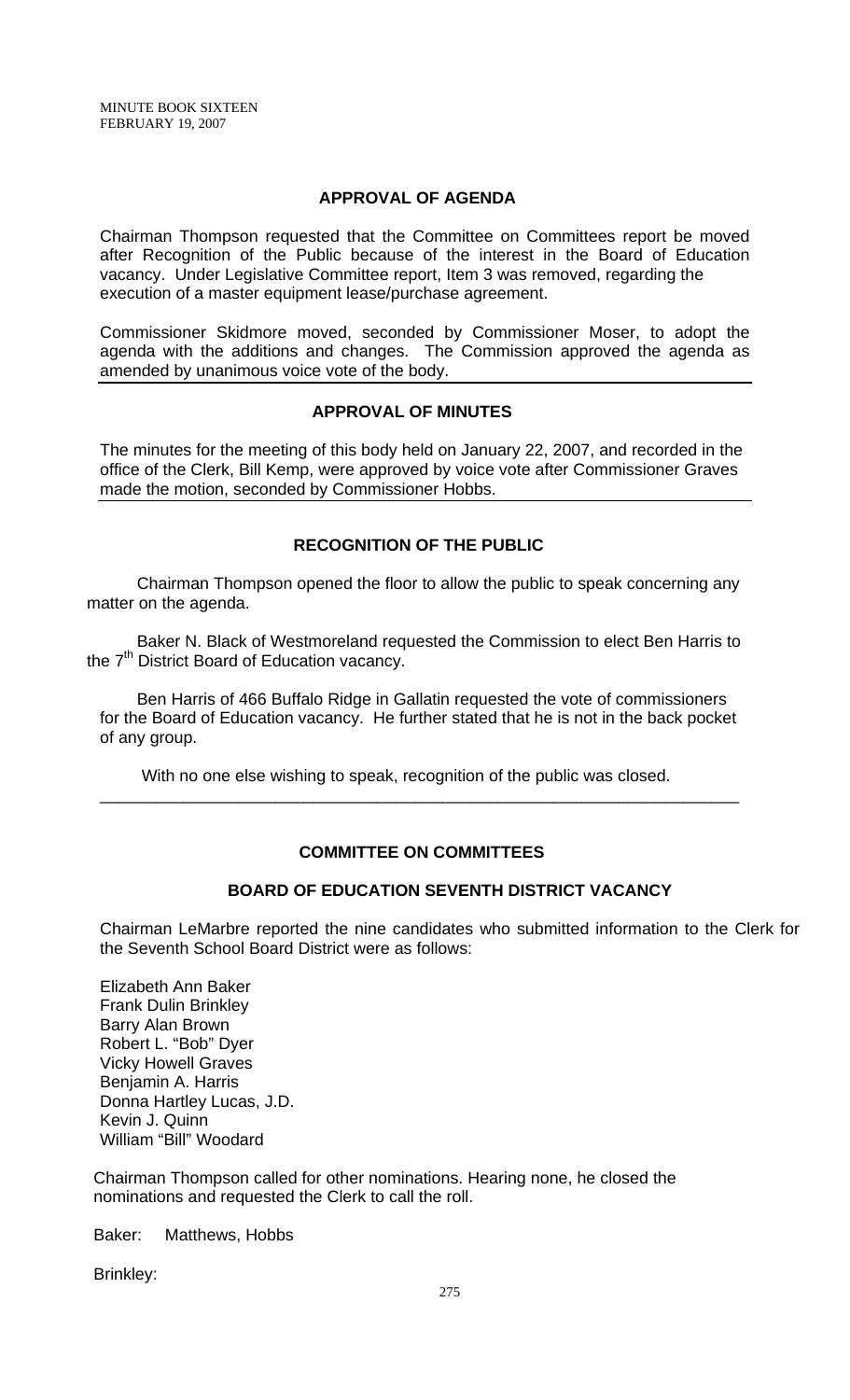Brown:

Dyer:

- Graves: Hall, Holt, Vaughn, LeMarbre, Moser, Decker, Hughes, Kimbrough, Goode, Pospisil
- Harris: Akins, Fennell, Cummings, Graves, Satterfield, Boyd, England, Hendricks, Hyde, Skidmore, Freels, Stone

Lucas:

Quinn:

Woodard:

Baker: 2 Brinkley: 0 Brown: 0 Dyer: 0 Graves: 10 Harris: 12

Lucas: 0 Quinn: 0 Woodard: 0

Commissioner Satterfield changed his vote from Dyer to Harris, as reflected above. Chairman Thompson declared the ballot closed and declared the top three would be voted on again.

Clerk Kemp called the roll again for three nominees:

Baker: Matthews

- Graves: Hall, Holt, Vaughn, LeMarbre, Moser, Decker, Hughes, Kimbrough, Goode, Pospisil
- Harris: Akins, Fennell, Cummings, Graves, Satterfield, Boyd, England, Hendricks, Hyde, Skidmore, Freels, Stone, Hobbs

Baker: 1 Graves: 10 Harris: 13

Chairman Thompson declared Mr. Harris elected to serve on the Board of Education. \_\_\_\_\_\_\_\_\_\_\_\_\_\_\_\_\_\_\_\_\_\_\_\_\_\_\_\_\_\_\_\_\_\_\_\_\_\_\_\_\_\_\_\_\_\_\_\_\_\_\_\_\_\_\_\_\_\_\_\_\_\_\_\_\_\_\_\_\_\_

Commissioner LeMarbre announced an appointment to the Tourism Board to replace Barbara Parker as citizen. She forwarded the nomination of Sandy Stucky to replace Ms. Parker on the Tourism Board.

Commissioner LeMarbre announced an appointment to fill the unexpired term of Jimmy Overton on the Sheriff's Civil Service Board. She said the Law Enforcement Subcommittee recommended Richard Smith for appointment and the committee approved the nomination.

Commissioner LeMarbre moved the appointments, Commissioner Graves seconded the motion, which carried by voice vote of the body.

Commissioner LeMarbre announced the expiring term of Tommy Marlin on the Highway Commission and the nominations of Tommy Marlin and Tom Neal.

Clerk Kemp stated that the Green button is a vote for Mr. Marlin and the White one is a vote for Mr. Neal. The electronic vote was recorded in the following manner:

| Akins | Fennell | Cummings    |  |
|-------|---------|-------------|--|
| Hall  | Graves  | Satterfield |  |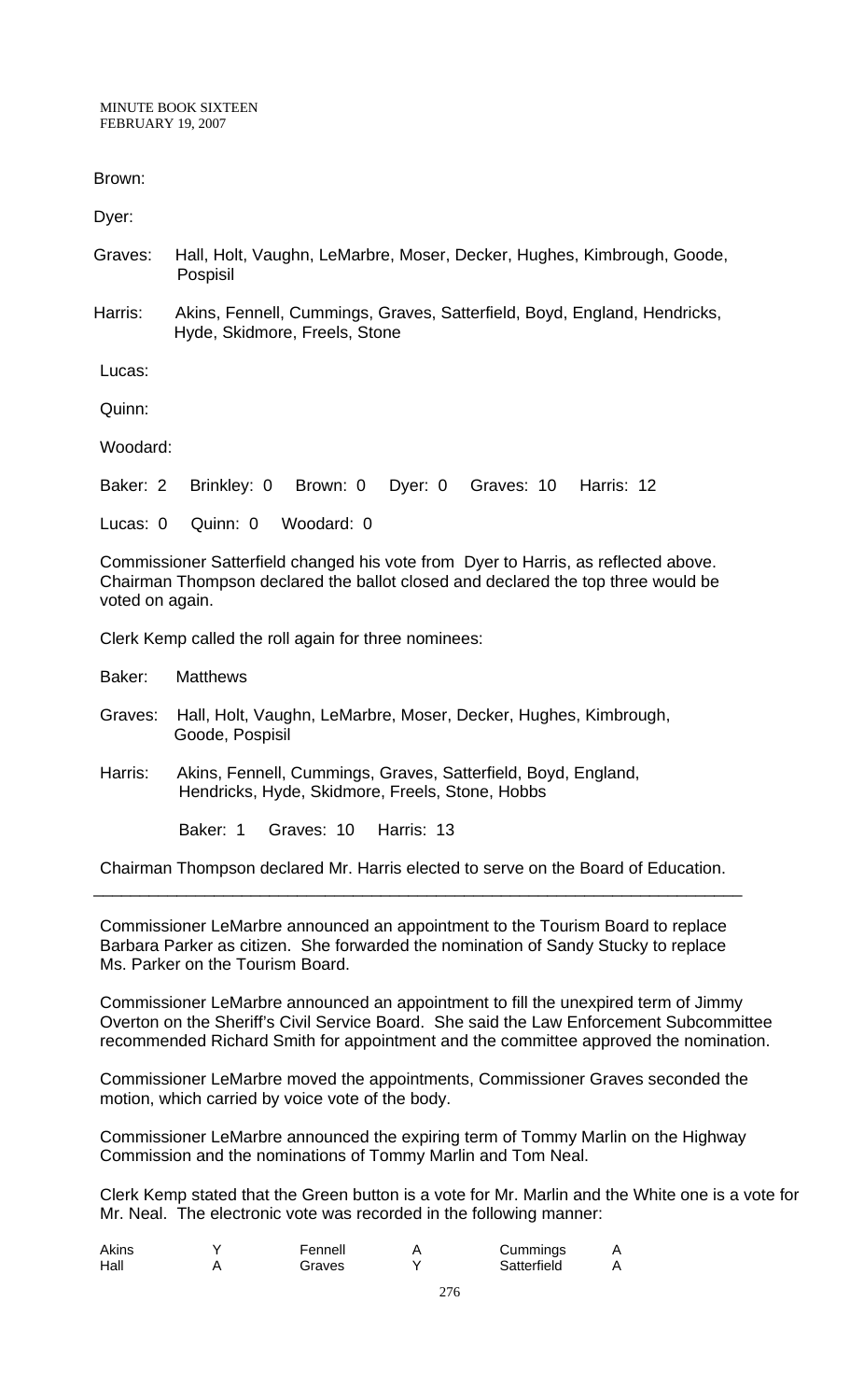| <b>MARLIN</b> |   |                 |   |           |   |
|---------------|---|-----------------|---|-----------|---|
| Stone         | Α | <b>Hobbs</b>    |   | Pospisil  | Α |
| Goode         | Α | Skidmore        |   | Freels    | Y |
| Hyde          | А | Hughes          | Α | Kimbrough | Α |
| LeMarbre      | А | Moser           | Α | Decker    | Α |
| England       |   | Hendricks       |   | Vaughn    | Α |
| Holt          | Α | <b>Matthews</b> | Α | Boyd      | Υ |

Chairman Thompson declared Mr. Neal approved by the body.

Commissioner LeMarbre noted the expiring term of Shawn Fennell on the Sumner County Planning Commission for next month.

\_\_\_\_\_\_\_\_\_\_\_\_\_\_\_\_\_\_\_\_\_\_\_\_\_\_\_\_\_\_\_\_\_\_\_\_\_\_\_\_\_\_\_\_\_\_\_\_\_\_\_\_\_\_\_\_\_\_\_\_\_\_\_\_\_\_\_\_\_\_\_\_\_\_\_

### **REPORT OF THE CHAIR**

Commissioners Hendricks and Vaughn introduced the resolution and Commissioner Vaughn read the following into the record:

### **A RESOLUTION HONORING THE GALLATIN HIGH SCHOOL GREEN WAVE FOOTBALL TEAM**

**WHEREAS,** the Gallatin High School Green Wave football team led by Coach Robert Lassiter and an outstanding coaching staff completed an undefeated regular season and Region 5-5A Championship; and

**WHEREAS,** Ben Miller was named the Sumner County Most Valuable Defensive Player and Rusty Fisher, Mike Shehadi, Trammel Grafton, JayR Harper, J.T. Ferrell and Jair Bell were named as All-County 1<sup>st</sup> Team Members; and

**WHEREAS,** Trey Parker, Johntae Gleaves, Da'Jaun Manning, Corey Willmore and Michael Bugbee were named as All-County 2<sup>nd</sup> Team Members; and

**WHEREAS,** these players along with the other members of the Gallatin High School Green Wave football team have played with pride and brought honor to themselves, their school and Sumner County by their outstanding performance.

**NOW, THEREFORE BE IT RESOLVED** by the Sumner County Board of County Commissioners meeting in regular session on this the  $19<sup>th</sup>$  day of February, 2007, that this body does hereby congratulate the Gallatin High School Green Wave football team and Coach Robert Lassiter for their outstanding season; and

**BE IT FURTHER RESOLVED** that this resolution is to be spread on the minutes of this body and the Clerk is to furnish a copy of this resolution to the Gallatin High School Green Wave football team.

\_\_\_\_\_\_\_\_\_\_\_\_\_\_\_\_\_\_\_\_\_\_\_\_\_\_\_\_\_\_\_\_\_\_\_\_\_\_\_\_\_\_\_\_\_\_\_\_\_\_\_\_\_\_\_\_\_\_\_\_\_\_\_\_

Upon motion of Commissioner Vaughn, seconded by Commissioner Hendricks, the Commission voted to approve the certificate of recognition for the Gallatin High School Green Wave football team.

Commissioner Hyde introduced the following resolution and read it into the record: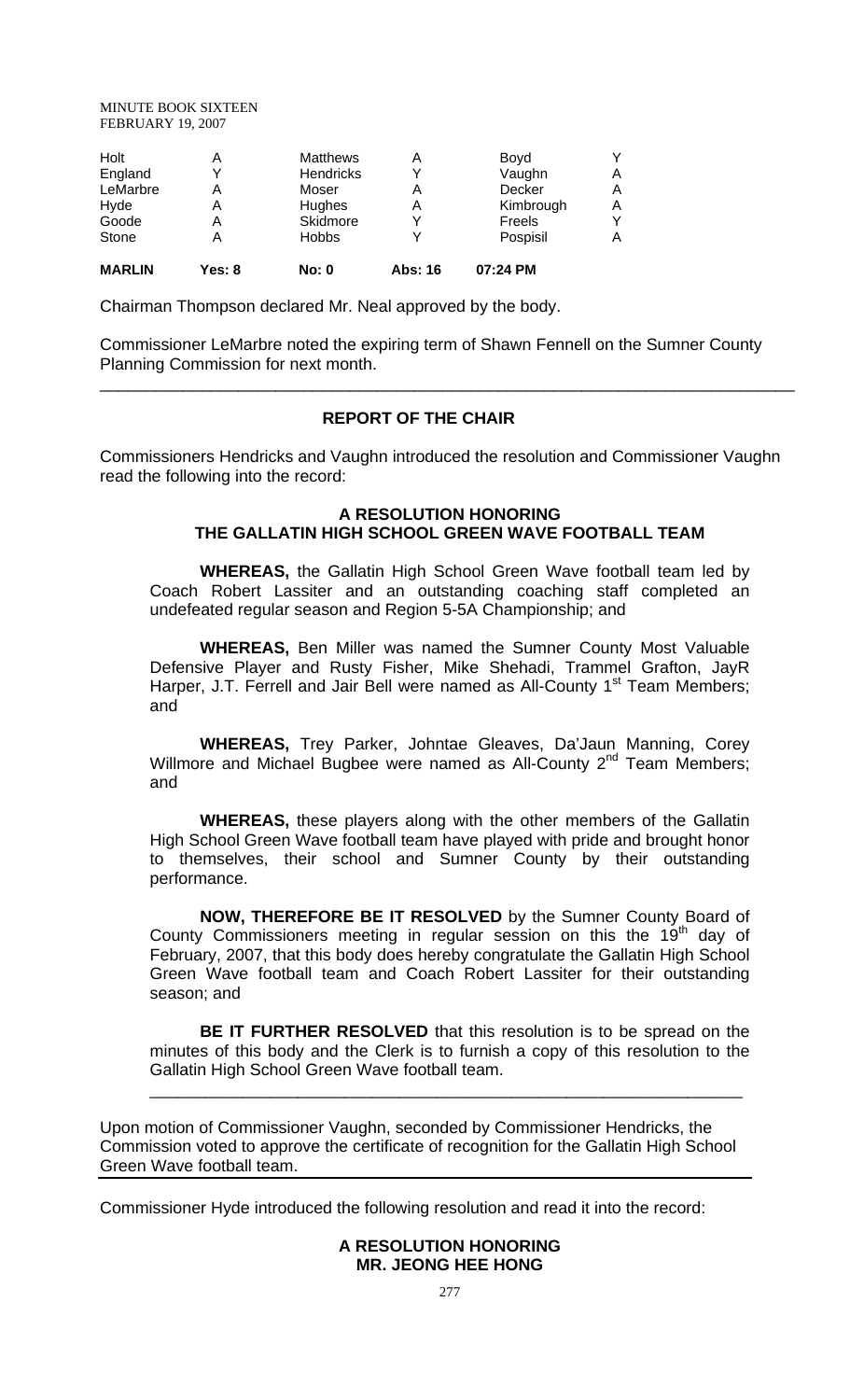**WHEREAS,** Mr. Jeong Hee Hong attends Merrol Hyde Magnet School and has been accepted to the United States Military Academy (West Point); and

**WHEREAS**, Mr. Hong is a member of the National Honor Society, a delegate for YMCA Youth Legislature as well as a member on the varsity volleyball and cross country teams, MHMS band and Jazz Band; and

**WHEREAS,** Mr. Hong through his determination and hard work, and his outstanding efforts, has brought honor, not only to himself, but to his school, community and county.

**NOW, THEREFORE BE IT RESOLVED** by the Sumner County Board of County Commissioners meeting in regular session on this the  $19<sup>th</sup>$  day of February, 2007, that this body does hereby congratulate and commend Mr. Jeong Hee Hong for his outstanding efforts; and

**BE IT FURTHER RESOLVED** that this resolution be spread on the minutes of this body so as to make it a permanent part of the records of this body and the Clerk is hereby directed to furnish a copy of this resolution to Mr. Hong.

\_\_\_\_\_\_\_\_\_\_\_\_\_\_\_\_\_\_\_\_\_\_\_\_\_\_\_\_\_\_\_\_\_\_\_\_\_\_\_\_\_\_\_\_\_\_\_\_\_\_\_\_\_\_\_\_\_\_\_\_\_\_\_\_

Upon motion of Commissioner Decker, seconded by Commissioner Hyde, the Commission voted to approve the certificate of recognition for Mr. Hong.

Commissioner Goode introduced the following and read it into the record:

### **A RESOLUTION HONORING MR. ALAN WONG**

**WHEREAS,** Mr. Alan Wong attends Merrol Hyde Magnet School and has been accepted to the United States Military Academy (West Point), United States Air Force Academy, as well as the University of Tennessee; and

**WHEREAS**, some of Mr. Wong's academic achievements include the National Honor Society, Spanish Language Honor Society, Future Business Leaders of America, and a State finalist for the Wendy's Heisman Award; and

**WHEREAS,** Mr. Wong is also a member of the varsity basketball, bowling, and tennis team and demonstrates qualities of good character and leadership to the youth and adults of this county.

**NOW, THEREFORE BE IT RESOLVED** by the Sumner County Board of County Commissioners meeting in regular session on this the  $19<sup>th</sup>$  day of February, 2007, that this body does hereby congratulate and commend Mr. Alan Wong for his outstanding efforts; and

**BE IT FURTHER RESOLVED** that this resolution be spread on the minutes of this body so as to make it a permanent part of the records of this body and the Clerk is hereby directed to furnish a copy of this resolution to Mr. Alan Wong.

\_\_\_\_\_\_\_\_\_\_\_\_\_\_\_\_\_\_\_\_\_\_\_\_\_\_\_\_\_\_\_\_\_\_\_\_\_\_\_\_\_\_\_\_\_\_\_\_\_\_\_\_\_\_\_\_\_\_\_\_\_\_\_\_

Upon motion of Commissioner Goode, seconded by Commissioner Skidmore, the Commission voted to approve the certificate of recognition for Mr. Wong.

Commissioner Vaughn read the following resolution into the record: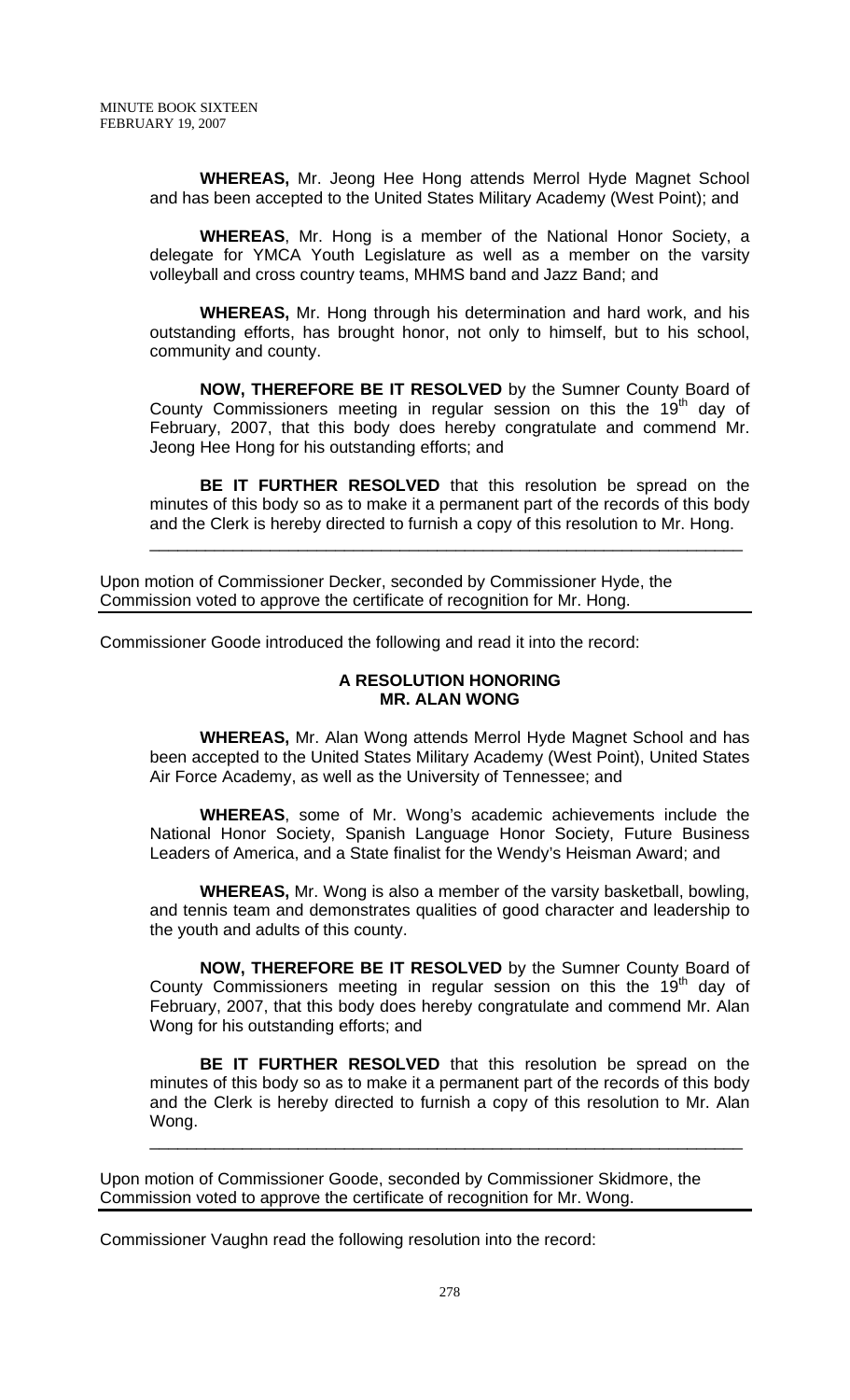### **A RESOLUTION HONORING MISS ALAINA KISKADDON**

**WHEREAS,** Miss Alaina Kiskaddon attends Merrol Hyde Magnet School and has been accepted to the United States Coast Guard Academy where she plans to major in ocean engineering; and

**WHEREAS**, Miss Kiskaddon has excelled not only in academics but as well as athletics through varsity volleyball, cross country, and as a member of the All Sumner County and All Midstate cross country teams; and

**WHEREAS,** Miss Kiskaddon is a positive role model for all persons and represents future leadership and by her accomplishments has brought honor upon herself, her school and this county.

**NOW, THEREFORE BE IT RESOLVED** by the Sumner County Board of County Commissioners meeting in regular session on this the  $19<sup>th</sup>$  day of February, 2007, that this body does hereby congratulate and commend Miss Kiskaddon for her outstanding efforts; and

**BE IT FURTHER RESOLVED** that this resolution be spread on the minutes of this body so as to make it a permanent part of the records of this body and the Clerk is hereby directed to furnish a copy of this resolution to Miss Kiskaddon.

\_\_\_\_\_\_\_\_\_\_\_\_\_\_\_\_\_\_\_\_\_\_\_\_\_\_\_\_\_\_\_\_\_\_\_\_\_\_\_\_\_\_\_\_\_\_\_\_\_\_\_\_\_\_\_\_\_\_\_\_\_\_\_\_

Upon motion of Commissioner Vaughn, seconded by Commissioner Hendricks, the Commission voted to approve the certificate of recognition for Ms. Kiskaddon.

Commissioner Decker read the following resolution into the record:

### **A RESOLUTION HONORING THE MERROL HYDE MAGNET SCHOOL MODEL UNITED NATIONS HIGH SCHOOL TEAM**

**WHEREAS,** the Merrol Hyde Magnet School Model United Nations high school team was represented by officers Sara Denton and Melanie Martin as well as other student team members at the  $25<sup>th</sup>$  annual Model United Nations conference where the students collected various awards for outstanding achievement; and

**WHEREAS,** awards for outstanding research were received by Grant Leonardi, Jeong Hee Hong, Raquel Pointer, Josh Lawrence, Jessica Hall, Bethany Reynard, Hannah Hopper, Joey Meyer, and Isaiah Fish, and Taylor Leath and Barrett Schreiner also received awards for outstanding Press Corps; and

**WHEREAS**, by demonstrating leadership and through their accomplishments have brought honor upon themselves, their school, and this county and by their dedication and hard work they are preparing to be leaders of tomorrow.

**NOW, THEREFORE, BE IT RESOLVED** by the Sumner County Board of County Commissioners meeting in regular session on this the  $19<sup>th</sup>$  day of February, 2007, that this body does hereby congratulate and commend the Merrol Hyde Magnet School Model United Nations high school team for their outstanding achievement; and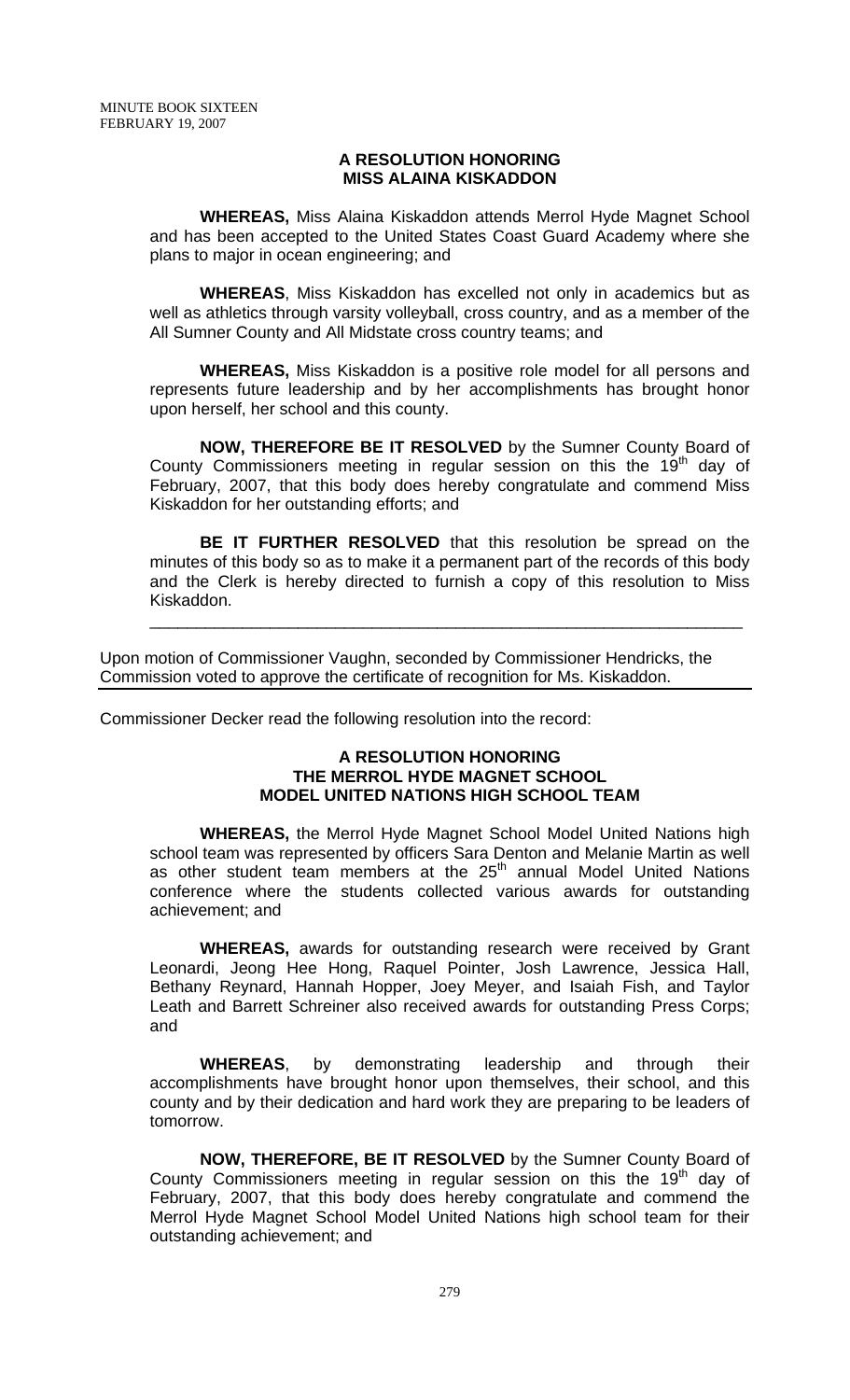**BE IT FURTHER RESOLVED** that this resolution shall be spread on the minutes of this body and the Clerk is to furnish a copy of this resolution to the Merrol Hyde Magnet School Model United Nations high school team.

\_\_\_\_\_\_\_\_\_\_\_\_\_\_\_\_\_\_\_\_\_\_\_\_\_\_\_\_\_\_\_\_\_\_\_\_\_\_\_\_\_\_\_\_\_\_\_\_\_\_\_\_\_\_\_\_\_\_\_\_\_\_\_\_

Upon motion of Commissioner Decker, seconded by Commissioner LeMarbre, the Commission voted to approve the certificate of recognition for the middle school students.

Commissioner Decker introduced the following resolution and read it into the record:

### **A RESOLUTION HONORING THE MERROL HYDE MAGNET SCHOOL MODEL UNITED NATIONS MIDDLE SCHOOL TEAM**

**WHEREAS,** the Merrol Hyde Magnet School Model United Nations middle school team recently participated in the Model United Nations conference and performed well above average collecting eight awards and ten out of thirteen resolutions passing to General Assembly; and

**WHEREAS,** Christie Thiessen, delegating Chile, received an outstanding costume award as well as an outstanding delegate award, Schyler Cox & Amy Fottrell delegating Grenada, and Erica Davis, Dayton Paul, and Megan Faust delegating South Korea all received awards for outstanding resolutions and Hayden Marsh, Tim Kolp, Amelia Mimms, and Brionna Grubbs were recognized as outstanding delegates; and

**WHEREAS**, these students exemplify the outstanding youth of our county and are positive role models for all persons. Demonstrating leadership and through their accomplishments they have brought honor upon themselves, their school, and this county.

**NOW, THEREFORE, BE IT RESOLVED** by the Sumner County Board of County Commissioners meeting in regular session on this the  $19<sup>th</sup>$  day of February, 2007, that this body does hereby congratulate and commend the Merrol Hyde Magnet School Model United Nations middle school team for their outstanding achievement; and

**BE IT FURTHER RESOLVED** that this resolution shall be spread on the minutes of this body and the Clerk is to furnish a copy of this resolution to the Merrol Hyde Magnet School Model United Nations middle school team.

\_\_\_\_\_\_\_\_\_\_\_\_\_\_\_\_\_\_\_\_\_\_\_\_\_\_\_\_\_\_\_\_\_\_\_\_\_\_\_\_\_\_\_\_\_\_\_\_\_\_\_\_\_\_\_\_\_\_\_\_\_\_\_\_

Upon motion of Commissioner Decker, seconded by Commissioner Matthews, the Commission voted to approve the certificate of recognition for the high school students.

Clerk Kemp introduced the following resolution and read the resolution into the record:

### **A RESOLUTION HONORING MRS. MARTHA OVERTON**

**WHEREAS,** Mrs. Martha Overton, has served as a staff member of the Sumner County University of Tennessee Agricultural Extension office since October 1982; and

**WHEREAS,** Mrs. Overton, has been the secretary for Family and Consumer Science and by the giving of her time and talents, has contributed distinctive guidance and direction to the citizens and leadership of Sumner County; and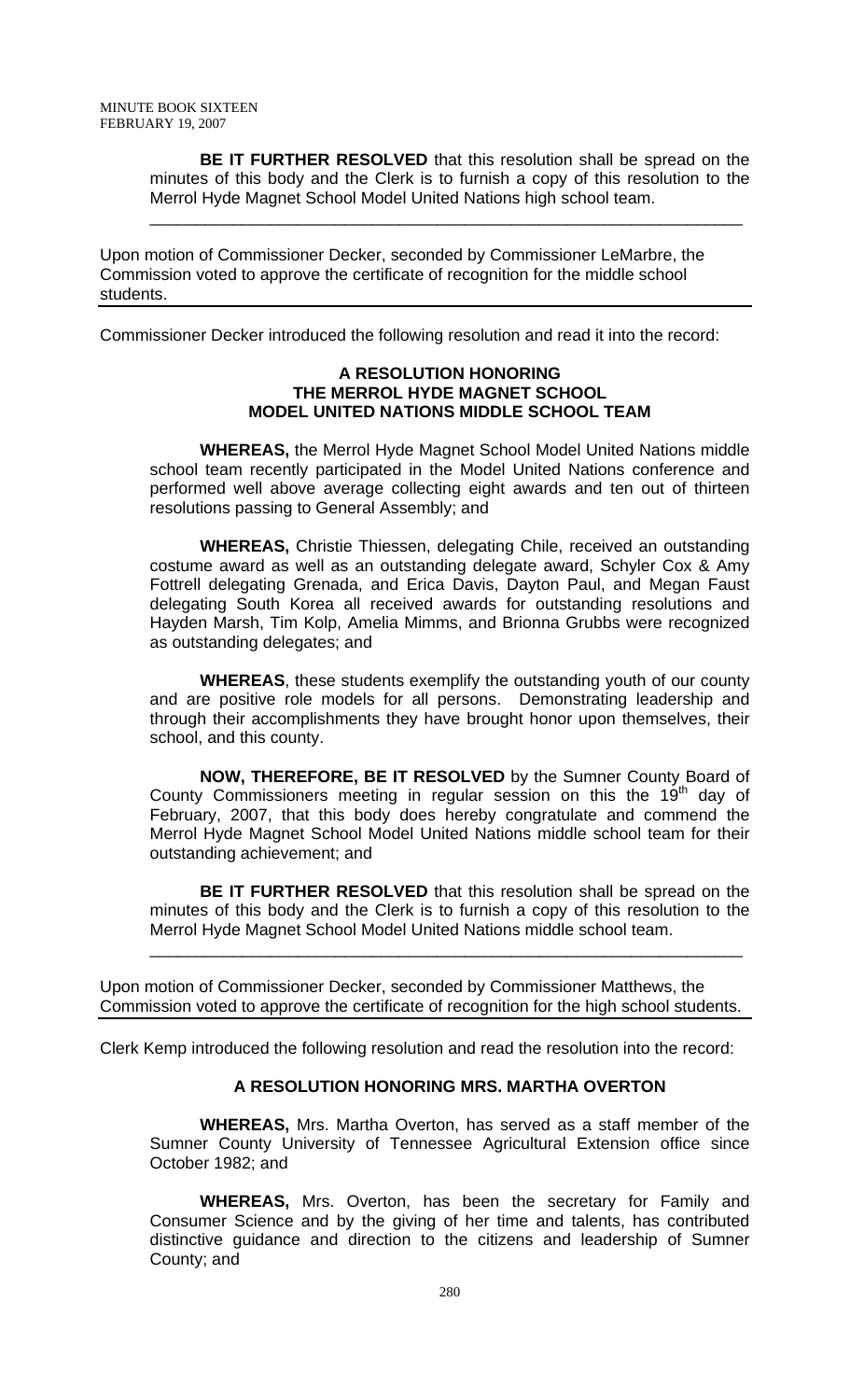**WHEREAS**, Mrs. Overton demonstrates civic-mindedness and her commitment to serve the citizens of Sumner County has been instrumental in bringing progress and advancement to this county.

**NOW, THEREFORE, BE IT RESOLVED** by the Sumner County Board of County Commissioners meeting in regular session on this the  $19<sup>th</sup>$  day of February, 2007, that this body does hereby recognize and commend Mrs. Martha Overton for her dedication and service to the citizens and government of Sumner County; and

**BE IT FURTHER RESOLVED** that this resolution shall be spread on the minutes of this body and the Clerk is to furnish a copy of this resolution to Mrs. Martha Overton.

\_\_\_\_\_\_\_\_\_\_\_\_\_\_\_\_\_\_\_\_\_\_\_\_\_\_\_\_\_\_\_\_\_\_\_\_\_\_\_\_\_\_\_\_\_\_\_\_\_\_\_\_\_\_\_\_\_\_\_\_\_\_\_\_

Upon motion of Commissioner Holt, seconded by Commissioner Matthews, the Commission voted to approve the certificate of recognition for the Mrs. Overton.

Commissioner Hobbs introduced the following resolution and read it into the record:

## **A RESOLUTION HONORING OAKMONT ELEMENTARY SCHOOL AND COMMUNITY**

**WHEREAS,** Oakmont Elementary School and the New Deal community joined together and contributed their time and funds in order to better the environment for the school children and raised thousands of dollars and built a new school playground for this community; and

**WHEREAS**, this outpouring of community support demonstrates the volunteer spirit and commitment to serve the students and citizens of Sumner County, which make our area such a great place to live.

**NOW, THEREFORE, BE IT RESOLVED** by the Sumner County Board of County Commissioners meeting in regular session on this the  $19<sup>th</sup>$  day of February, 2007, that this body does hereby recognize and commend Oakmont Elementary School and community for their determination and accomplishment of building a new playground; and

**BE IT FURTHER RESOLVED** that this resolution shall be spread on the minutes of this body and the Clerk is to furnish a copy of this resolution to Oakmont Elementary School.

\_\_\_\_\_\_\_\_\_\_\_\_\_\_\_\_\_\_\_\_\_\_\_\_\_\_\_\_\_\_\_\_\_\_\_\_\_\_\_\_\_\_\_\_\_\_\_\_\_\_\_\_\_\_\_\_\_\_\_\_\_\_\_\_

Upon motion of Commissioner Hobbs, seconded by Commissioner Pospisil, the Commission voted to approve the certificate of recognition for Oakmont Elementary School and the New Deal community.

Clerk Kemp posted the folllowing notice:

### **PUBLIC NOTICE**

There will be a Public Hearing before the Sumner County Commission on February 19, 2007, at 7:00 p.m. in the Sumner County Administration Building Commissioner Chambers located at 355 N. Belvedere Drive, Gallatin, TN.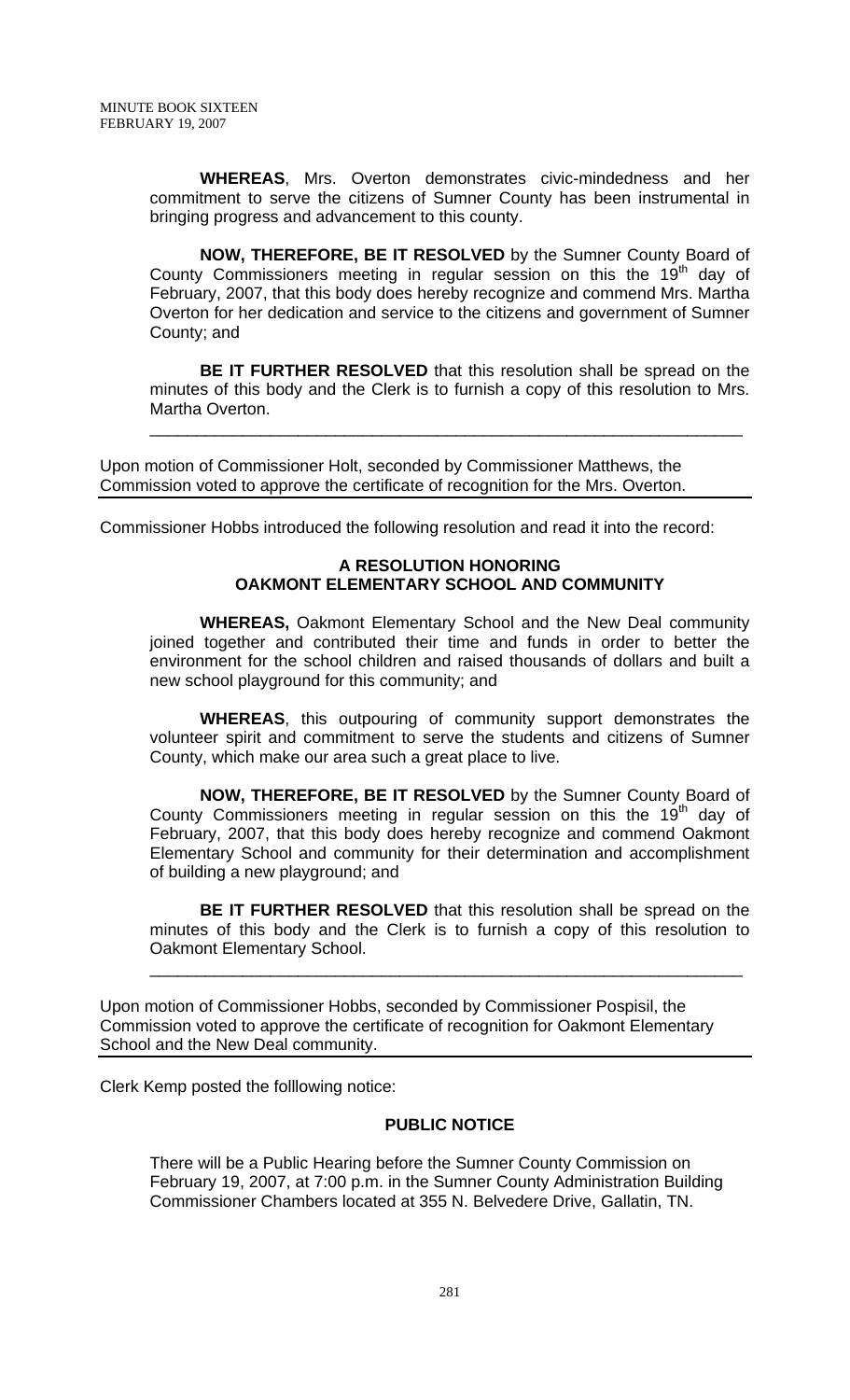Mark Kolemba is requesting to have his property rezoned from RlA to a Low Density Residential Unit Development. Subject property contains 39.02 acres, is located on Latimer Lane, is on Tax Map 123, Parcel 12, and is Zoned R1A.

A copy of this request is on file in the Sumner County Planning Office which is located in Room 208 at the Sumner County Administration Building, 355 N. Belvedere Drive, Gallatin, TN.

Anyone having an interest, desiring to comment or ask questions concerning this request is invited to attend this meeting or call the Sumner County Planning Office at (615) 451-6097.

\_\_\_\_\_\_\_\_\_\_\_\_\_\_\_\_\_\_\_\_\_\_\_\_\_\_\_\_\_\_\_\_\_\_\_\_\_\_\_\_\_\_\_\_\_\_\_\_\_\_\_\_\_\_\_\_\_\_\_\_\_\_\_\_\_

Chairman Thompson declared the Public Hearing open and the following persons spoke:

Linn Pettenger, 2530 Long Hollow Pike, stated that she asked David Shearon, a contractor and a certified storm water inspector, to speak on the effect the re-zoning would have on her property. He stated that runoff from this development would end up on her property, unless a berm or retention pond is constructed.

Danine Halterman of 1002 Latimer Lane said that she has a water problem now and has asked Mr. Rainey about the water, without getting a satisfactory answer. Her second concern was the traffic along this route. She said that there are numerous accidents in the area and quoted Tennessee Highway Patrol statistics.

J. Bruce Rainey, representing Mark Kolemba in this matter, said the concerns raised by the property owners are well founded and engineering work and designs will show the drainage solutions. Mr. Rainey said the development would not increase water runoff to these properties, adding there were nine acres left open to deal with drainage.

He further stated that his client will do a complete traffic study and submit it to the County Engineer and TDOT.

Referring to the Site Development Notes regarding structure facades, Mr. Rainey struck the words "or approved equivalent." He said several changes were made as a result of meeting with the public and the Sumner County Planning Commission.

Chairman Thompson declared the public hearing closed.

Planning Commission Director Mike Moulton spoke on the development. He said the process would require complete and approved drainage plans.

Commissioner Holt introduced the resolution and moved for approval. Commissioner Graves seconded the motion.

### **0701-01 A RESOLUTION APPROVING A ZONING RECLASSIFICATION FROM R1A TO LOW DENSITY RESIDENTIAL UNIT DEVELOPMENT, LOCATED ON LATIMER LANE, TAX MAP 123, PARCEL 12, CONTAINING 38.02 ACRES**

**BE IT RESOLVED** by the Sumner County Board of County Commissioners meeting in regular session on this the  $19<sup>th</sup>$  day of February, 2007, that this body hereby approves a zoning reclassification from R1A to a Low Density Residential Unit Development, 38.02 acres, located on Latimer Lane, Tax Map 123, Parcel 12 (Office of the Tax Assessor) as shown on the attachment herewith.

\_\_\_\_\_\_\_\_\_\_\_\_\_\_\_\_\_\_\_\_\_\_\_\_\_\_\_\_\_\_\_\_\_\_\_\_\_\_\_\_\_\_\_\_\_\_\_\_\_\_\_\_\_\_\_\_\_\_\_\_\_\_\_\_

The electronic vote was recorded in the following manner: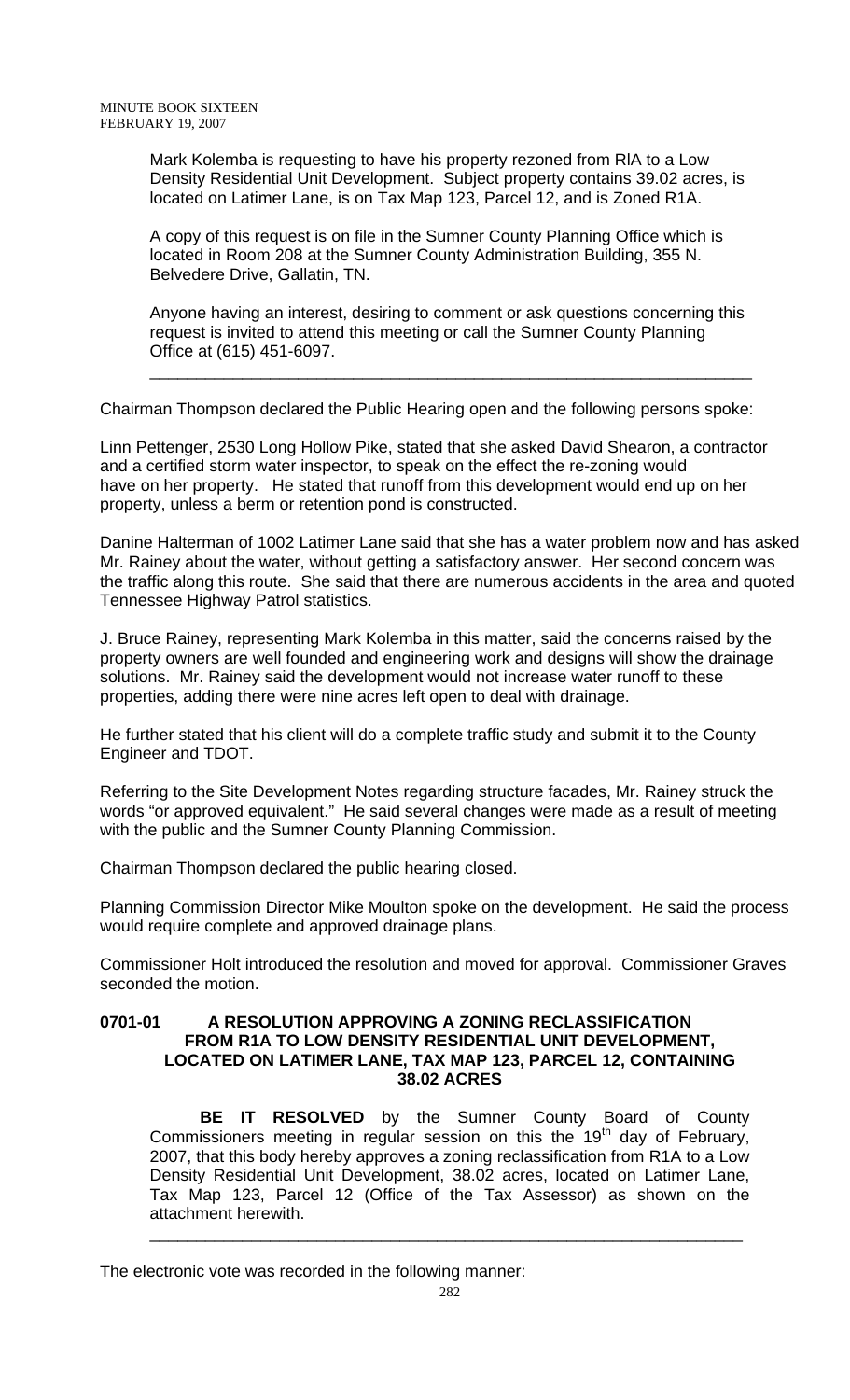| Akins    | N              | Fennell         |          | Cummings    | N |
|----------|----------------|-----------------|----------|-------------|---|
| Hall     |                | Graves          |          | Satterfield | Y |
| Holt     |                | <b>Matthews</b> | Y        | Boyd        | Y |
| England  |                | Hendricks       |          | Vaughn      | Y |
| LeMarbre | v              | Moser           | Y        | Decker      | Y |
| Hyde     |                | Hughes          |          | Kimbrough   | Y |
| Goode    |                | Skidmore        | Y        | Freels      | N |
| Stone    | ∨              | <b>Hobbs</b>    |          | Pospisil    | Y |
| 0701-01  | <b>Yes: 21</b> | <b>No: 3</b>    | Abs: $0$ | 08:10 PM    |   |

Chairman Thompson declared the re-zoning resolution approved by the body.

Commissioner Fennell introduced the following resolution and read the matter into the record.

\_\_\_\_\_\_\_\_\_\_\_\_\_\_\_\_\_\_\_\_\_\_\_\_\_\_\_\_\_\_\_\_\_\_\_\_\_\_\_\_\_\_\_\_\_\_\_\_\_\_\_\_\_\_\_\_\_\_\_\_\_\_\_\_\_\_\_\_\_

### **A RESOLUTION HONORING PATSY HARRISON KEEN**

**WHEREAS,** Ms. Keen, began her tenure in 1970 as a part-time employee in the Registrar of Voters Office then eventually moved to the Register of Deeds Office where she has served more than thirty years; and

**WHEREAS,** Ms. Keen, has been a dedicated and faithful county employee who has worked to serve the citizens of Sumner County; and

**WHEREAS**, Ms. Keen is a lifelong resident of Westmoreland, a member of Long Creek Missionary Baptist Church and is well respected by her peers and the vast number of people who have had contact with her through the years.

**NOW, THEREFORE, BE IT RESOLVED** by the Sumner County Board of County Commissioners meeting in regular session on this the  $19<sup>th</sup>$  day of February, 2007, that this body does hereby recognize and commend Ms. Patsy Keen for her dedication and service to the citizens and government of Sumner County; and

**BE IT FURTHER RESOLVED** that this resolution shall be spread on the minutes of this body and the Clerk is to furnish a copy of this resolution to Ms. Patsy Keen.

State Representative Mike McDonald and State Senator Diane Black were present to honor Mrs. Keen with certificates. Upon motion of Commissioner Fennell, seconded by Commissioner Akins, the Commission voted to approve the certificate of recognition for Mrs. Keen.

Chairman Thompson introduced the following resolution:

### **0702-02 A RESOLUTION UNDERTAKING THE RESTRUCTURING PLAN FOR COUNTY DEBT, INCLUDING PAYING OFF THE REMAINING JAIL DEBT**

**BE IT RESOLVED** by the Sumner County Board of County Commissioners meeting in regular session on this the  $19<sup>th</sup>$  day of February, 2007, that this body does hereby undertake a restructuring plan for Sumner County debt and as part of this program authorizes the pay-off of any remaining sums due for the construction of the Sumner County Jail.

\_\_\_\_\_\_\_\_\_\_\_\_\_\_\_\_\_\_\_\_\_\_\_\_\_\_\_\_\_\_\_\_\_\_\_\_\_\_\_\_\_\_\_\_\_\_\_\_\_\_\_\_\_\_\_\_\_\_\_\_\_\_\_\_

Commissioner Hughes moved, seconded by Commissioner Akins, to approve the resolution for restructuring.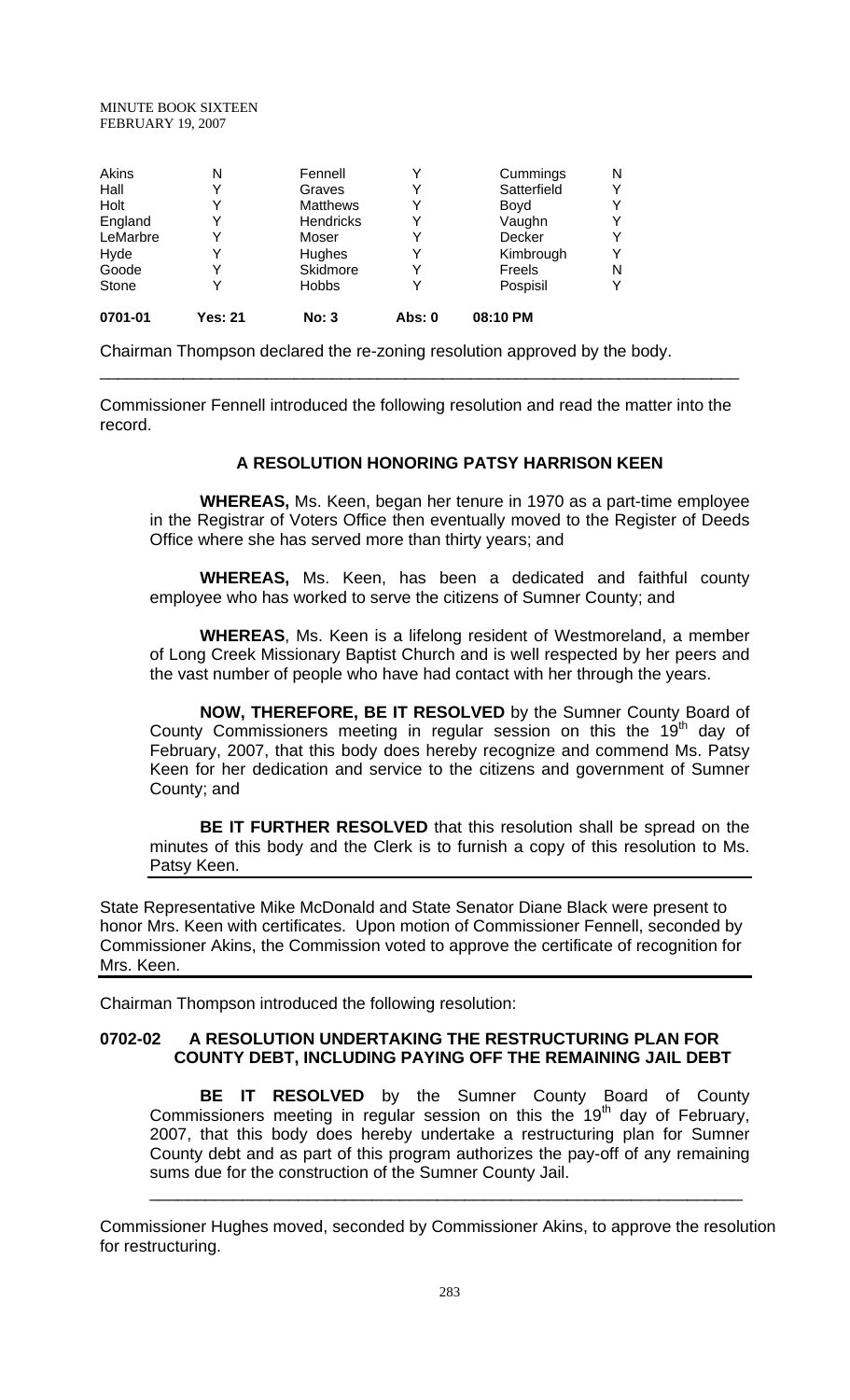Chairman Thompson recognized Director of Finance Rachel Nichols who explained the debt restructuring plan of which there are two parts: 1) Paying off the \$12 million on the Jail debt; 2) Refinancing the \$100 million school notes. Restructuring the new debt will enable the County to meet the construction needs of the Board of Education without a property tax increase. She said the County could issue \$125 million in debt over the next three to four year without a tax increase, based on the revenue projections. Anything in addition to that would have to be considered at that time.

The electronic vote was recorded in the following manner:

| 0701-02  | Yes: 22 | <b>No: 1</b>     | Abs: 1 | 08:47 PM    |   |
|----------|---------|------------------|--------|-------------|---|
| Stone    |         | <b>Hobbs</b>     |        | Pospisil    | Y |
| Goode    |         | Skidmore         | N      | Freels      | Y |
| Hyde     |         | Hughes           |        | Kimbrough   | Y |
| LeMarbre |         | Moser            |        | Decker      | Y |
| England  | Y       | <b>Hendricks</b> | Α      | Vaughn      | Y |
| Holt     |         | <b>Matthews</b>  |        | Boyd        | Y |
| Hall     |         | Graves           |        | Satterfield | Y |
| Akins    |         | Fennell          |        | Cummings    | Y |

Chairman Thompson declared Resolution 0702-02 passed by the body.

Chairman Thompson introduced the following resolution:

### **Date: FEBRUARY 19, 2007**

\_\_\_\_\_\_\_\_\_\_\_\_\_\_\_\_\_\_\_\_\_\_\_\_\_\_\_\_\_\_\_\_\_\_\_\_\_\_\_\_\_\_\_\_\_\_\_\_\_\_\_\_\_\_\_\_\_\_\_\_\_\_\_\_\_\_\_\_\_\_\_\_

#### **RESOLUTION NO. 0702-03**

### **A RESOLUTION AUTHORIZING THE ISSUANCE OF GENERAL OBLIGATION SCHOOL BONDS IN THE AGGREGATE PRINCIPAL AMOUNT OF NOT TO EXCEED \$96,000,000 OF SUMNER COUNTY, TENNESSEE; MAKING PROVISION FOR THE ISSUANCE, SALE AND PAYMENT OF SAID BONDS; ESTABLISHING THE TERMS THEREOF AND THE DISPOSITION OF PROCEEDS**

# **THEREFROM; AND PROVIDING FOR THE LEVY OF TAXES FOR THE PAYMENT OF PRINCIPAL OF, PREMIUM, IF ANY, AND INTEREST ON THE BONDS**

 **WHEREAS**, pursuant to Sections 49-3-1001 to 49-3-1008, inclusive, Tennessee Code Annotated, counties in Tennessee are authorized through their respective governing bodies to issue and sell bonds of said counties for school purposes; and

 **WHEREAS,** Sumner County, Tennessee (the "County") has heretofore issued its (a) \$35,000,000 General Obligation Variable Rate School Capital Outlay Extension Notes, Series 2004A, the proceeds of which were used to finance or reimburse the costs of acquisition, construction, installation and renovation of various elementary, middle and high schools in the County; (b) \$15,000,000 General Obligation Variable Rate School Capital Outlay Notes, Series 2004B, the proceeds of which were used to finance or reimburse the costs of acquisition, construction, installation and renovation of various elementary, middle and high schools in the County; (c) \$30,000,000 General Obligation Variable Rate School Capital Outlay Extension Notes, Series 2005, the proceeds of which were used to currently refund the County's General Obligation Variable Rate School Capital Outlay Notes, Series 2002, the proceeds of which were used to finance or reimburse the costs of acquisition, construction, installation and renovation of various elementary, middle and high schools in the County; and (d) \$20,000,000 General Obligation Variable Rate School Capital Outlay Extension Notes, Series 2006, the proceeds of which were used to currently refund the County's General Obligation Variable Rate School Capital Outlay Notes, Series 2003, the proceeds of which were used to finance or reimburse the costs of acquisition, construction, installation and renovation of various elementary, middle and high schools in the County (collectively, the "Notes"); and

 **WHEREAS**, the Board of County Commissioners (the "Governing Body") of the County has determined that it is in the best interest of the County to convert the Notes to general obligation school bonds; and

 **WHEREAS**, the Governing Body has also determined that it is necessary and advisable to issue bonds for the purpose of providing additional funds to finance the acquisition, construction and renovation of various elementary, middle and high school projects located in Sumner County, Tennessee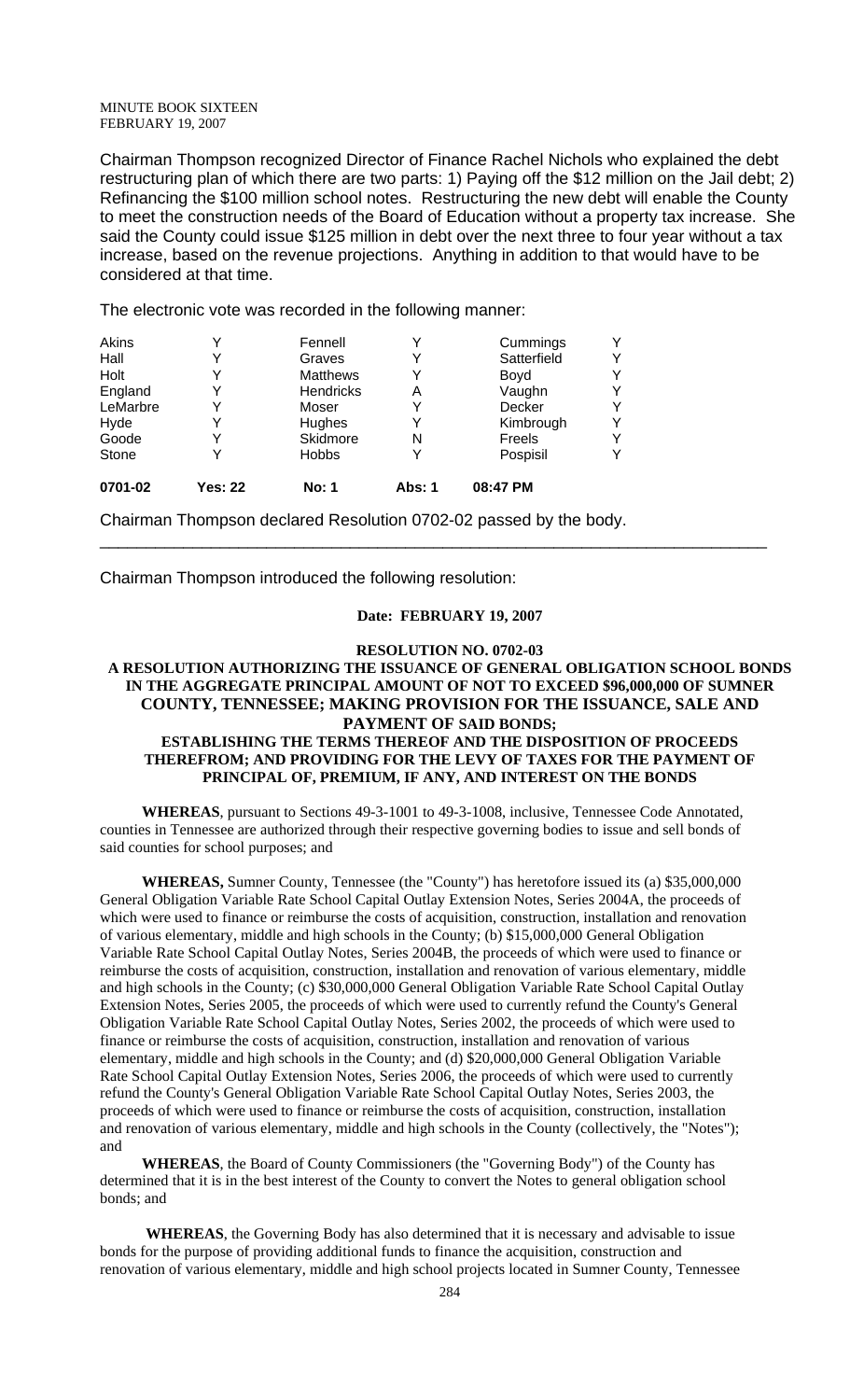#### (collectively, the "Projects"); and

 **WHEREAS**, the Governing Body has determined that it is advisable and in the best interest of the County to issue general obligation school bonds, in one or more emissions or series, in an aggregate principal amount not to exceed \$96,000,000, for the purpose of (i) converting the Notes to general obligation school bonds; (ii) paying the costs of the Projects; (iii) paying legal, fiscal, architectural, administrative and engineering costs incident thereto; (iv) reimbursing the County for prior expenditures for the Projects; and (v) paying costs incident to the issuance and sale of the bonds authorized herein; and

 **WHEREAS**, it is the intention of the Governing Body to adopt this resolution for the purpose of authorizing not to exceed \$96,000,000 in aggregate principal amount of said bonds, providing for the issuance, sale and payment of said bonds, establishing the terms thereof, and the disposition of proceeds therefrom, and providing for the levy of a tax under certain conditions for the payment of principal thereof, premium, if any, and interest thereon.

 **NOW, THEREFORE, BE IT RESOLVED** by the Board of County Commissioners of Sumner County, Tennessee, as follows:

Section 1. Authority. The bonds authorized by this resolution are issued pursuant to Sections 49-3-1001 et seq., Tennessee Code Annotated, and other applicable provisions of law. Section 2. Definitions. The following terms shall have the following meanings in this resolution unless the text expressly or by necessary implication requires otherwise: (a) "Bonds" means the General Obligation School Bonds authorized herein;

(b) "Book-Entry Form" or "Book-Entry System" means a form or system, as applicable, under which physical bond certificates in fully registered form are issued to a Depository, or to its nominee as Registered Owner, with the certificate of bonds being held by and "immobilized" in the custody of such Depository, and under which records maintained by persons, other than the County or the Registration Agent, constitute the written record that identifies, and records the transfer of, the beneficial "book-entry" interests in those bonds;

(c) "Code" means the Internal Revenue Code of l986, as amended, and all regulations promulgated thereunder;

(d) "County" means Sumner County, Tennessee;

(e) "Depository" means any securities depository that is a clearing agency under federal laws operating and maintaining, with its participants or otherwise, a Book-Entry System, including, but not limited to, DTC;

(f) "DTC" means the Depository Trust Company, a limited purpose company organized

under the laws of the State of New York, and its successors and assigns;

(g) "DTC Participant(s)" means securities brokers and dealers, banks, trust companies and clearing corporations that have access to the DTC System;

(h) "Escrow Agent" means the escrow agent appointed by the County Executive, or its successor;

(i) "Governing Body" means the Board of County Commissioners of the County;

(j) "Notes" means, collectively, the County's outstanding (i) General Obligation Variable Rate School Capital Outlay Extension Notes, Series 2004A; (ii) General Obligation Variable Rate School Capital Outlay Notes, Series 2004B; (iii) General Obligation Variable Rate School Capital Outlay Extension Notes, Series 2005; and (iv) General Obligation Variable Rate School Capital Outlay Extension Notes, Series 2006.

(k) "Projects" means the acquisition, construction and renovation of various elementary, middle and high school projects located in Sumner County, Tennessee;

(l) "Refunding Escrow Agreement" means the Refunding Escrow Agreement, dated as of the

date of the Bonds, which may be entered into by and between the County and the Escrow Agent, in the form of the document attached hereto and incorporated herein by this reference as Exhibit A, subject to such changes therein as shall be permitted by Section 7 hereof; and

(m) "Registration Agent" means the registration and paying agent for the Bonds appointed by the County Executive of the County, or any successor designated by the Governing Body. Section 3. Authorization and Terms of the Bonds.

(a) For the purpose of providing funds to (i) convert the Notes to bonds, (ii) pay the costs of the Projects, (iii) pay legal, fiscal, architectural, administrative and engineering costs incident thereto; (iv) reimburse the County for prior expenditures for the Projects; and (v) pay costs incident to the issuance and sale of the bonds authorized herein, there are hereby authorized to be issued bonds of the County in the aggregate principal amount of not to exceed \$96,000,000. The Bonds shall be issued in fully registered, book-entry form, without coupons, shall be known as "General Obligation School Bonds" and shall be dated the date of issuance, and have such series designation as shall be determined by the County Executive pursuant to Section 7 hereof. The Bonds shall bear interest at a rate or rates not exceeding 5.50% per annum, payable semi-annually on June 1 and December 1 in each year, commencing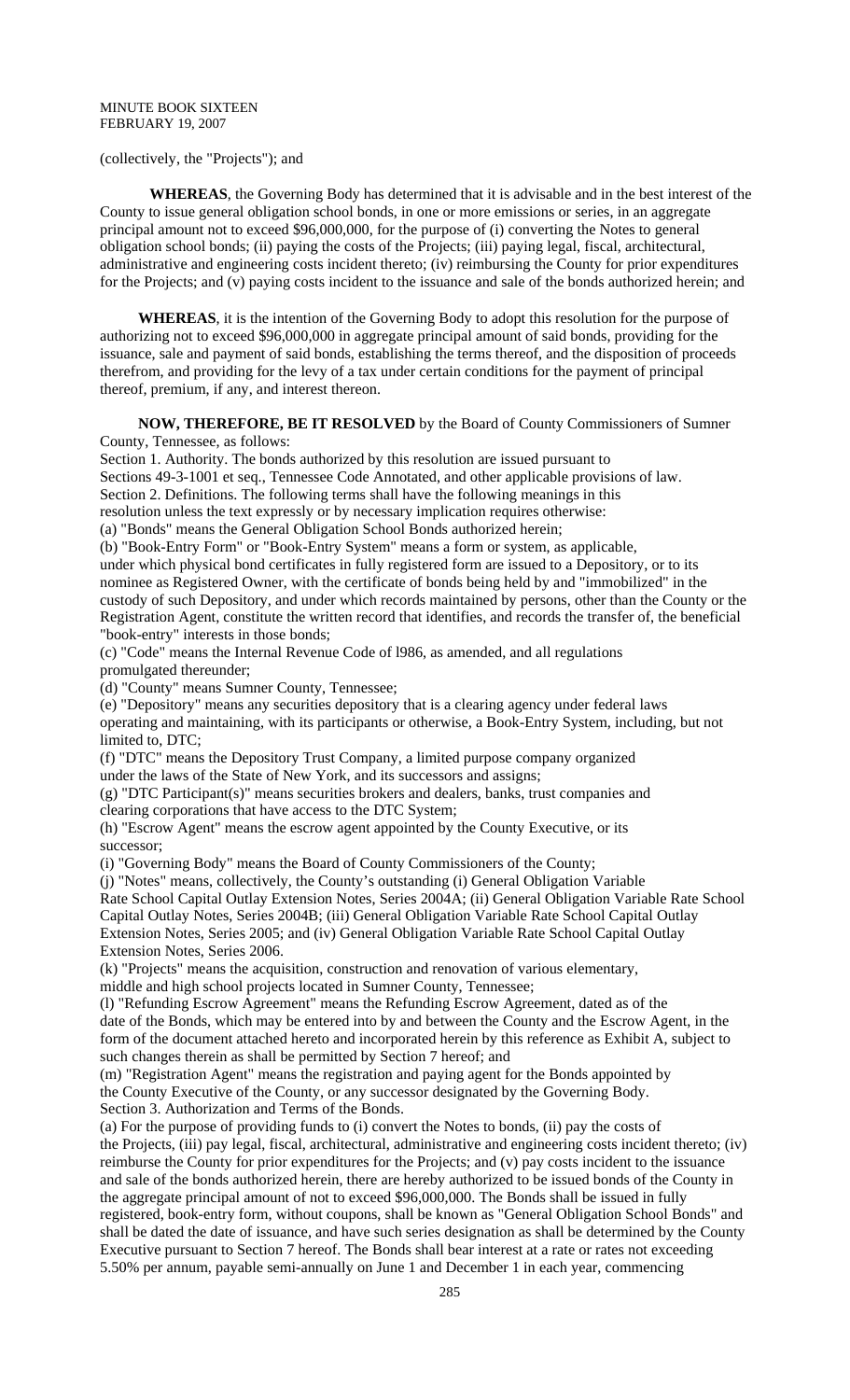December 1, 2007 (subject to modification pursuant to Section 7 thereof). The Bonds shall be issued initially in \$5,000 denominations or integral multiples thereof, as shall be requested by the purchaser thereof, and shall mature, either serially or through mandatory redemption, commencing on June 1, 2008, and continuing on the first day of June of each year thereafter through and including June 1, 2017, the final maturity date (subject to modifications pursuant to Section 7 thereof), as set forth below:

Year Amount 2008 \$7,430,000 2009 8,370,000 2010 8,700,000 2011 9,045,000 2012 9,410,000 2013 9,785,000 2014 10,175,000 2015 10,590,000 2016 11,020,000 2017 11,475,000

(b) Subject to the adjustments permitted by Section 7 hereof, the Bonds shall mature without option of prior redemption. If adjustments are made to the redemption provisions pursuant to Section 7 hereof, and if less than all the Bonds shall be called for redemption, the maturities to be redeemed shall be designated by the Governing Body, in its discretion, and, if less than all of the Bonds of a maturity shall be called for redemption, the Bonds within the maturity to be redeemed shall be selected as follows: (i) if the Bonds are being held under a Book-Entry System by DTC, or a successor Depository, the Bonds to be redeemed shall be determined by DTC, or such successor Depository, by lot or such other manner as DTC, or such successor Depository, shall determine; Or (ii) if the Bonds are not being held under a Book-Entry System by DTC, or a successor Depository, the Bonds within the maturity to be redeemed shall be selected by the Registration Agent by lot or such other random manner as the Registration Agent in its discretion shall determine.

(c) Pursuant to Section 7 hereof, the County Executive is authorized to sell the Bonds, or any maturities thereof, as term bonds ("Term Bonds") with mandatory redemption requirements corresponding to the maturities set forth herein or as determined by the County Executive. In the event any or all the Bonds are sold as Term Bonds, the County shall redeem Term Bonds on redemption dates corresponding to the maturity dates set forth herein, in aggregate principal amounts equal to the maturity amounts established pursuant to Section 7 hereof for each redemption date, as such maturity amounts may be adjusted pursuant to Section 7 hereof, at a price of par plus accrued interest thereon to the date of redemption. The Term Bonds to be redeemed within a single maturity shall be selected in the manner described in subsection (b) above.

At its option, to be exercised on or before the forty-fifth (45th) day next preceding any such mandatory redemption date, the County may (i) deliver to the Registration Agent for cancellation Bonds to be redeemed, in any aggregate principal amount desired, and/or (ii) receive a credit in respect of its redemption obligation under this mandatory redemption provision for any Bonds of the maturity to be redeemed which prior to said date have been purchased or redeemed (otherwise than through the operation of this mandatory sinking fund redemption provision) and canceled by the Registration Agent and not theretofore applied as a credit against any redemption obligation under this mandatory sinking fund provision. Each Bond so delivered or previously purchased or redeemed shall be credited by the Registration Agent at 100% of the principal amount thereof on the obligation of the County on such payment date and any excess shall be credited on future redemption obligations in chronological order, and the principal amount of Bonds to be redeemed by operation of this mandatory sinking fund provision shall be accordingly reduced. The County shall on or before the forty-fifth (45th) day next preceding each payment date furnish the Registration Agent with its certificate indicating whether or not and to what extent the provisions of clauses (i) and (ii) of this subsection are to be availed of with respect to such payment and confirm that funds for the balance of the next succeeding prescribed payment will be paid on or before the next succeeding payment date.

(d) Notice of call for redemption, whether optional or mandatory, shall be given by the Registration Agent on behalf of the County not less than thirty (30) nor more than sixty (60) days prior to the date fixed for redemption by sending an appropriate notice to the registered owners of the Bonds to be redeemed by first-class mail, postage prepaid, at the addresses shown on the Bond registration records of the Registration Agent as of the date of the notice; but neither failure to mail such notice nor any defect in any such notice so mailed shall affect the sufficiency of the proceedings for redemption of any of the Bonds for which proper notice was given. As long as DTC, or a successor Depository, is the registered owner of the Bonds, all redemption notices shall be mailed by the Registration Agent to DTC, or such successor Depository, as the registered owner of the Bonds, as and when above provided, and neither the County nor the Registration Agent shall be responsible for mailing notices of redemption to DTC Participants or Beneficial Owners. Failure of DTC, or any successor Depository, to provide notice to any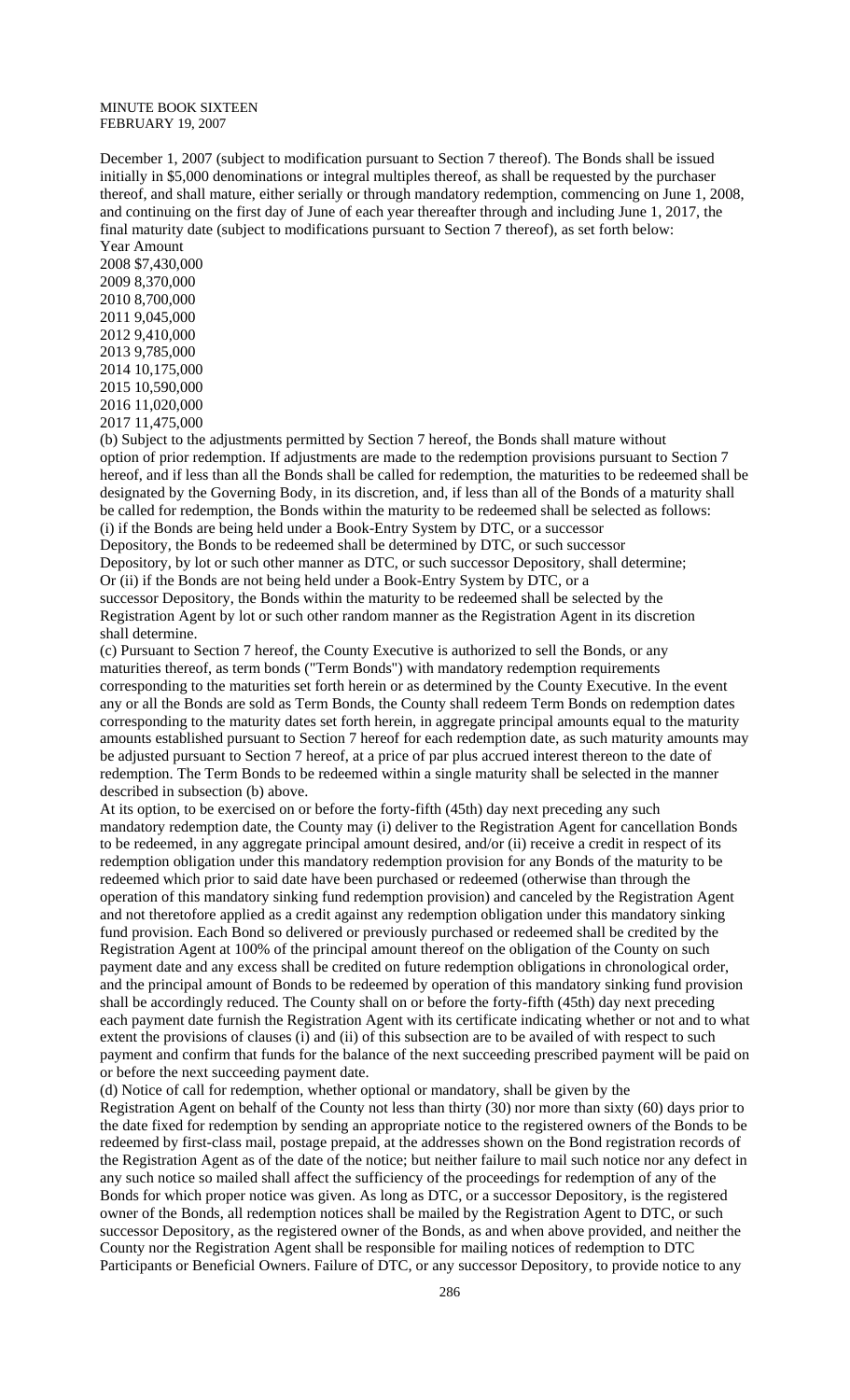DTC Participant or Beneficial Owner will not affect the validity of such redemption. The Registration Agent shall mail said notices as and when directed by the County pursuant to written instructions from an authorized representative of the County (other than for a mandatory sinking fund redemption, notices of which shall be given on the dates provided herein) given at least forty-five (45) days prior to the redemption date (unless a shorter notice period shall be satisfactory to the Registration Agent). From and after the redemption date, all Bonds called for redemption shall cease to bear interest if funds are available at the office of the Registration Agent for the payment thereof and if notice has been duly provided as set forth herein.

(e) The County hereby authorizes and directs the County Executive to appoint the Registration Agent for the Bonds and hereby authorizes and directs the Registration Agent so appointed to maintain Bond registration records with respect to the Bonds, to authenticate and deliver the Bonds as provided herein, either at original issuance or upon transfer, to effect transfers of the Bonds, to give all notices of redemption as required herein, to make all payments of principal and interest with respect to the Bonds as provided herein, to cancel and destroy Bonds which have been paid at maturity or upon earlier redemption or submitted for exchange or transfer, to furnish the County at least annually a certificate of destruction with respect to Bonds canceled and destroyed, and to furnish the County at least annually an audit confirmation of Bonds paid, Bonds outstanding and payments made with respect to interest on the Bonds. The County Executive is hereby authorized to execute and the County Clerk is hereby authorized to attest such written agreement between the County and the Registration Agent as they shall deem necessary and proper with respect to the obligations, duties and rights of the Registration Agent. The payment of all reasonable fees and expenses of the Registration Agent for the discharge of its duties and obligations hereunder or under any such agreement is hereby authorized and directed. (f) The Bonds shall be payable, both principal and interest, in lawful money of the United States of America at the main office of the Registration Agent. The Registration Agent shall make all interest payments with respect to the Bonds by check or draft on each interest payment date directly to the registered owners as shown on the Bond registration records maintained by the Registration Agent as of the close of business on the fifteenth day of the month next preceding the interest payment date (the "Regular Record Date") by depositing said payment in the United States mail, postage prepaid, addressed to such owners at their addresses shown on said Bond registration records, without, except for final payment, the presentation or surrender of such registered Bonds, and all such payments shall discharge the obligations of the County in respect of such Bonds to the extent of the payments so made. Payment of principal of and premium, if any, on the Bonds shall be made upon presentation and surrender of such Bonds to the Registration Agent as the same shall become due and payable. All rates of interest specified herein shall be computed on the basis of a three hundred sixty (360) day year composed of twelve (12) months of thirty (30) days each. In the event the Bonds are no longer registered in the name of DTC, or a successor Depository, if requested by the Owner of at least \$1,000,000 in aggregate principal amount of the Bonds, payment of interest on such Bonds shall be paid by wire transfer to a bank within the continental United States or deposited to a designated account if such account is maintained with the Registration Agent and written notice of any such election and designated account is given to the Registration Agent prior to the record date.

(g) Any interest on any Bond that is payable but is not punctually paid or duly provided for on any interest payment date (hereinafter "Defaulted Interest") shall forthwith cease to be payable to the registered owner on the relevant Regular Record Date; and, in lieu thereof, such Defaulted Interest shall be paid by the County to the persons in whose names the Bonds are registered at the close of business on a date (the "Special Record Date") for the payment of such Defaulted Interest, which shall be fixed in the following manner: the County shall notify the Registration Agent in writing of the amount of Defaulted Interest proposed to be paid on each Bond and the date of the proposed payment, and at the same time the County shall deposit with the Registration Agent an amount of money equal to the aggregate amount proposed to be paid in respect of such Defaulted Interest or shall make arrangements satisfactory to the Registration Agent for such deposit prior to the date of the proposed payment, such money when deposited to be held in trust for the benefit of the persons entitled to such Defaulted Interest as in this Section provided. Thereupon, not less than ten (10) days after the receipt by the Registration Agent of the notice of the proposed payment, the Registration Agent shall fix a Special Record Date for the payment of such Defaulted Interest which Date shall be not more than fifteen (15) nor less than ten (10) days prior to the date of the proposed payment to the registered owners. The Registration Agent shall promptly notify the County of such Special Record Date and, in the name and at the expense of the County, not less than ten (10) days prior to such Special Record Date, shall cause notice of the proposed payment of such Defaulted Interest and the Special Record Date therefor to be mailed, first class postage prepaid, to each registered owner at the address thereof as it appears in the Bond registration records maintained by the Registration Agent as of the date of such notice. Nothing contained in this Section or in the Bonds shall impair any statutory or other rights in law or in equity of any registered owner arising as a result of the failure of the County to punctually pay or duly provide for the payment of principal of, premium, if any, and interest on the Bonds when due.

(h) The Bonds are transferable only by presentation to the Registration Agent by the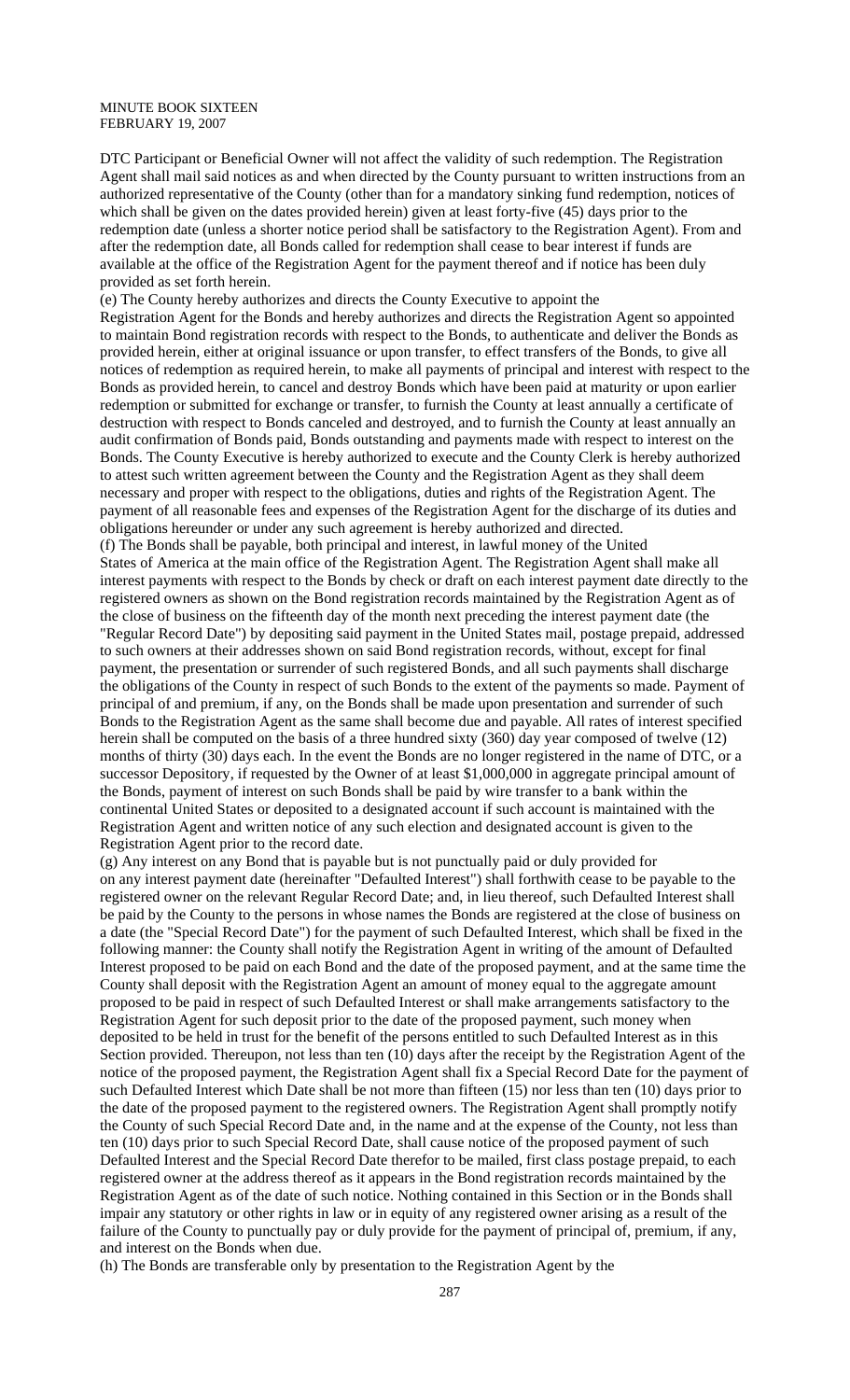registered owner, or his legal representative duly authorized in writing, of the registered Bond(s) to be transferred with the form of assignment on the reverse side thereof completed in full and signed with the name of the registered owner as it appears upon the face of the Bond(s) accompanied by appropriate documentation necessary to prove the legal capacity of any legal representative of the registered owner. Upon receipt of the Bond(s) in such form and with such documentation, if any, the Registration Agent shall issue a new Bond or the Bond to the assignee(s) in \$5,000 denominations, or integral multiples thereof, as requested by the registered owner requesting transfer. The Registration Agent shall not be required to transfer or exchange any Bond during the period commencing on a Regular or Special Record Date and ending on the corresponding interest payment date of such Bond, nor to transfer or exchange any Bond after the publication of notice calling such Bond for redemption has been made, nor to transfer or exchange any Bond during the period following the receipt of instructions from the County to call such Bond for redemption; provided, the Registration Agent, at its option, may make transfers after any of said dates. No charge shall be made to any registered owner for the privilege of transferring any Bond, provided that any transfer tax relating to such transaction shall be paid by the registered owner requesting transfer. The person in whose name any Bond shall be registered shall be deemed and regarded as the absolute owner thereof for all purposes and neither the County nor the Registration Agent shall be affected by any notice to the contrary whether or not any payments due on the Bonds shall be overdue. The Bonds, upon surrender to the Registration Agent, may, at the option of the registered owner, be exchanged for an equal aggregate principal amount of the Bonds of the same maturity in any authorized denomination or denominations.

(i) The Bonds shall be executed in such manner as may be prescribed by applicable law, in the name, and on behalf, of the County with the manual or facsimile signature of the County Executive and attested by the manual or facsimile signature of the County Clerk.

(j) Except as otherwise provided in this resolution, the Bonds shall be registered in the name of Cede & Co., as nominee of DTC, which will act as securities depository for the Bonds. References in this Section to a Bond or the Bonds shall be construed to mean the Bond or the Bonds that are held under the Book-Entry System. One Bond for each maturity shall be issued to DTC and immobilized in its custody. A Book-Entry System shall be employed, evidencing ownership of the Bonds in authorized denominations, with transfers of beneficial ownership effected on the records of DTC and the DTC Participants pursuant to rules and procedures established by DTC.

Each DTC Participant shall be credited in the records of DTC with the amount of such DTC Participant's interest in the Bonds. Beneficial ownership interests in the Bonds may be purchased by or through DTC Participants. The holders of these beneficial ownership interests are hereinafter referred to as the "Beneficial Owners." The Beneficial Owners shall not receive the Bonds representing their beneficial ownership interests. The ownership interests of each Beneficial Owner shall be recorded through the records of the DTC Participant from which such Beneficial Owner purchased its Bonds. Transfers of ownership interests in the Bonds shall be accomplished by book entries made by DTC and, in turn, by DTC Participants acting on behalf of Beneficial Owners. SO LONG AS CEDE & CO., AS NOMINEE FOR DTC, IS THE REGISTERED OWNER OF THE BONDS, THE REGISTRATION AGENT SHALL TREAT CEDE & CO., AS THE ONLY HOLDER OF THE BONDS FOR ALL PURPOSES UNDER THIS RESOLUTION, INCLUDING RECEIPT OF ALL PRINCIPAL OF, PREMIUM, IF ANY, AND INTEREST ON THE BONDS, RECEIPT OF NOTICES, VOTING AND REQUESTING OR DIRECTING THE REGISTRATION AGENT TO TAKE OR NOT TO TAKE, OR CONSENTING TO, CERTAIN ACTIONS UNDER THIS RESOLUTION.

Payments of principal, interest, and redemption premium, if any, with respect to the Bonds, so long as DTC is the only owner of the Bonds, shall be paid by the Registration Agent directly to DTC or its nominee, Cede & Co. as provided in the Letter of Representation relating to the Bonds from the County and the Registration Agent to DTC (the "Letter of Representation"). DTC shall remit such payments to DTC Participants, and such payments thereafter shall be paid by DTC Participants to the Beneficial Owners. The County and the Registration Agent shall not be responsible or liable for payment by DTC or DTC Participants, for sending transaction statements or for maintaining, supervising or reviewing records maintained by DTC or DTC Participants.

In the event that (1) DTC determines not to continue to act as securities depository for the Bonds or (2) the County determines that the continuation of the Book-Entry System of evidence and transfer of ownership of the Bonds would adversely affect their interests or the interests of the Beneficial Owners of the Bonds, the County shall discontinue the Book-Entry System with DTC. If the County fails to identify another qualified securities depository to replace DTC, the County shall cause the Registration Agent to authenticate and deliver replacement Bonds in the form of fully registered Bonds to each Beneficial **Owner** 

THE COUNTY AND THE REGISTRATION AGENT SHALL NOT HAVE ANY RESPONSIBILITY OR OBLIGATIONS TO ANY DTC PARTICIPANT OR ANY BENEFICIAL OWNER WITH RESPECT TO (i) THE BONDS; (ii) THE ACCURACY OF ANY RECORDS MAINTAINED BY DTC OR ANY DTC PARTICIPANT; (iii) THE PAYMENT BY DTC OR ANY DTC PARTICIPANT OF ANY AMOUNT DUE TO ANY BENEFICIAL OWNER IN RESPECT OF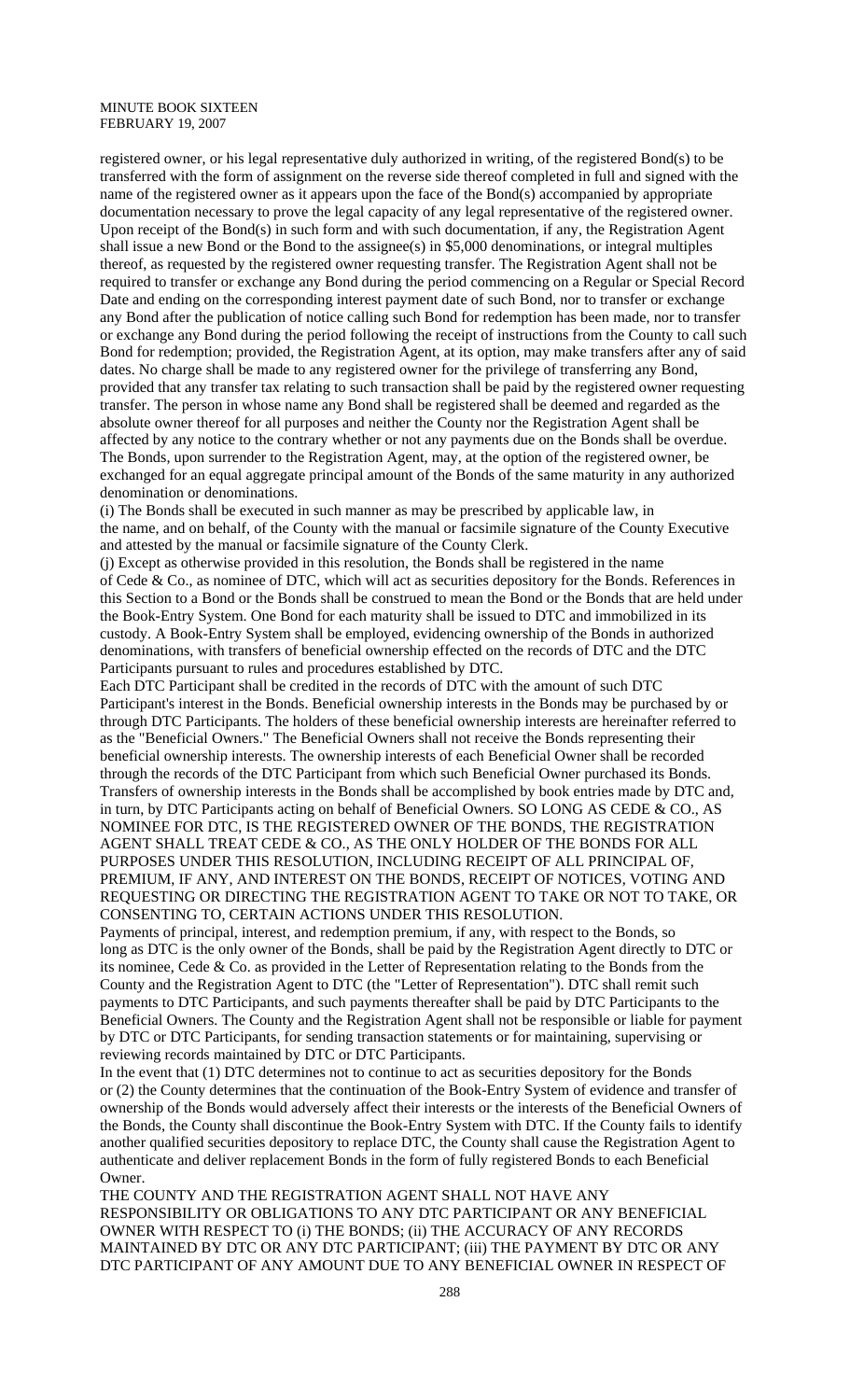THE PRINCIPAL OF AND INTEREST ON THE BONDS; (iv) THE DELIVERY OR TIMELINESS OF DELIVERY BY DTC OR ANY DTC PARTICIPANT OF ANY NOTICE DUE TO ANY BENEFICIAL OWNER THAT IS REQUIRED OR PERMITTED UNDER THE TERMS OF THIS RESOLUTION TO BE GIVEN TO BENEFICIAL OWNERS, (v) THE SELECTION OF BENEFICIAL OWNERS TO RECEIVE PAYMENTS IN THE EVENT OF ANY PARTIAL REDEMPTION OF THE BONDS; OR (vi) ANY CONSENT GIVEN OR OTHER ACTION TAKEN BY DTC, OR ITS NOMINEE, CEDE & CO., AS OWNER.

(k) The Registration Agent is hereby authorized to take such action as may be necessary from time to time to qualify and maintain the Bonds for deposit with DTC, including but not limited to, wire transfers of interest and principal payments with respect to the Bonds, utilization of electronic book entry data received from DTC in place of actual delivery of Bonds and provision of notices with respect to Bonds registered by DTC (or any of its designees identified to the Registration Agent) by overnight delivery, courier service, telegram, telecopy or other similar means of communication. No such arrangements with DTC may adversely affect the interest of any of the owners of the Bonds, provided, however, that the Registration Agent shall not be liable with respect to any such arrangements it may make pursuant to this section.

(l) The Registration Agent is hereby authorized to authenticate and deliver the Bonds to the original purchaser, upon receipt by the County of the proceeds of the sale thereof and to authenticate and deliver Bonds in exchange for Bonds of the same principal amount delivered for transfer upon receipt of the Bond(s) to be transferred in proper form with proper documentation as hereinabove described. The Bonds shall not be valid for any purpose unless authenticated by the Registration Agent by the manual signature of an officer thereof on the certificate set forth herein on the Bond form.

(m) In case any Bond shall become mutilated, or be lost, stolen, or destroyed, the County, in its discretion, shall issue, and the Registration Agent, upon written direction from the County, shall authenticate and deliver, a new Bond of like tenor, amount, maturity and date, in exchange and substitution for, and upon the cancellation of, the mutilated Bond, or in lieu of and in substitution for such lost, stolen or destroyed Bond, or if any such Bond shall have matured or shall be about to mature, instead of issuing a substituted Bond the County may pay or authorize payment of such Bond without surrender thereof. In every case the applicant shall furnish evidence satisfactory to the County and the Registration Agent of the destruction, theft or loss of such Bond, and indemnity satisfactory to the County and the Registration Agent; and the County may charge the applicant for the issue of such new Bond an amount sufficient to reimburse the County for the expense incurred by it in the issue thereof.

Section 4. Source of Payment. The Bonds shall be payable from unlimited ad valorem taxes to be levied on all taxable property within the County.

Section 5. Form of Bonds. The Bonds shall be in substantially the following form, the omissions to be appropriately completed when the Bonds are prepared and delivered: (Form of Bond)

REGISTERED REGISTERED Number \$

UNITED STATES OF AMERICA

STATE OF TENNESSEE

COUNTY OF SUMNER

GENERAL OBLIGATION SCHOOL BOND

Interest Rate: Maturity Date: Date of Bond: CUSIP No.:

\_\_\_\_\_\_\_\_\_\_% \_\_\_\_\_\_\_\_ \_\_, 20\_\_ \_\_\_\_\_\_\_\_ \_\_, 2007 866407\_\_\_\_

Registered Owner: Cede & Co. Principal Amount: **Example 2.1** Dollars **Dollars Dollars** 

FOR VALUE RECEIVED, Sumner County, Tennessee (the "County") hereby promises to pay to the registered owner hereof, hereinabove named, or registered assigns, in the manner hereinafter provided, the principal amount hereinabove set forth on the maturity date hereinabove set forth (or upon earlier redemption as set forth herein), and to pay interest (computed on the basis of a 360-day year of twelve 30-day months) on said principal amount at the annual rate of interest hereinabove set forth from the date hereof until said maturity date [or redemption date], said interest being payable on [December 1, 2007], and semi-annually thereafter on the first day of [June] and [December] in each year until this Bond matures [or is redeemed]. Both principal hereof and interest hereon are payable in lawful money of the United States of America by check or draft at the corporate trust office of

\_\_\_\_\_\_\_\_\_\_\_\_\_\_, \_\_\_\_\_\_\_\_\_\_\_\_, as registration agent and paying agent (the "Registration Agent"). The Registration Agent shall make all interest payments with respect to this Bond on each interest payment date directly to the registered owner hereof shown on the Bond registration records maintained by the Registration Agent as of the close of business on the fifteenth day of the month next preceding the interest payment date (the "Regular Record Date") by check or draft mailed to such owner at such owner's address shown on said bond registration records, without, except for final payment, the presentation or surrender of this Bond, and all such payments shall discharge the obligations of the County to the extent of the payments so made. Any such interest not so punctually paid or duly provided for on any interest payment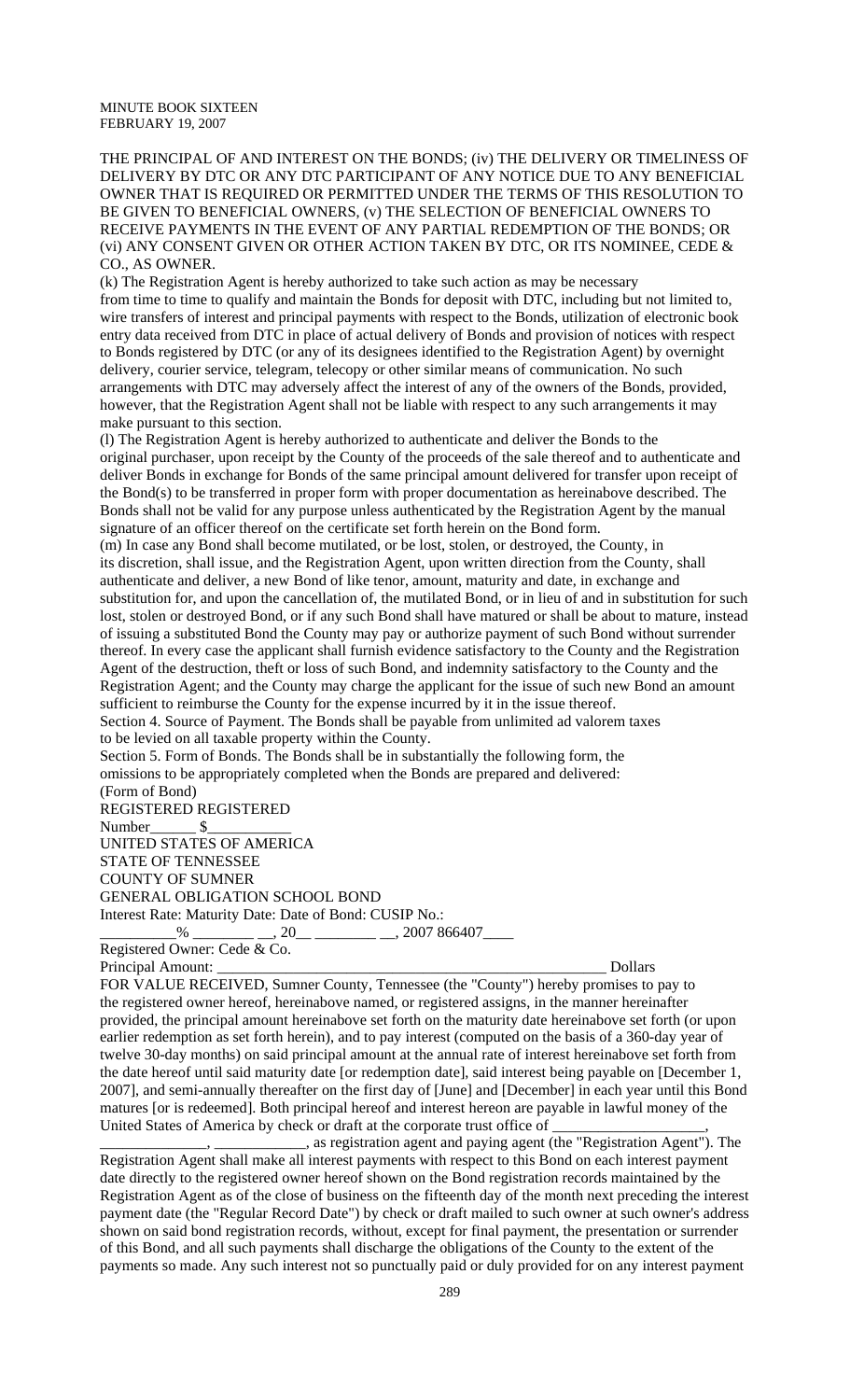date shall forthwith cease to be payable to the registered owner on the relevant Regular Record Date; and, in lieu thereof, such defaulted interest shall be payable to the person in whose name this Bond is registered at the close of business on the date (the "Special Record Date") for payment of such defaulted interest to be fixed by the Registration Agent, notice of which shall be given to the owners of the Bonds of the issue of which this Bond is one not less than ten (10) days prior to such Special Record Date. Payment of principal of [and premium, if any, on] this Bond shall be made when due upon presentation and surrender of this Bond to the Registration Agent.

Except as otherwise provided herein or in the Resolution, as hereinafter defined, this Bond shall be registered in the name of Cede & Co., as nominee of The Depository Trust Company, New York, New York ("DTC"), which will act as securities depository for the Bonds of the series of which this Bond is one. One Bond for each maturity of the Bonds shall be issued to DTC and immobilized in its custody. A book-entry system shall be employed, evidencing ownership of the Bonds in \$5,000 denominations, or multiples thereof, with transfers of beneficial ownership effected on the records of DTC and the DTC Participants, as defined in the Resolution, pursuant to rules and procedures established by DTC. So long as Cede & Co., as nominee for DTC, is the registered owner of the Bonds, the County and the Registration Agent shall treat Cede & Co., as the only owner of the Bonds for all purposes under the Resolution, including receipt of all principal of, premium, if any, and interest on the Bonds, receipt of notices, voting and requesting or taking or not taking, or consenting to, certain actions hereunder. Payments of principal, interest, and redemption premium, if any, with respect to the Bonds, so long as DTC is the only owner of the Bonds, shall be paid directly to DTC or its nominee, Cede & Co. DTC shall remit such payments to DTC Participants, and such payments thereafter shall be paid by DTC Participants to the Beneficial Owners, as defined in the Resolution. Neither the County nor the Registration Agent shall be responsible or liable for payment by DTC or DTC Participants, for sending transaction statements or for maintaining, supervising or reviewing records maintained by DTC or DTC Participants. In the event that (1) DTC determines not to continue to act as securities depository for the Bonds or (2) the County determines that the continuation of the book-entry system of evidence and transfer of ownership of the Bonds would adversely affect its interests or the interests of the Beneficial Owners of the Bonds, the County may discontinue the book-entry system with DTC. If the County fails to identify another qualified securities depository to replace DTC, the County shall cause the Registration Agent to authenticate and deliver replacement Bonds in the form of fully registered Bonds to each Beneficial Owner. Neither the County nor the Registration Agent shall have any responsibility or obligations to any DTC Participant or any Beneficial Owner with respect to (i) the Bonds; (ii) the accuracy of any records maintained by DTC or any DTC Participant; (iii) the payment by DTC or any DTC Participant of any amount due to any Beneficial Owner in respect of the principal of and interest on the Bonds; (iv) the delivery or timeliness of delivery by DTC or any DTC Participant of any notice due to any Beneficial Owner that is required or permitted under the terms of the Resolution to be given to Beneficial Owners, (v) the selection of Beneficial Owners to receive payments in the event of any partial redemption of the Bonds; or (vi) any consent given or other action taken by DTC, or its nominee, Cede & Co., as owner. [The Bonds shall not be subject to redemption prior to maturity.]

[Subject to the credit hereinafter provided, the County shall redeem Bonds maturing

\_\_\_\_\_\_\_\_\_\_\_\_\_\_\_\_\_\_\_\_\_\_\_\_\_\_\_\_\_\_\_\_\_\_\_\_\_\_\_\_\_\_\_\_ on the redemption dates set forth below opposite the maturity dates, in aggregate principal amounts equal to the respective dollar amounts set forth below opposite the respective redemption dates at a price of par plus accrued interest thereon to the date of redemption. DTC, as securities depository for the series of Bonds of which this Bond is one, or such Person as shall then be serving as the securities depository for the Bonds, shall determine the interest of each Participant in the Bonds to be redeemed using its procedures generally in use at that time. If DTC, or another securities depository is no longer serving as securities depository for the Bonds, the Bonds to be redeemed within a maturity shall be selected by the Registration Agent by lot or such other random manner as the Registration Agent in its discretion shall select. The dates of redemption and principal amount of Bonds to be redeemed on said dates are as follows:

Principal Amount

Final Redemption of Bonds

Maturity Date Redeemed

\*Final Maturity

At its option, to be exercised on or before the forty-fifth (45th) day next preceding any such redemption date, the County may (i) deliver to the Registration Agent for cancellation Bonds to be redeemed, in any aggregate principal amount desired, and/or (ii) receive a credit in respect of its redemption obligation under this mandatory redemption provision for any Bonds of the maturity to be redeemed which prior to said date have been purchased or redeemed (otherwise than through the operation of this mandatory sinking fund redemption provision) and canceled by the Registration Agent and not theretofore applied as a credit against any redemption obligation under this mandatory sinking fund provision. Each Bond so delivered or previously purchased or redeemed shall be credited by the Registration Agent at 100% of the principal amount thereof on the obligation of the County on such payment date and any excess shall be credited on future redemption obligations in chronological order,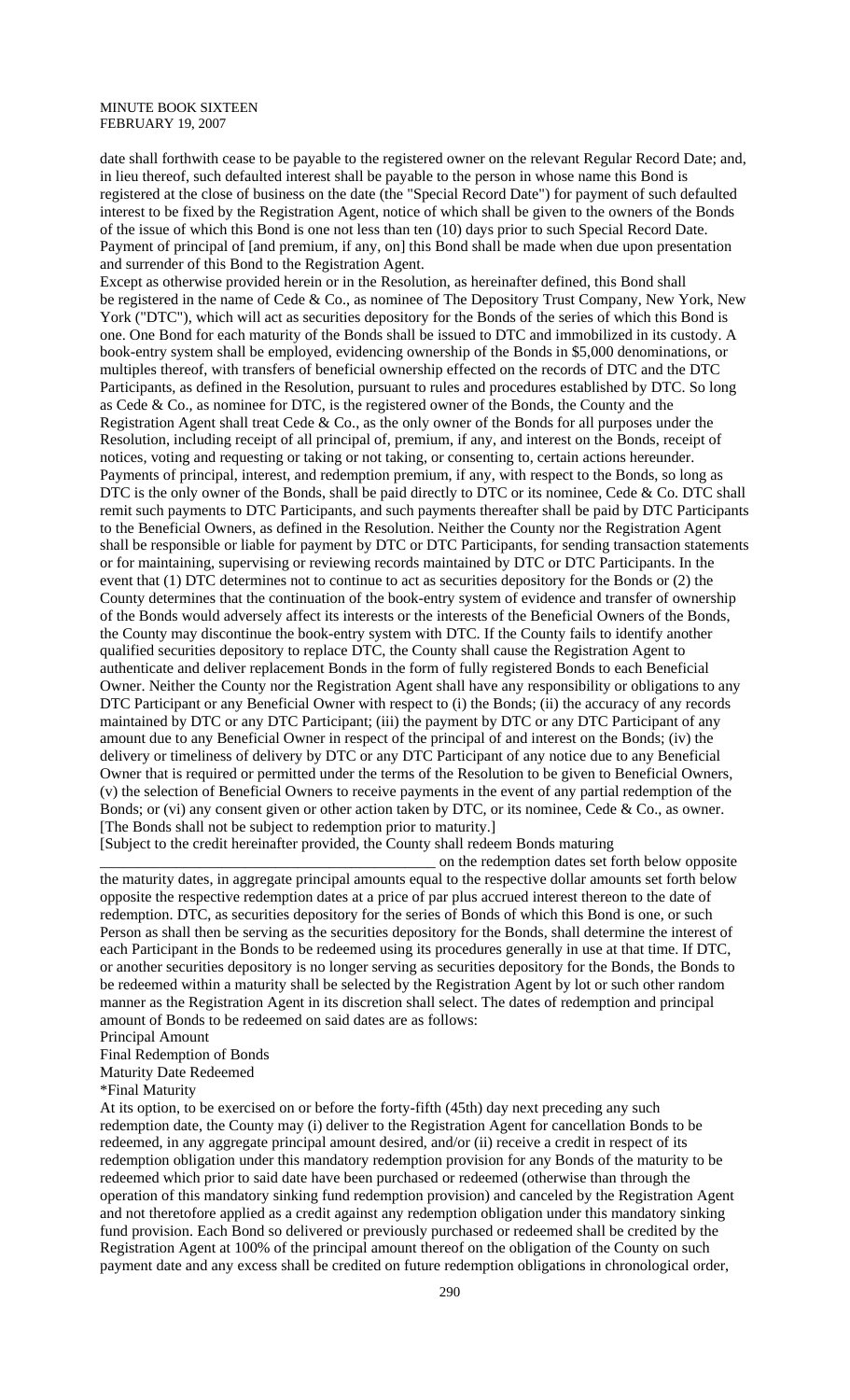and the principal amount of Bonds to be redeemed by operation of this mandatory sinking fund provision shall be accordingly reduced. The County shall on or before the forty-fifth (45th) day next preceding each payment date furnish the Registration Agent with its certificate indicating whether or not and to what extent the provisions of clauses (i) and (ii) of this subsection are to be availed of with respect to such payment and confirm that funds for the balance of the next succeeding prescribed payment will be paid on or before the next succeeding payment date.]

Notice of call for redemption, whether optional or mandatory, shall be given by the Registration Agent not less than thirty (30) nor more than sixty (60) days prior to the date fixed for redemption by sending an appropriate notice to the registered owners of the Bonds to be redeemed by first-class mail, postage prepaid, at the addresses shown on the Bond registration records of the Registration Agent as of the date of the notice; but neither failure to mail such notice nor any defect in any such notice so mailed shall affect the sufficiency of the proceedings for the redemption of any of the Bonds for which proper notice was given. As long as DTC, or a successor Depository, is the registered owner of the Bonds, all redemption notices shall be mailed by the Registration Agent to DTC, or such successor Depository, as the registered owner of the Bonds, as and when above provided, and neither the County nor the Registration Agent shall be responsible for mailing notices of redemption to DTC Participants or Beneficial Owners. Failure of DTC, or any successor Depository, to provide notice to any DTC Participant will not affect the validity of such redemption. From and after any redemption date, all Bonds called for redemption shall cease to bear interest if funds are available at the office of the Registration Agent for the payment thereof and if notice has been duly provided as set forth in the Resolution, as hereafter defined.

This Bond is transferable by the registered owner hereof in person or by such owner's attorney duly authorized in writing at the principal corporate trust office of the Registration Agent set forth on the front side hereof, but only in the manner, subject to limitations and upon payment of the charges provided in the Resolution, as hereafter defined, and upon surrender and cancellation of this Bond. Upon such transfer a new Bond or Bonds of authorized denominations of the same maturity and interest rate for the same aggregate principal amount will be issued to the transferee in exchange therefor. The person in whose name this Bond is registered shall be deemed and regarded as the absolute owner thereof for all purposes and neither the County nor the Registration Agent shall be affected by any notice to the contrary whether or not any payments due on the Bond shall be overdue. Bonds, upon surrender to the Registration Agent, may, at the option of the registered owner thereof, be exchanged for an equal aggregate principal amount of the Bonds of the same maturity in authorized denomination or denominations, upon the terms set forth in the Resolution. The Registration Agent shall not be required to transfer or exchange any Bond during the period commencing on a Regular Record Date or Special Record Date and ending on the corresponding interest payment date of such Bond, nor to transfer or exchange any Bond after the notice calling such Bond for redemption has been made, nor during a period following the receipt of instructions from the County to call such Bond for redemption.

This Bond is one of a total authorized issue aggregating \$\_\_\_\_\_\_\_\_\_\_\_\_\_\_\_\_ and issued by the County for the purpose of providing funds to (i) convert to bonds the following outstanding capital outlay notes of the County: [(a) General Obligation Variable Rate School Capital Outlay Extension Notes, Series 2004A;] [(b) General Obligation Variable Rate School Capital Outlay Notes, Series 2004B;] [(c) General Obligation Variable Rate School Capital Outlay Extension Notes, Series 2005;] [(d) General Obligation Variable Rate School Capital Outlay Extension Notes, Series 2006,] (ii) finance the acquisition, construction and renovation of various elementary, middle and high school projects located in Sumner County, Tennessee ("the Project"); (iii) pay legal, fiscal, architectural, administrative and engineering costs incident thereto; and (iv) pay costs incident to the issuance and sale of the Bonds of which this Bond is one, under and in full compliance with the constitution and statutes of the State of Tennessee, including Sections 49-3-1001, et seq., Tennessee Code Annotated, and pursuant to a resolution duly adopted by the Board of County Commissioners of the County on the 19th day of February, 2007 (the "Resolution").

This Bond is payable from unlimited ad valorem taxes to be levied on all taxable property within the County. For a more complete statement of the general covenants and provisions pursuant to which this Bond is issued, reference is hereby made to said Resolution.

This Bond and the income therefrom are exempt from all present state, county and municipal taxes in Tennessee except (a) inheritance, transfer and estate taxes, (b) Tennessee excise taxes on interest on the Bond during the period the Bond is held or beneficially owned by any organization or entity, other than a sole proprietorship or general partnership, doing business in the State of Tennessee, and (c) Tennessee franchise taxes by reason of the inclusion of the book value of the Bond in the Tennessee franchise tax base of any organization or entity, other than a sole proprietorship or general partnership, doing business in the State of Tennessee.

It is hereby certified, recited, and declared that all acts, conditions and things required to exist, happen and be performed precedent to and in the issuance of this Bond exist, have happened and have been performed in due time, form and manner as required by law, and that the amount of this Bond, together with all other indebtedness of the County, does not exceed any limitation prescribed by the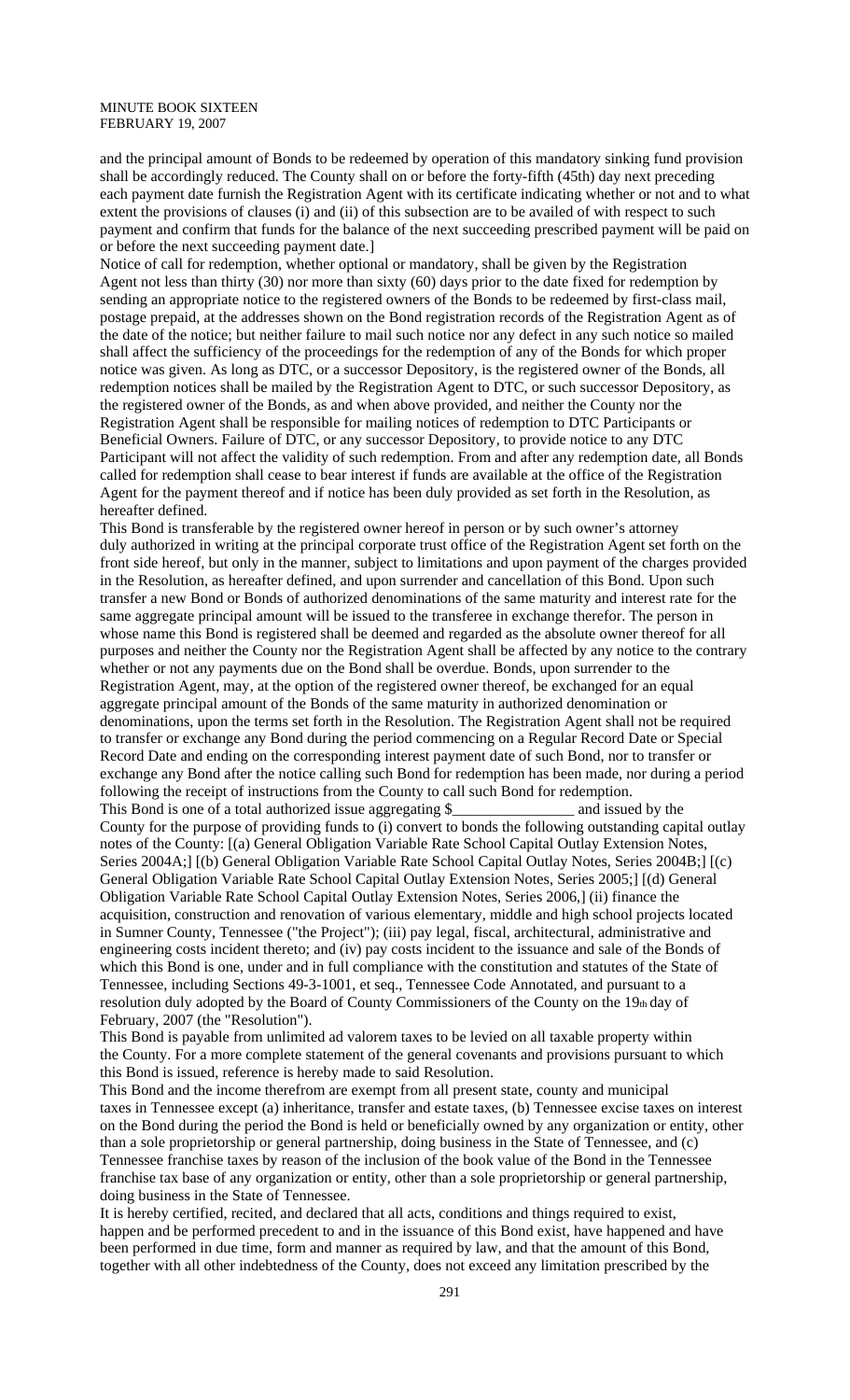constitution and statutes of the State of Tennessee. IN WITNESS WHEREOF, the County has caused this Bond to be signed by its County Executive with his manual or facsimile signature and attested by its County Clerk with his manual or facsimile signature under an impression or facsimile of the corporate seal of the County, all as of the date hereinabove set forth. SUMNER COUNTY, TENNESSEE  $BY:$ County Executive ATTESTED: \_\_\_\_\_\_\_\_\_\_\_\_\_\_\_\_\_\_\_\_\_\_\_\_\_\_ County Clerk Transferable and payable at the principal corporate trust office of: \_\_\_\_\_\_\_\_\_\_\_\_\_\_\_\_\_\_\_\_\_\_\_\_\_\_\_\_\_\_\_\_\_\_\_\_\_\_ Date of Registration: This Bond is one of the issue of Bonds issued pursuant to the Resolution hereinabove described. \_\_\_\_\_\_\_\_\_\_\_\_\_\_\_\_\_\_\_\_\_\_\_\_\_\_\_\_\_\_\_\_\_\_\_\_\_\_\_\_\_\_\_ Registration Agent By:\_\_\_\_\_\_\_\_\_\_\_\_\_\_\_\_\_\_\_\_\_\_\_\_\_\_\_\_\_\_\_\_\_\_\_\_ Authorized Officer (FORM OF ASSIGNMENT) FOR VALUE RECEIVED, the undersigned sells, assigns, and transfers unto \_\_\_\_\_\_\_\_\_\_\_\_\_\_\_\_\_\_\_\_\_\_\_\_\_\_, whose address is \_\_\_\_\_\_\_\_\_\_\_\_\_\_\_\_\_\_\_\_\_\_\_\_\_\_\_\_\_\_\_\_\_\_\_\_ (Please insert Federal Identification or Social Security Number of Assignee \_\_\_\_\_\_\_\_\_\_\_\_\_\_\_), the within Bond of Sumner County, Tennessee, and does hereby irrevocably constitute and appoint \_\_\_\_\_\_\_\_\_\_\_\_\_\_\_\_\_\_\_, attorney, to transfer the said Bond on the records kept for registration thereof with full power of substitution in the premises. Dated: \_\_\_\_\_\_\_\_\_\_\_\_\_\_\_\_\_\_\_\_\_\_\_\_\_\_\_\_\_\_\_\_\_\_\_\_\_\_\_\_\_ NOTICE: The signature to this assignment must correspond with the name of the registered owner as it appears on the face of the within Bond in every particular, without alteration or enlargement or any change whatsoever. Signature guaranteed: \_\_\_\_\_\_\_\_\_\_\_\_\_\_\_\_\_\_\_\_\_\_\_\_\_\_\_\_\_\_\_\_\_\_\_\_\_ NOTICE: Signature(s) must be guaranteed by a member firm of a Medallion Program acceptable to the Registration Agent. - END OF BOND FORM - Section 6. Levy of Tax. The County, through its Governing Body, shall annually levy and collect a tax upon all taxable property within the County, in addition to all other taxes authorized by law, sufficient to pay principal of, premium, if any, and interest on the Bonds when due, and for that purpose there is hereby levied a direct annual tax in such amount as may be found necessary each year to pay principal and interest coming due on the Bonds in said year. Principal and interest falling due at any time when there are insufficient funds from this tax levy on hand shall be paid from the current funds of the County and reimbursement therefor shall be made out of the taxes hereby provided to be levied when the

same shall have been collected. The tax herein provided may be reduced to the extent of any appropriations from other funds, taxes and revenues of the County to the payment of debt service on the Bonds.

Section 7. Sale of Bonds. The Bonds shall be offered for public sale, as required by law, in one or more series, at a price of not less than 99% of par and not greater than 105% of par and accrued interest, as a whole or in part, from time to time, as shall be determined by the County Executive, in consultation with the Finance Director and the County's financial advisor, Wiley Bros.-Aintree Capital, LLC, Nashville, Tennessee (the "Financial Advisor"). The Bonds shall be sold at public sale by physical delivery of bids or by electronic bidding by means of an Internet bidding service as shall be determined by the County Executive in consultation with the Finance Director and the Financial Advisor. The County Executive is authorized to award the Bonds to the bidder whose bid results in the lowest true interest cost to the County, provided the rate on none of the Bonds exceeds 5.50% per annum. The award of the Bonds, or any series thereof, by the County Executive to the lowest bidder shall be binding on the County, and no further action of the Governing Body with respect thereto shall be required. The County Executive, in consultation with the Finance Director and the Financial Advisor, is further authorized to take the following actions:

(1) designate the series of the Bonds;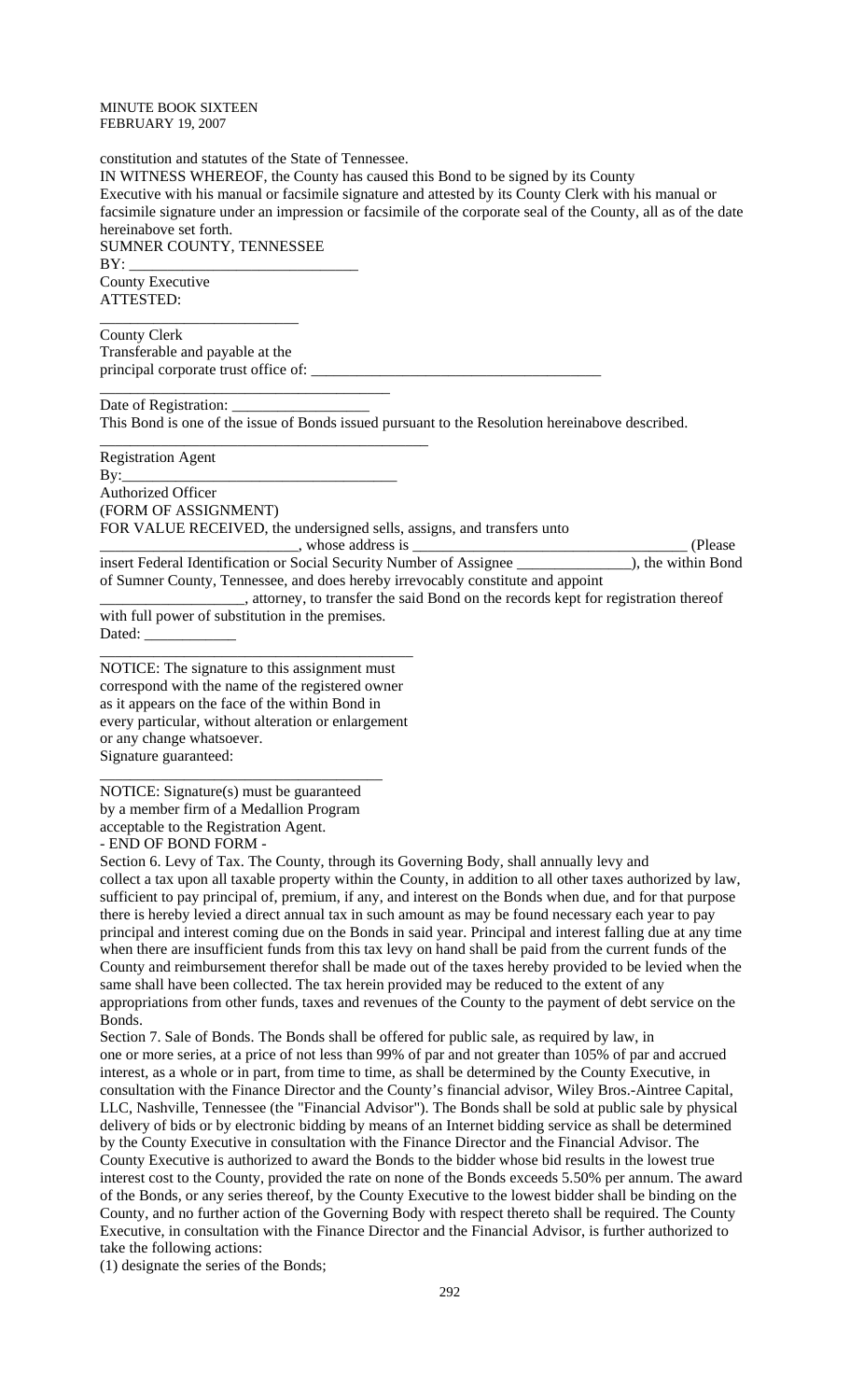(2) change the dated date of the Bonds or any series thereof, to a date other than the date of delivery;

(3) change the first interest payment date on the Bonds or any series thereof to a date other than December 1, 2007 and to adjust the principal and interest payment dates and maturity amounts of the Bonds or any series thereof, provided the total principal amount of all series of the Bonds does not exceed the total amount of Bonds authorized herein and the final maturity date of each series shall not exceed 12 years from the dated date of each series;

(4) change the County's optional redemption provisions of the Bonds to permit optional redemption prior to maturity of the Bonds, or any emission thereof, provided the redemption premium, if any, shall not exceed two percent (2%) of the par amount of the Bonds called for redemption;

(5) sell the Bonds or any maturities thereof as Term Bonds with mandatory

redemption requirements corresponding to the maturities set forth herein or as otherwise determined by the County Executive, as he shall deem most advantageous to the County; (6) cause all or a portion of the Bonds to be insured by a bond insurance policy

issued by a nationally recognized bond insurance company to achieve the purposes set forth herein and to serve the best interests of the County; and

(7) designate which Notes to refund and sell a commensurate series of Bonds to refund such Notes, refund less than the total principal amount of the Notes and reduce the total principal amount of Bonds to be issued accordingly.

The County Executive and the County Clerk are authorized to cause the Bonds to be authenticated and delivered by the Registration Agent to the successful bidder and, together with the Finance Director and the County Trustee, to execute, publish, and deliver all certificates and documents, including an official statement and closing certificates, as they shall deem necessary in connection with the sale and delivery of the Bonds. The County Executive and the County Clerk are authorized to enter into an agreement with the Financial Advisor to provide financial advisory services for the County and services related to the issuance, sale and delivery of the Bonds. The County Executive is authorized to sell the Bonds, or any series thereof, simultaneously with any other bonds or notes authorized by resolution or resolutions of the Governing Body. The County Executive is further authorized to sell the Bonds, or any series thereof, as a single issue of bonds with any other bonds with substantially similar terms authorized by resolution or resolutions of the Governing Body, in one or more emissions or series as he shall deem to be advantageous to the County and in doing so, the County Executive is authorized to change the designation of the Bonds to a designation other than "General Obligation School Bonds"; provided, however, that the total aggregate principal amount of combined bonds to be sold does not exceed the total aggregate principal amount of Bonds authorized by this resolution or bonds authorized by any other resolution or resolutions adopted by the Governing Body.

Section 8. Disposition of Bond Proceeds. The proceeds of the sale of the Bonds shall be disbursed as follows:

(a) all accrued interest, if any, shall be deposited to the appropriate fund of the County to be used to pay interest on the Bonds on the first interest payment date following delivery of the Bonds; and (b) an amount of proceeds of the sale of the Bonds sufficient to retire the Notes (or such portion or series thereof as the County Executive shall determine) shall be transferred to the Escrow Agent under the Refunding Escrow Agreement to be held and applied as provided therein; and (c) the remainder of the proceeds of the sale of the Bonds, together with the amounts described in Section 10 below, shall be deposited with to the County Trustee to be deposited with a financial institution regulated by the Federal Deposit Insurance Corporation or similar federal agency in a special fund known as the "2007 Construction Fund" (the "Construction Fund") to be kept separate and apart from all other funds of the County. The funds in the Construction Fund shall be disbursed solely to pay, or reimburse the County for prior payment of, the costs of the Projects, including necessary legal, accounting, engineering, architectural and fiscal expenses, printing, engraving, advertising and similar expenses, administrative and clerical costs, rating agency fees, Registration Agent fees, bond insurance premiums (if any) and other necessary miscellaneous expenses incurred in connection with Projects, refinancing the Notes, or the issuance of the Bonds. Notwithstanding the foregoing, the County Executive may instruct the purchaser of the Bonds to directly pay, on the County's behalf, all or any portion of the costs of issuance of the Bonds. Money in the Construction Fund shall be secured in the manner prescribed by applicable statutes relative to the securing of public or trust funds, if any, or, in the absence of such a statute, by a pledge of readily marketable securities having at all times a market value of not less than the amount in said Construction Fund. Money in the Construction Fund shall be expended only for the purposes authorized by this resolution. Any funds remaining in the Construction Fund after completion of the Projects and payment of authorized expenses shall be used to pay principal of, premium, if any, and interest on the Bonds. Moneys in the Construction Fund shall be invested as directed by the County Executive in such investments as shall be permitted by applicable law. Earnings on investments in the Construction Fund may either be retained in the Construction Fund and used for the same purposes as all other funds in the Construction Fund or paid to the debt service fund to be used to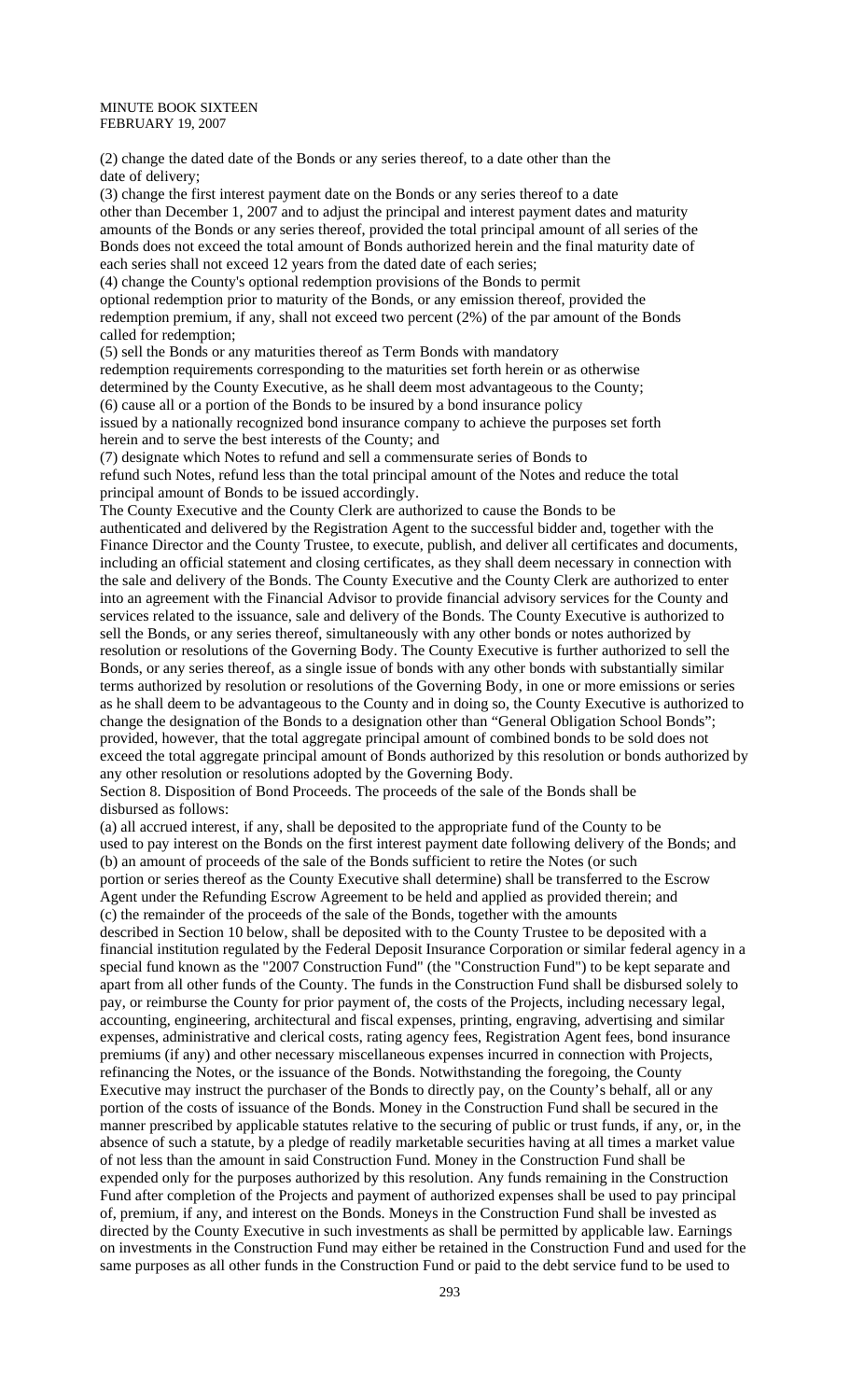pay interest on the Bonds, as the County Executive in his discretion shall determine.

Section 9. Retirement of Notes. The County hereby authorizes and directs the County

Executive to appoint the Escrow Agent for the retirement of the Notes. The County Executive is hereby authorized and directed to execute and the County Clerk to attest on behalf of the County the Refunding Escrow Agreement with the Escrow Agent and to deposit with the Escrow Agent the amounts to be used by the Escrow Agent to purchase Government Securities (as defined therein). The form of the Refunding Escrow Agreement presented to this meeting and attached hereto as Exhibit A is hereby in all respects approved and the County Executive and the County Clerk are hereby authorized and directed to execute and deliver same on behalf of the County in substantially the form thereof presented to this meeting, or with such changes as may be approved by them, their execution thereof to constitute conclusive evidence of their approval of all such changes, including modifications to the Refunding Escrow Agreement. The Escrow Agent is hereby authorized and directed to hold and administer all funds deposited in trust for the payment when due of the prepayment of the Notes and to exercise such duties as set forth in the Refunding Escrow Agreement. The County Executive and County Clerk are authorized and directed to take all steps necessary to effect the retirement of the Notes, including the negotiation and execution of any documents and the payment of any fees in connection with the termination of the interest rate collar in place with respect to the Notes, including the Series 2004A Notes. Any termination fees or payments in connection with the termination of the collar are authorized to be paid from the County's debt service fund.

Section 10. Transfer of Note Proceeds. Any unspent Note proceeds shall be transferred upon the retirement of the Notes to the County Trustee and deposited in the Construction Fund established pursuant to Section 8(c) hereof and used for the purposes authorized therein.

Section 11. Official Statement. The County Executive and the County Finance Director are hereby authorized and directed to provide for the preparation and distribution of a Preliminary Official Statement describing the Bonds. After bids have been received and the Bonds have been awarded, the County Executive and County Finance Director shall make such completions, omissions, insertions and changes in the Preliminary Official Statement not inconsistent with this resolution as are necessary or desirable to complete it as a final Official Statement for purposes of Rule 15c2-12(e)(3) of the Securities and Exchange Commission. The County Executive and County Finance Director shall arrange for the delivery to the successful bidder on the Bonds of a reasonable number of copies of the Official Statement within seven business days after the Bonds have been awarded for delivery, by the successful bidder on the Bonds, to each potential investor requesting a copy of the Official Statement and to each person to whom such bidder and members of his bidding group initially sell the Bonds.

The County Executive and County Finance Director are authorized, on behalf of the County, to deem the Preliminary Official Statement and the Official Statement in final form, each to be final as of its date within the meaning of Rule 15c2-12(b)(1), except for the omission in the Preliminary Official Statement of certain pricing and other information allowed to be omitted pursuant to such Rule 15c2- 12(b)(1). The distribution of the Preliminary Official Statement and the Official Statement in final form shall be conclusive evidence that each has been deemed in final form as of its date by the County except for the omission in the Preliminary Official Statement of such pricing and other information. Section 12. Arbitrage. The County recognizes that the purchasers and owners of the Bonds will have accepted them on, and paid therefor a price that reflects, the understanding that interest thereon is excludable from gross income for purposes of federal income taxation under laws in force on the date of delivery of the Bonds. In this connection, the County agrees that it shall take no action which may cause the interest on any of said Bonds to be included in gross income for federal income taxation. It is the reasonable expectation of the Governing Body of the County that the proceeds of the Bonds will not be used in a manner which will cause the Bonds to be "arbitrage bonds" within the meaning of Section 148 of the Code, and to this end the said proceeds of the Bonds and other related funds established for the purposes herein set out shall be used and spent expeditiously for the purposes described herein. The Governing Body further covenants and represents that in the event it shall be required by Section 148(f) of the Code to pay any investment proceeds of the Bonds to the United States government, it will make such payments as and when required by said Section 148(f) and will take such other actions as shall be necessary or permitted to prevent the interest on the Bonds from becoming taxable. The County Executive and County Clerk, or either of them, are authorized and directed to make such certifications in this regard in connection with the sale of the Bonds as either or both shall deem appropriate, and such certifications shall constitute a representation and certification of the County.

Section 13. Discharge and Satisfaction of Bonds. If the County shall pay and discharge the indebtedness evidenced by any of the Bonds in any one or more of the following ways, to wit: (a) By paying or causing to be paid, by deposit of sufficient funds as and when required with the Registration Agent, the principal of and interest on such Bonds as and when the same become due and payable;

(b) By depositing or causing to be deposited with any trust company or financial institution whose deposits are insured by the Federal Deposit Insurance Corporation or similar federal agency and which has trust powers ("an Agent"; which Agent may be the Registration Agent) in trust or escrow, on or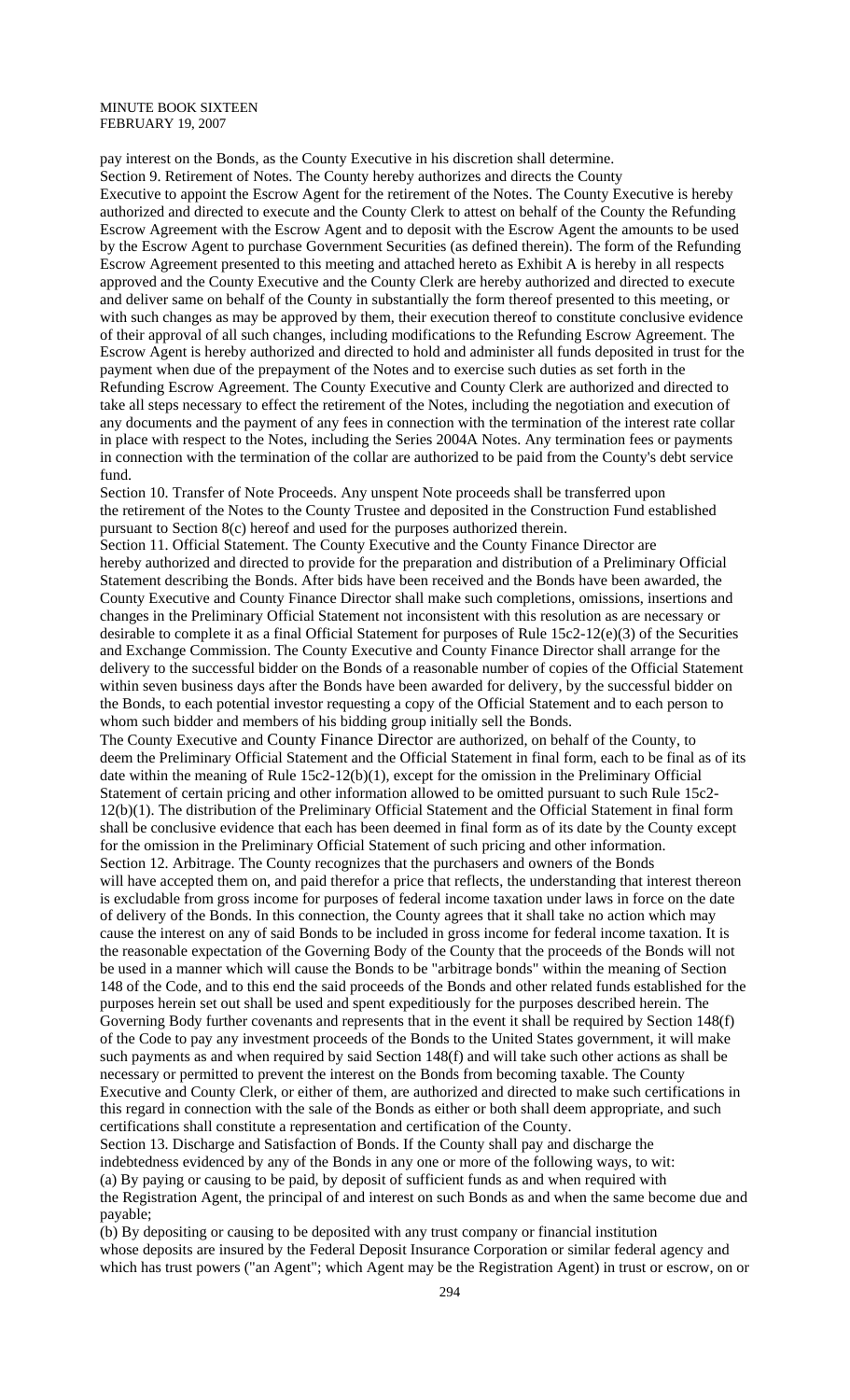before the date of maturity or redemption, sufficient money or Federal Obligations, as hereafter defined, the principal of and interest on which, when due and payable, will provide sufficient moneys to pay or redeem such Bonds and to pay interest thereon when due until the maturity or redemption date (provided, if such Bonds are to be redeemed prior to maturity thereof, proper notice of such redemption shall have been given or adequate provision shall have been made for the giving of such notice); (c) By delivering such Bonds to the Registration Agent, for cancellation by it;

and if the County shall also pay or cause to be paid all other sums payable hereunder by the County with respect to such Bonds, or make adequate provision therefor, and by resolution of the Governing Body instruct any such escrow agent to pay amounts when and as required to the Registration Agent for the payment of principal of and interest on such Bonds when due, then and in that case the indebtedness evidenced by such Bonds shall be discharged and satisfied and all covenants, agreements and obligations of the County to the holders of such Bonds shall be fully discharged and satisfied and shall thereupon cease, terminate and become void.

If the County shall pay and discharge the indebtedness evidenced by any of the Bonds in the manner provided in either clause (a) or clause (b) above, then the registered owners thereof shall thereafter be entitled only to payment out of the money or Federal Obligations deposited as aforesaid. Except as otherwise provided in this Section, neither Federal Obligations nor moneys deposited with the Registration Agent pursuant to this Section nor principal or interest payments on any such Federal Obligations shall be withdrawn or used for any purpose other than, and shall be held in trust for, the payment of the principal and interest on said Bonds; provided that any cash received from such principal or interest payments on such Federal Obligations deposited with the Registration Agent, (A) to the extent such cash will not be required at any time for such purpose, shall be paid over to the County as received by the Registration Agent and (B) to the extent such cash will be required for such purpose at a later date, shall, to the extent practicable, be reinvested in Federal Obligations maturing at times and in amounts sufficient to pay when due the principal and interest to become due on said Bonds on or prior to such redemption date or maturity date thereof, as the case may be, and interest earned from such reinvestments shall be paid over to the County, as received by the Registration Agent. For the purposes of this Section, Federal Obligations shall mean direct obligations of, or obligations, the principal of and interest on which are guaranteed by, the United States of America, or any agency thereof, obligations of any agency or instrumentality of the United States or any other obligations at the time of the purchase thereof are permitted investments under Tennessee Law for the purposes described in this Section, which bonds or other obligations shall not be subject to redemption prior to their maturity other than at the option of the registered owner thereof.

Section 14. Continuing Disclosure. The County hereby covenants and agrees that it will provide annual financial information and material event notices if and as required by Rule 15c2-12 of the Securities Exchange Commission for the Bonds. The County Executive is authorized to execute at the Closing of the sale of the Bonds, an agreement for the benefit of and enforceable by the owners of the Bonds specifying the details of the financial information and material event notices to be provided and its obligations relating thereto. Failure of the County to comply with the undertaking herein described and to be detailed in said closing agreement, shall not be a default hereunder, but any such failure shall entitle the owner or owners of any of the Bonds to take such actions and to initiate such proceedings as shall be necessary and appropriate to cause the County to comply with their undertaking as set forth herein and in said agreement, including the remedies of mandamus and specific performance.

Section 15. Resolution a Contract. The provisions of this resolution shall constitute a contract between the County and the registered owners of the Bonds, and after the issuance of the Bonds, no change, variation or alteration of any kind in the provisions of this resolution shall be made in any manner until such time as the Bonds and interest due thereon shall have been paid in full. Section 16. Separability. If any section, paragraph or provision of this resolution shall be held to be invalid or unenforceable for any reason, the invalidity or unenforceability of such section, paragraph or provision shall not affect any of the remaining provisions of this resolution. Section 17. Repeal of Conflicting Resolutions and Effective Date. All other resolutions and orders, or parts thereof, in conflict with the provisions of this resolution, are, to the extent of such conflict, hereby repealed and this resolution shall be in immediate effect from and after its adoption.

(*Signatures Follow*)

Adopted and approved this 19th day of February, 2007.

\_\_\_\_\_\_\_\_\_\_\_\_\_\_\_\_\_\_\_\_\_\_\_\_\_\_\_\_\_\_\_\_\_\_\_\_\_\_\_

County Executive ATTEST:

| <b>County Clerk</b> |           |         |          |          |  |
|---------------------|-----------|---------|----------|----------|--|
|                     | Ayes Nays | Abstain | APPROVED | REJECTED |  |

STATE OF TENNESSEE ) COUNTY OF SUMNER )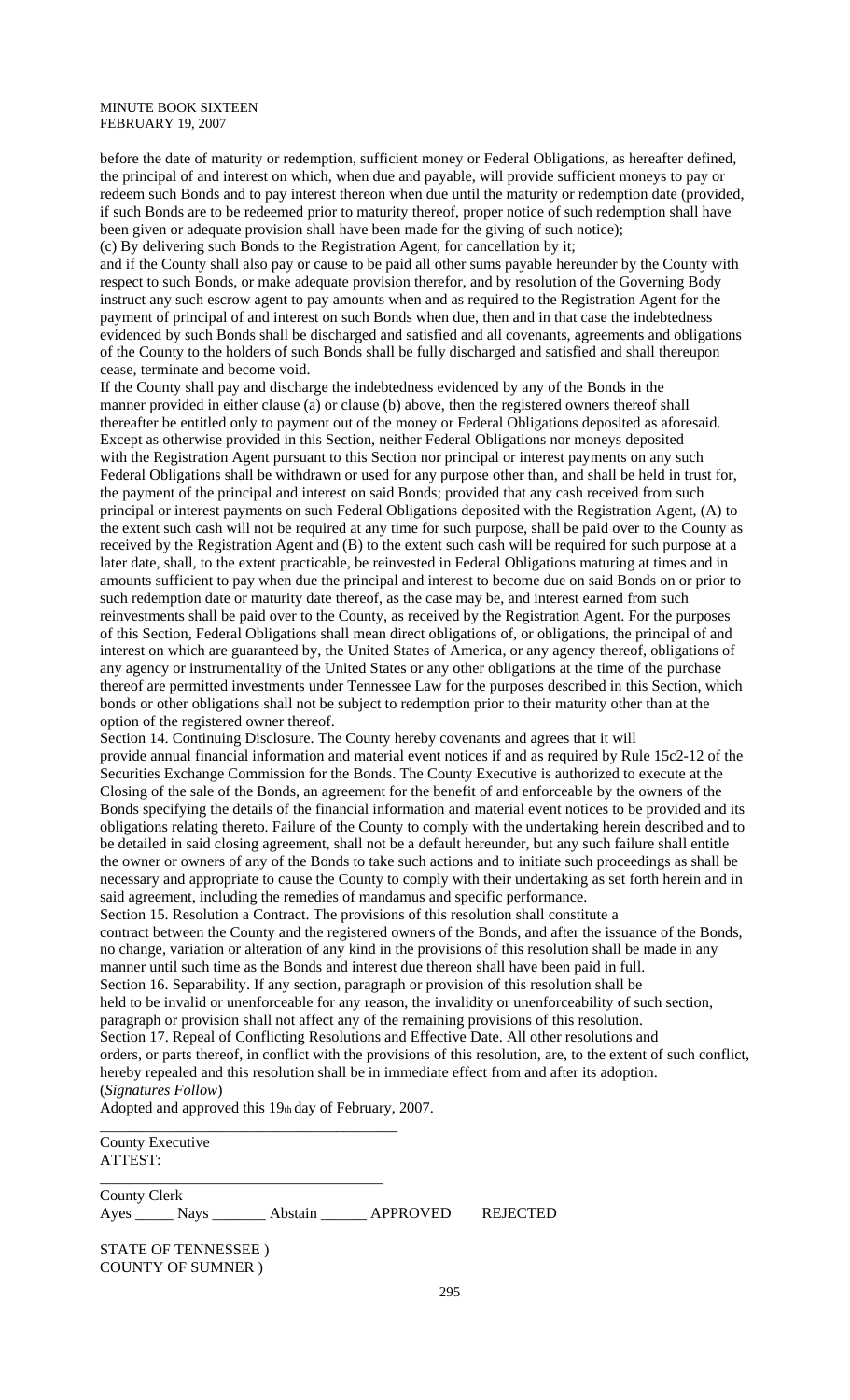I, Bill Kemp, certify that I am the duly qualified and acting County Clerk of Sumner County, Tennessee, and as such official I further certify that attached hereto is a copy of excerpts from the minutes of a regular meeting of the governing body of the County held on February 19, 2007; that these minutes were promptly and fully recorded and are open to public inspection; that I have compared said copy with the original minute record of said meeting in my official custody; and that said copy is a true, correct and complete transcript from said original minute record insofar as said original record relates to not to exceed \$96,000,000 General Obligation School Bonds of said County.

WITNESS my official signature this \_\_\_\_\_\_ day of \_\_\_\_\_\_\_\_\_\_\_\_\_\_, 2007. \_\_\_\_\_\_\_\_\_\_\_\_\_\_\_\_\_\_\_\_\_\_\_\_\_\_\_\_\_\_\_\_\_\_\_\_\_\_\_\_\_

### County Clerk **EXHIBIT A** FORM OF REFUNDING ESCROW AGREEMENT

This Refunding Escrow Agreement is made and entered into as of the \_\_\_ day of

\_\_\_\_\_\_\_\_\_\_\_\_\_\_\_\_\_, 2007 by and between the Sumner County, Tennessee (the "County"), and

#### $_$  (the "Agent").

### WITNESSETH:

WHEREAS, the County has previously issued its  $[(a)$  General Obligation Variable Rate School Capital Outlay Extension Notes, Series 2004A, the proceeds of which were used to finance or reimburse the costs of acquisition, construction, installation and renovation of various elementary, middle and high schools in the County;] [(b) General Obligation Variable Rate School Capital Outlay Notes, Series 2004B, the proceeds of which were used to finance or reimburse the costs of acquisition, construction, installation and renovation of various elementary, middle and high schools in the County;] [(c) General Obligation Variable Rate School Capital Outlay Extension Notes, Series 2005, the proceeds of which were used to currently refund the County's General Obligation Variable Rate School Capital Outlay Notes, Series 2002, the proceeds of which were used to finance or reimburse the costs of acquisition, construction, installation and renovation of various elementary, middle and high schools in the County;] [(d) General Obligation Variable Rate School Capital Outlay Extension Notes, Series 2006, the proceeds of which were used to currently refund the County's General Obligation Variable Rate School Capital Outlay Notes, Series 2003, the proceeds of which were used to finance or reimburse the costs of acquisition, construction, installation and renovation of various elementary, middle and high schools in the County] (collectively, the "Notes"); and

WHEREAS, the County has determined to provide for the payment in full of the Notes by depositing in escrow with the Agent funds as herein provided; and

WHEREAS, in order to obtain the funds to be applied as herein provided, the County has authorized and issued its General Obligation School Bonds (the "Refunding Bonds"); and WHEREAS, a portion of the proceeds derived from the sale of the Refunding Bonds will be deposited in escrow with the Agent hereunder and invested and applied as herein provided; and WHEREAS, in order to create the escrow hereinabove described, provide for the deposit of said Refunding Bond proceeds and other funds of the County, if applicable, and the application thereof, and to provide for the payment of the debt service on the Notes, the parties hereto do hereby enter into this Agreement.

NOW, THEREFORE, the County, in consideration of the foregoing and the mutual covenants herein set forth, does by these presents hereby grant, warrant, demise, release, convey, assign, transfer, alien, pledge, set over and confirm, to the Agent, and to its successors hereunder, and to it and its assigns forever, in escrow, all and singular the property hereinafter described to wit: DIVISION I

All right, title and interest of the County in and to  $\frac{1}{2}$ , consisting of  $\frac{1}{2}$ derived from the proceeds of the sale of the Refunding Bonds and \$\_\_\_\_\_\_\_\_ of other legally available funds of the County.

#### DIVISION II

All right, title and interest of the County in and to the Government Securities purchased with the funds described in Division I hereof, and to all income, earnings and increment derived from or accruing to the Government Securities.

#### DIVISION III

Any and all other property of every kind and nature from time to time hereafter, by delivery or by writing of any kind, conveyed, pledged, assigned or transferred in escrow hereunder by the County or by anyone in its behalf to the Agent, which is hereby authorized to receive the same at any time to be held in escrow hereunder.

## DIVISION IV

All property that is by the express provisions of this Agreement required to be subject to the pledge hereof and any additional property that may, from time to time hereafter, by delivery or by writing of any kind, be subject to the pledge hereof, by the County or by anyone in its behalf, and the Agent is hereby authorized to receive the same at any time to be held in escrow hereunder.

TO HAVE AND TO HOLD, all and singular, the escrowed property, including all additional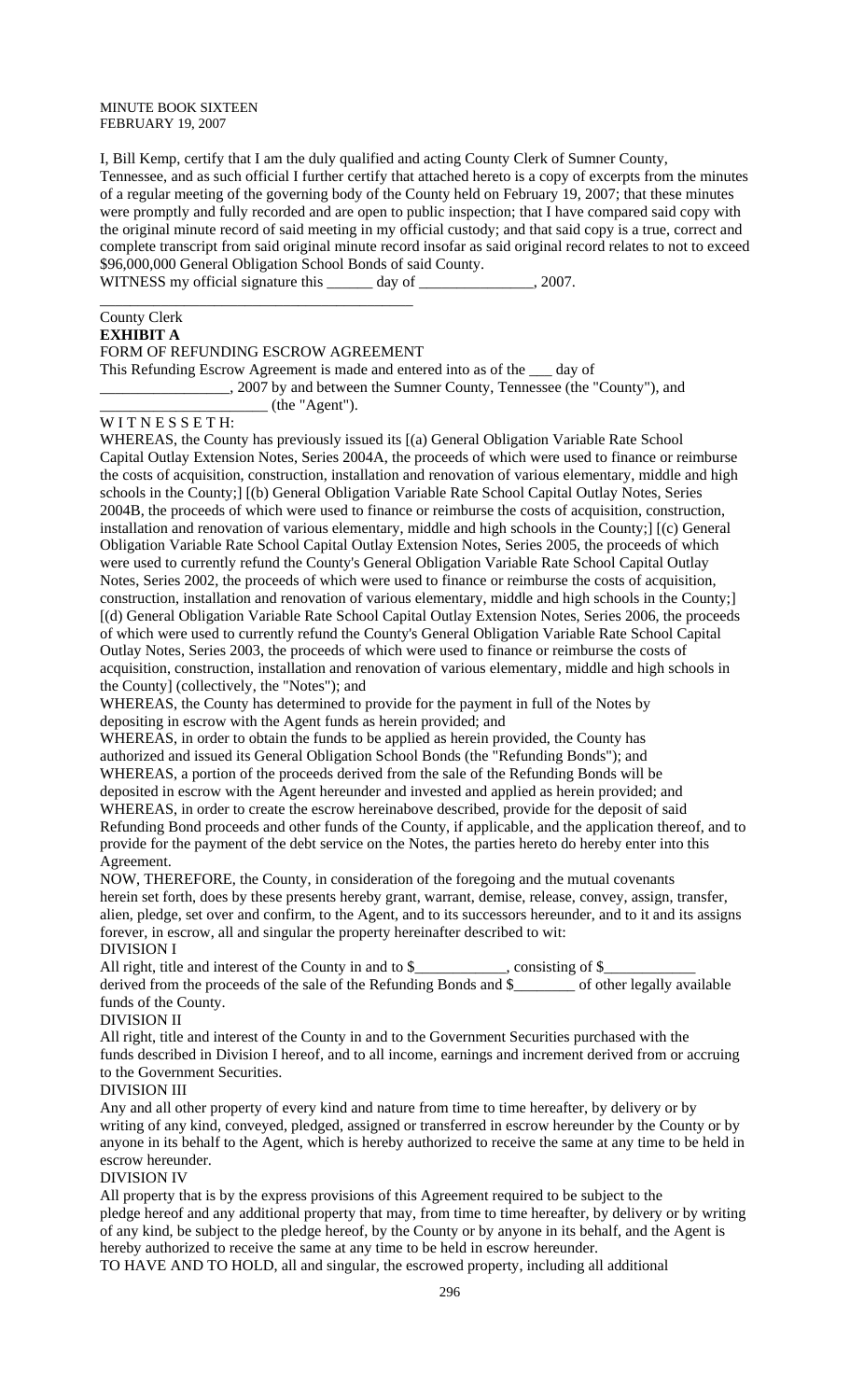property which by the terms hereof has or may become subject to this Agreement, unto the Agent, and its successors and assigns, forever.

ARTICLE I

DEFINITIONS AND CONSTRUCTION

SECTION 1.01. Definitions. In addition to words and terms elsewhere defined in this Agreement, the following words and terms as used in this Agreement shall have the following meanings, unless some other meaning is plainly intended:

"Agent" means \_\_\_\_\_\_\_\_\_\_\_\_\_\_\_\_\_\_\_\_\_\_\_\_\_\_\_\_\_\_\_, its successors and assigns.

"Agreement" means this Refunding Escrow Agreement, dated as of the date of the Refunding Bonds, between the County and the Agent.

"County" means the Sumner County, Tennessee.

"Escrow Fund" shall have the meaning ascribed to it in Section 2.01 hereof.

"Escrow Property", "escrow property" or "escrowed property" means the property, rights and interest of the County that are described in Divisions I through IV of this Agreement and hereinabove conveyed in escrow to the Agent.

"Government Securities" means obligations and securities described in Section 9-21-914,

Tennessee Code Annotated.

"Notes" has the meanings in the recitals hereto.

"Refunding Bonds" has the meanings in the recitals hereto.

"Written Request" shall mean a request in writing signed by the County Executive of the County or by any other officer or official of the County duly authorized by the County to act in his place. SECTION 1.02. Construction. Words of the masculine gender shall be deemed and construed to include correlative words of the feminine and neuter genders. Words importing the singular number shall include the plural number and vice versa unless the context shall otherwise indicate. The word "person" shall include corporations, associations, natural persons and public bodies unless the context shall otherwise indicate. Reference to a person other than a natural person shall include its successors. ARTICLE II

ESTABLISHMENT AND ADMINISTRATION OF FUNDS

SECTION 2.01. Creation of Escrow; Deposit of Funds. The County hereby creates and establishes with the Agent a special escrow composed of the Escrowed Property and hereby deposits with the Agent and the Agent hereby acknowledges receipt of \$\_\_\_\_\_\_\_\_\_\_\_\_\_\_\_ as described in Division I hereof. The monies so deposited, together with investment income therefrom, is herein referred to as the "Escrow Fund" and shall constitute a fund to be held by the Agent as a part of the Escrowed Property created, established, and governed by this Agreement.

SECTION 2.02. Investment of Funds. The Agent shall invest and reinvest any moneys from time to time in the Escrow Fund until such time as they are needed for the purposes herein provided. Such moneys shall be invested in Government Securities, maturing at such times as shall permit the Agent to make the payments provided in Section 2.03 hereof.

SECTION 2.03. Disposition of Escrow Funds. The Agent shall, without further authorization or direction from the County, collect principal and interest on the Government Securities promptly as the same shall fall due. From the Escrow Fund, to the extent that moneys therein are sufficient for such purpose, the Agent shall make timely payments as follows:

On \_\_\_\_\_\_\_\_\_\_\_\_\_\_\_\_\_\_, 2007, the Agent shall wire the sum of \$\_\_\_\_\_\_\_\_\_\_\_\_\_\_\_\_\_ as follows: Wire to:  $\frac{1}{\sqrt{1-\frac{1}{2}}}\$ 

Bank Routing: \_\_\_\_\_\_\_\_\_\_\_

Account No.

Attn:

Reference: \_\_\_\_\_\_\_\_\_\_\_\_\_\_\_

Contact Person: \_\_\_\_\_\_\_\_\_\_\_\_

Telephone No.: \_\_\_\_\_\_\_\_\_\_\_\_

Fax No.: \_

When the Agent has made the required payments as hereinabove provided in this Section 2.03, the Agent shall transfer any monies or Government Securities then held hereunder to the County and this Agreement shall terminate.

ARTICLE III

CONCERNING THE AGENT

SECTION 3.01. Appointment of Agent. The County hereby appoints the Agent as escrow agent under this Agreement.

SECTION 3.02. Acceptance by Agent. By execution of this Agreement, the Agent accepts the duties and obligations as Agent hereunder. The Agent further represents that it has all requisite power, and has taken all corporate actions necessary to execute the escrow hereby created.

SECTION 3.03. Liability of Agent. The Agent shall be under no obligation to inquire into or be in any way responsible for the performance or nonperformance by the County or any paying agent of its obligations, or to protect any of the County's rights under any bond proceedings or any of the County's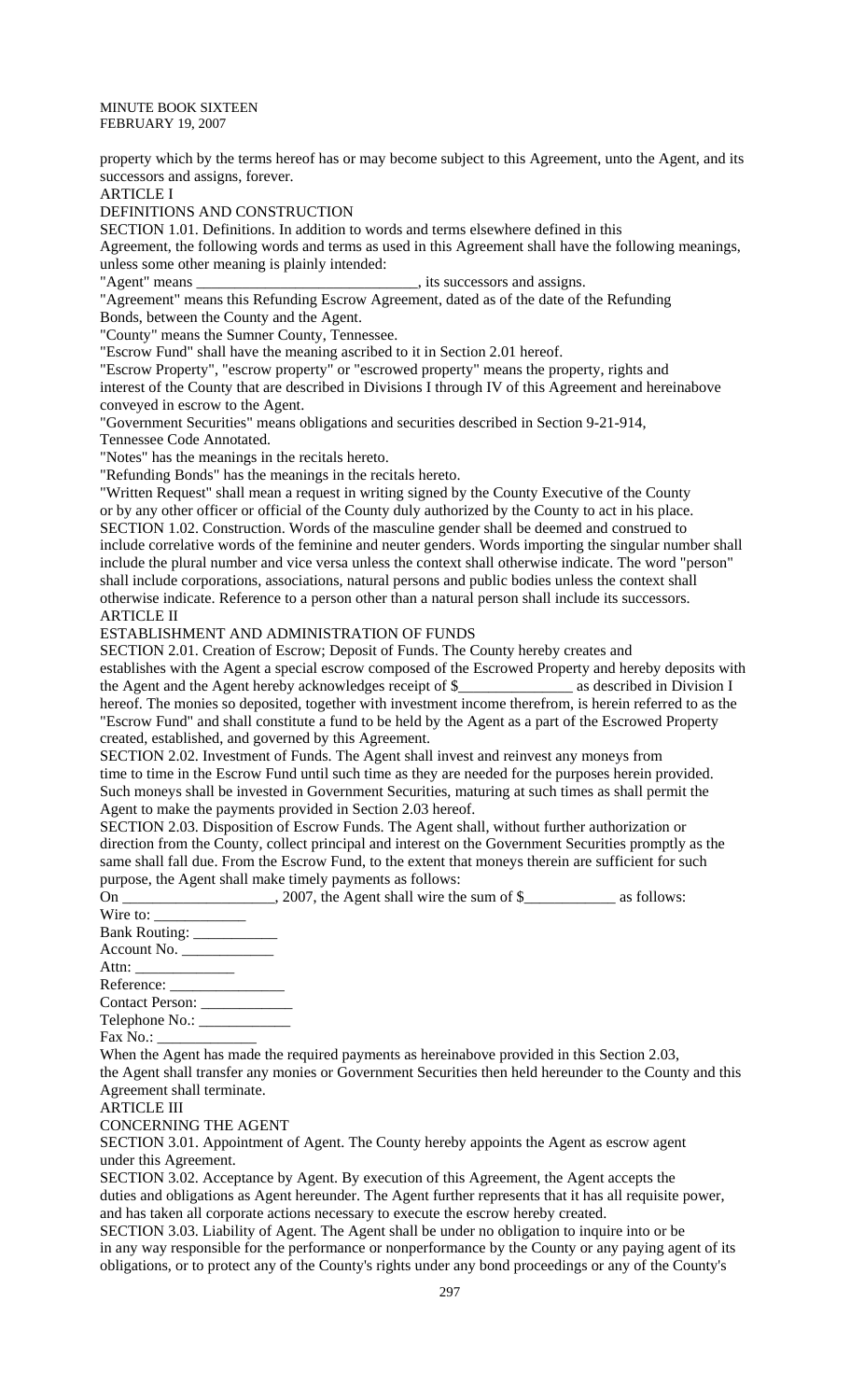other contracts with or franchises or privileges from any state, county, County or other governmental agency or with any person. The Agent shall not be liable for any act done or step taken or omitted to be taken by it, or for any mistake of fact or law, or anything which it may do or refrain from doing, except for its own gross negligence or willful misconduct in the performance or nonperformance of any obligation imposed upon it hereunder. The Agent shall not be responsible in any manner whatsoever for the recitals or statements contained herein or in the Notes or in the Refunding Bonds or in any proceedings taken in connection therewith, but they are made solely by the County. The Agent shall have no lien whatsoever upon any of the monies or investments in the Escrow Fund for the payment of fees and expenses for services rendered by the Agent under this Agreement.

The Agent shall not be liable for the accuracy of the calculations as to the sufficiency of Escrow Fund monies and Government Securities and the earnings thereon to pay a portion of the debt service on the Notes. So long as the Agent applies any monies, the Government Securities and the interest earnings therefrom to pay a portion of the debt service on the Notes as provided herein, and complies fully with the terms of this Agreement, the Agent shall not be liable for any deficiencies in the amounts necessary to pay a portion of the debt service on the Notes caused by such calculations. The Agent shall not be liable or responsible for any loss resulting from any investment made pursuant to this Agreement and in full compliance with the provisions hereof.

In the event of the Agent's failure to account for any of the Government Securities or monies received by it, said Government Securities or monies shall be and remain the property of the County, and if for any improper reason such Government Securities or monies are applied to purposes not provided for herein or misappropriated by the Agent, the assets of the Agent shall be impressed with a trust for the amount thereof until the required application of such funds shall be made or such funds shall be restored to the Escrow Fund.

SECTION 3.04. Permitted Acts. The Agent and its affiliates may become the owner of or may deal in the Refunding Bonds as fully and with the same rights as if it were not the Agent. SECTION 3.05. Exculpation of Funds of Agent. Except as set forth in Section 3.03, none of the provisions contained in this Agreement shall require the Agent to use or advance its own funds or otherwise incur personal financial liability in the performance of any of its duties or the exercise of any of its rights or powers hereunder. The Agent shall be under no liability for interest on any funds or other property received by it hereunder, except as herein expressly provided.

SECTION 3.06. Payment of Deficiency by County. The County agrees that it will promptly and without delay remit or cause to be remitted to the Agent within ten (10) days after receipt of the Agent's written request, such additional sum or sums of money as may be necessary in excess of the sums provided for under Section 2.01 hereof to assure the payment when due of the amounts specified in Section 2.03 hereof.

SECTION 3.07. Qualifications of Agent. There shall at all times be an Agent hereunder that shall be a corporation or banking association organized and doing business under the laws of the United States or any state, located in the State of Tennessee, authorized under the laws of its incorporation to exercise the powers herein granted, having a combined capital, surplus, and undivided profits of at least \$75,000,000 and subject to supervision or examination by federal or state authority. If such corporation or association publishes reports of condition at least annually, pursuant to law or to the requirements of any supervising or examining authority above referred to, then for the purposes of this paragraph the combined capital, surplus, and undivided profits of such corporation or association shall be deemed to be its combined capital, surplus, and undivided profits as set forth in its most recent report of condition as published. In case at any time the Agent shall cease to be eligible in accordance with the provisions of this section, the Agent shall resign immediately in the manner and with the effect specified herein. SECTION 3.08. Payment to Agent. The County agrees to pay the Agent, as reasonable and proper compensation under this Agreement the sum of \$\_\_\_\_\_\_\_. The Agent shall be entitled to reimbursement of all advances, counsel fees and expenses, and other costs made or incurred by the Agent in connection with its services and/or its capacity as Agent or resulting therefrom. In addition, the County agrees to pay to the Agent all out-of-pocket expenses and costs of the Agent incurred by the Agent in the performance of its duties hereunder, including all publication, mailing and other expenses associated with the payment of debt service of the Notes; provided, however, that the County agrees to indemnify the Agent and hold it harmless against any liability which it may incur while acting in good faith in its capacity as Agent under this Agreement, including, but not limited to, any court costs and attorneys' fees, and such indemnification shall be paid from available funds of the County and shall not give rise to any claim against the Escrow Fund.

ARTICLE IV

MISCELLANEOUS

SECTION 4.01. Severability. If any provision of this Agreement shall be held or deemed to be invalid or shall, in fact, be illegal, inoperative or unenforceable, the same shall not affect any other provision or provisions herein contained or render the same invalid, inoperative or unenforceable to any extent whatever.

SECTION 4.02. Governing Law. This Agreement shall be governed and construed in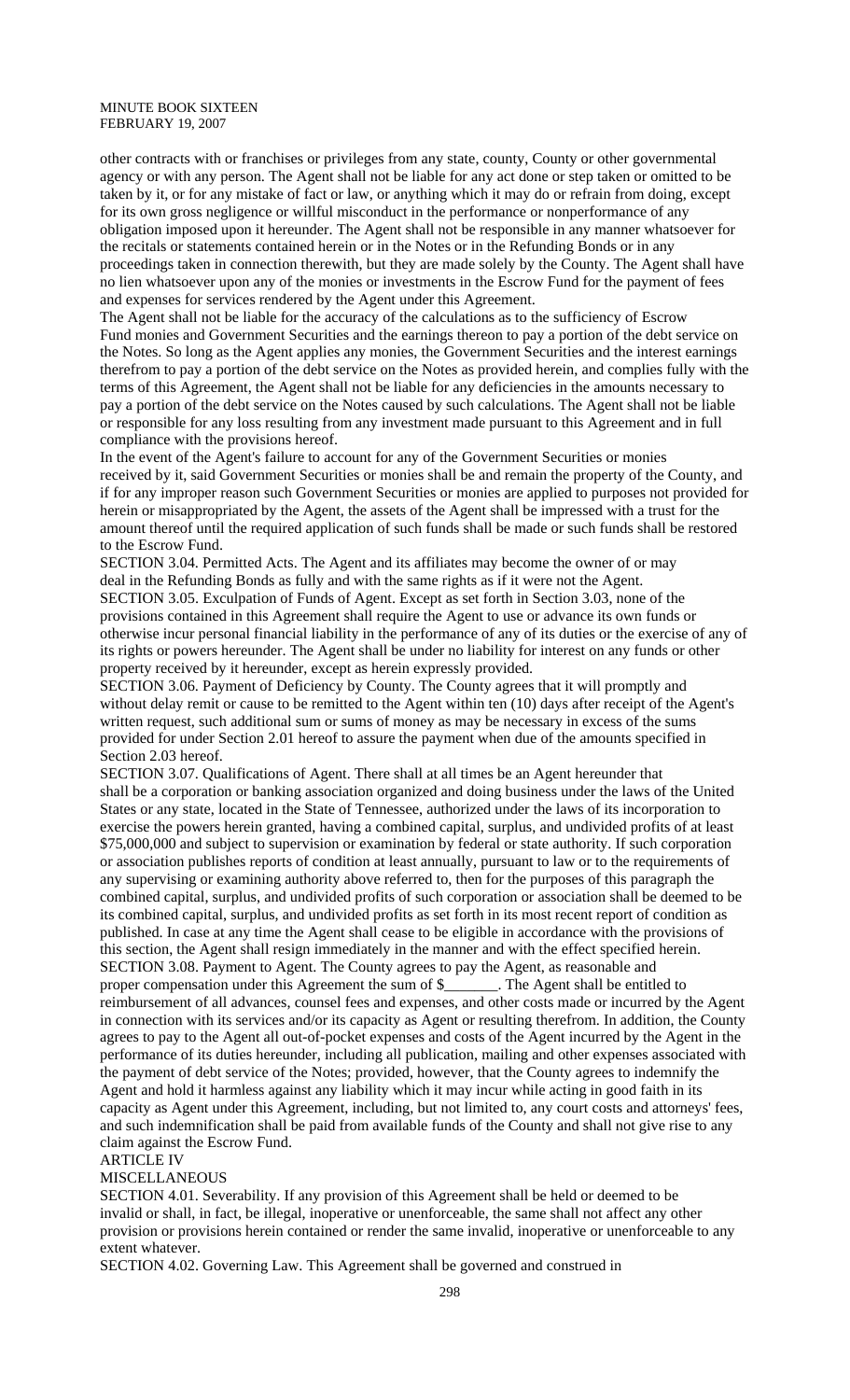accordance with the law of the State of Tennessee. SECTION 4.03. Notices. Any notice, request, communication or other paper shall be sufficiently given and shall be deemed given when delivered or mailed by Registered or Certified Mail, postage prepaid, or sent by telegram as follows: To the County: Sumner County, Tennessee 355 North Belvedere Drive Gallatin, Tennessee 37066 Attn: Finance Department To the Agent: \_\_\_\_\_\_\_\_\_\_\_\_\_\_\_\_\_\_\_\_\_\_

The County and the Agent may designate in writing any further or different addresses to which subsequent notices, requests, communications or other papers shall be sent.

SECTION 4.04. Agreement Binding. All the covenants, promises and agreements in this Agreement contained by or on behalf of the parties shall bind and inure to the benefit of their respective successors and assigns, whether so expressed or not.

SECTION 4.05. Termination. This Agreement shall terminate when all transfers and payments

required to be made by the Agent under the provisions hereof shall have been made.

SECTION 4.06. Execution by Counterparts. This Agreement may be executed in several counterparts, all or any of which shall be regarded for all purposes as one original and shall constitute and be but one and the same instrument.

*Signatures on the Following Page*

IN WITNESS WHEREOF, the County has caused this Agreement to be signed in its name by its County Executive and attested by its County Clerk and the official seal of the County to be impressed hereon, and the Agent has caused this Agreement to be signed in its corporate name by its duly authorized officer, all as of the day and date first above written.

SUMNER COUNTY, TENNESSEE By:\_\_\_\_\_\_\_\_\_\_\_\_\_\_\_\_\_\_\_\_\_\_\_\_\_\_\_\_\_\_\_\_\_\_\_\_ County Executive (SEAL) \_\_\_\_\_\_\_\_\_\_\_\_\_\_\_\_\_\_\_\_\_\_\_\_\_\_\_\_\_\_ County Clerk

\_\_\_\_\_\_\_\_\_\_\_\_\_\_\_\_\_\_\_\_\_\_\_\_\_\_ as Escrow Agent By:\_\_\_\_\_\_\_\_\_\_\_\_\_\_\_\_\_\_\_\_\_\_\_\_\_\_\_\_\_\_\_\_ Title: 6317081.4

Chairman Thompson reported on the Task Force recommendations for the Board of Education.

 $\_$  ,  $\_$  ,  $\_$  ,  $\_$  ,  $\_$  ,  $\_$  ,  $\_$  ,  $\_$  ,  $\_$  ,  $\_$  ,  $\_$  ,  $\_$  ,  $\_$  ,  $\_$  ,  $\_$  ,  $\_$  ,  $\_$  ,  $\_$  ,  $\_$  ,  $\_$  ,  $\_$  ,  $\_$  ,  $\_$  ,  $\_$  ,  $\_$  ,  $\_$  ,  $\_$  ,  $\_$  ,  $\_$  ,  $\_$  ,  $\_$  ,  $\_$  ,  $\_$  ,  $\_$  ,  $\_$  ,  $\_$  ,  $\_$  ,

Commissioner Matthews moved, seconded by Commissioner Hughes, to approve the resolution. The electronic vote was recorded in the following manner:

| 0702-03  | Yes: 24 | <b>No: 0</b>     | Abs: 0 | 08:49 PM    |   |
|----------|---------|------------------|--------|-------------|---|
| Stone    |         | <b>Hobbs</b>     |        | Pospisil    | Y |
| Goode    |         | Skidmore         | Y      | Freels      | Y |
| Hyde     |         | Hughes           |        | Kimbrough   | Υ |
| LeMarbre | ∨       | Moser            |        | Decker      | Υ |
| England  |         | <b>Hendricks</b> | Y      | Vaughn      | Y |
| Holt     |         | <b>Matthews</b>  |        | Boyd        | Y |
| Hall     |         | Graves           |        | Satterfield | Υ |
| Akins    | v       | Fennell          |        | Cummings    | Υ |

Chairman Thompson declared Resolution 0702-03 approved by the body on the first and final reading. \_\_\_\_\_\_\_\_\_\_\_\_\_\_\_\_\_\_\_\_\_\_\_\_\_\_\_\_\_\_\_\_\_\_\_\_\_\_\_\_\_\_\_\_\_\_\_\_\_\_\_\_\_\_\_\_\_\_\_\_\_\_\_\_\_\_\_\_\_\_\_\_\_\_\_

Chairman Thompson introduced the following resolution: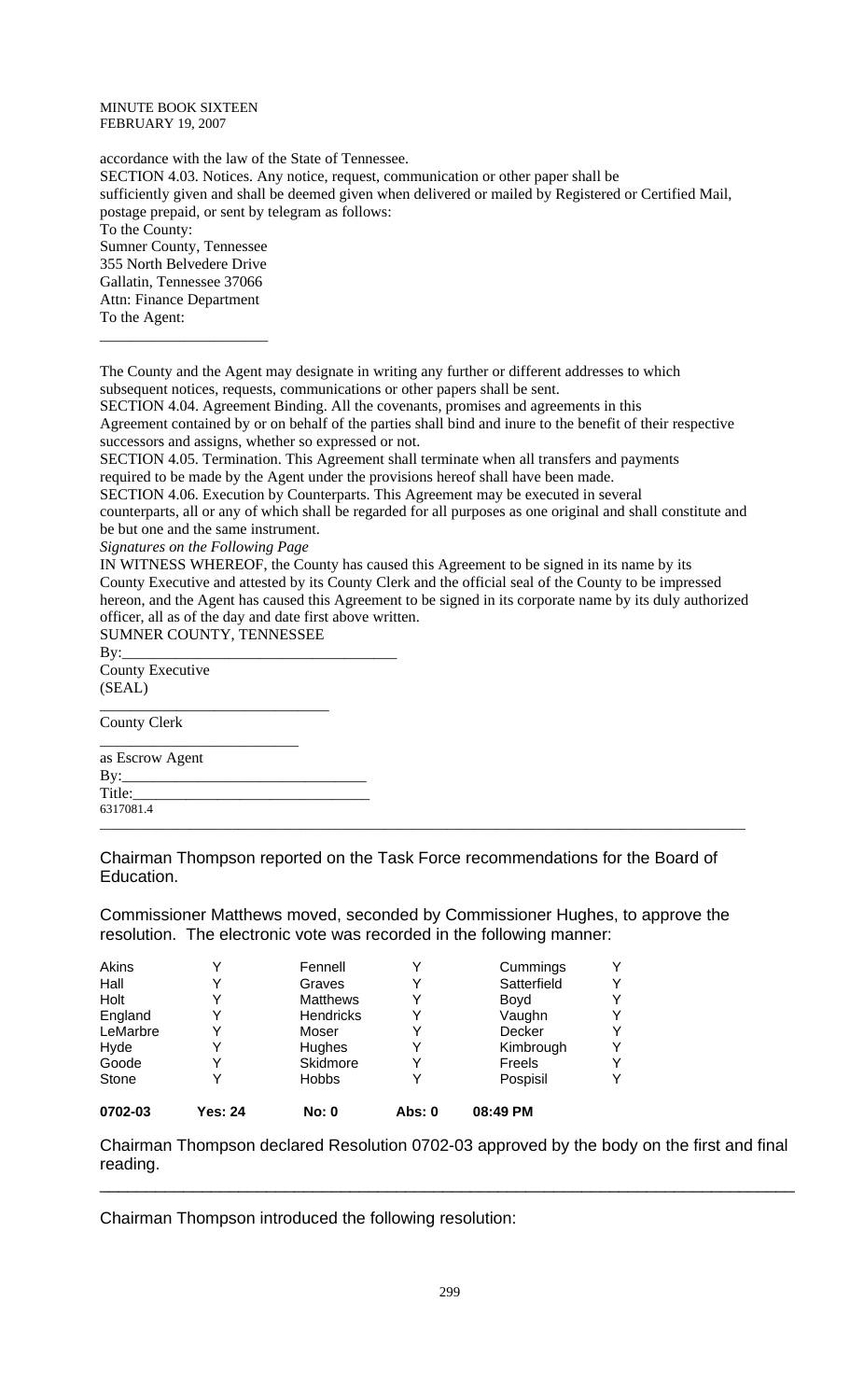### **0702-18 A RESOLUTION AUTHORIZING THE CONTINUATION OF A TWO YEAR LEASE OF OFFICE SPACE TO CONGRESSMAN BART GORDON**

**BE IT RESOLVED** by the Sumner County Board of County Commissioners meeting in regular session on this the  $19<sup>th</sup>$  day of February, 2007, that this body approves the continuation of a two year lease of office space at the Courthouse to the Office of Congressman Bart Gordon pursuant to the same terms as the previous lease agreement attached herewith.

**BE IT FURTHER RESOLVED** that the County Executive with approval of the Law Director be authorized to execute the new lease agreement for and on behalf of Sumner County.

Commissioner Graves moved, seconded by Commissioner Pospisil, to approve the resolution. The electronic vote was recorded in the following manner:

\_\_\_\_\_\_\_\_\_\_\_\_\_\_\_\_\_\_\_\_\_\_\_\_\_\_\_\_\_\_\_\_\_\_\_\_\_\_\_\_\_\_\_\_\_\_\_\_\_\_\_\_\_\_\_\_\_\_\_\_\_\_\_\_

| 0702-18  | <b>Yes: 19</b> | <b>No: 4</b>    | Abs: 1 | 08:51 PM    |   |
|----------|----------------|-----------------|--------|-------------|---|
| Stone    | А              | <b>Hobbs</b>    | N      | Pospisil    | Y |
| Goode    |                | Skidmore        | Y      | Freels      | Y |
| Hyde     |                | Hughes          | N      | Kimbrough   | Υ |
| LeMarbre |                | Moser           | N      | Decker      | Υ |
| England  |                | Hendricks       | N      | Vaughn      | Y |
| Holt     |                | <b>Matthews</b> |        | Boyd        | Y |
| Hall     |                | Graves          |        | Satterfield | Y |
| Akins    |                | Fennell         |        | Cummings    | Y |

Chairman Thompson declared the resolution approved by the body.

# **REPORT FROM COUNTY OFFICIALS**

 By motion of Commissioner Holt, seconded by Commissioner Graves, the commissioners approved unanimously the filing as received of the following reports: County Investments, County General Fund, County Debt Service Fund, County Highway Fund, County Capital Outlay Fund, School General Purpose Fund, School Federal Projects Fund, School Food Service Fund, Employee Health Insurance Trust Fund, Employee Dental Insurance Trust Fund, Casualty Insurance Trust Fund, County Trustee Funds, Special Reports: County Dental Insurance Claim Payments, County Health Insurance Claim Payments, County Property Tax Collections, County EMS Billing/Collections/Balances, County Sales Tax Collections, County Wheel Tax Collections, County Tax Rates/Property Values and County School Loan Program Rates. Approval of the filing of these records does not certify to the accuracy of the documents.

Chairman Thompson introduced the following resolution:

### **0702-NOT A RESOLUTION TO APPROVE AND ACCEPT APPLICATIONS FOR NOTARY PUBLIC POSITIONS AND PERSONAL SURETY GUARANTORS**

 **WHEREAS,** according to the law of the State of Tennessee, an individual must apply for the office of notary public in the county of residence, or of their principal place of business; and

 **WHEREAS**, state statute requires personal sureties making bonds for notaries publics to be approved by the Sumner County Commission; and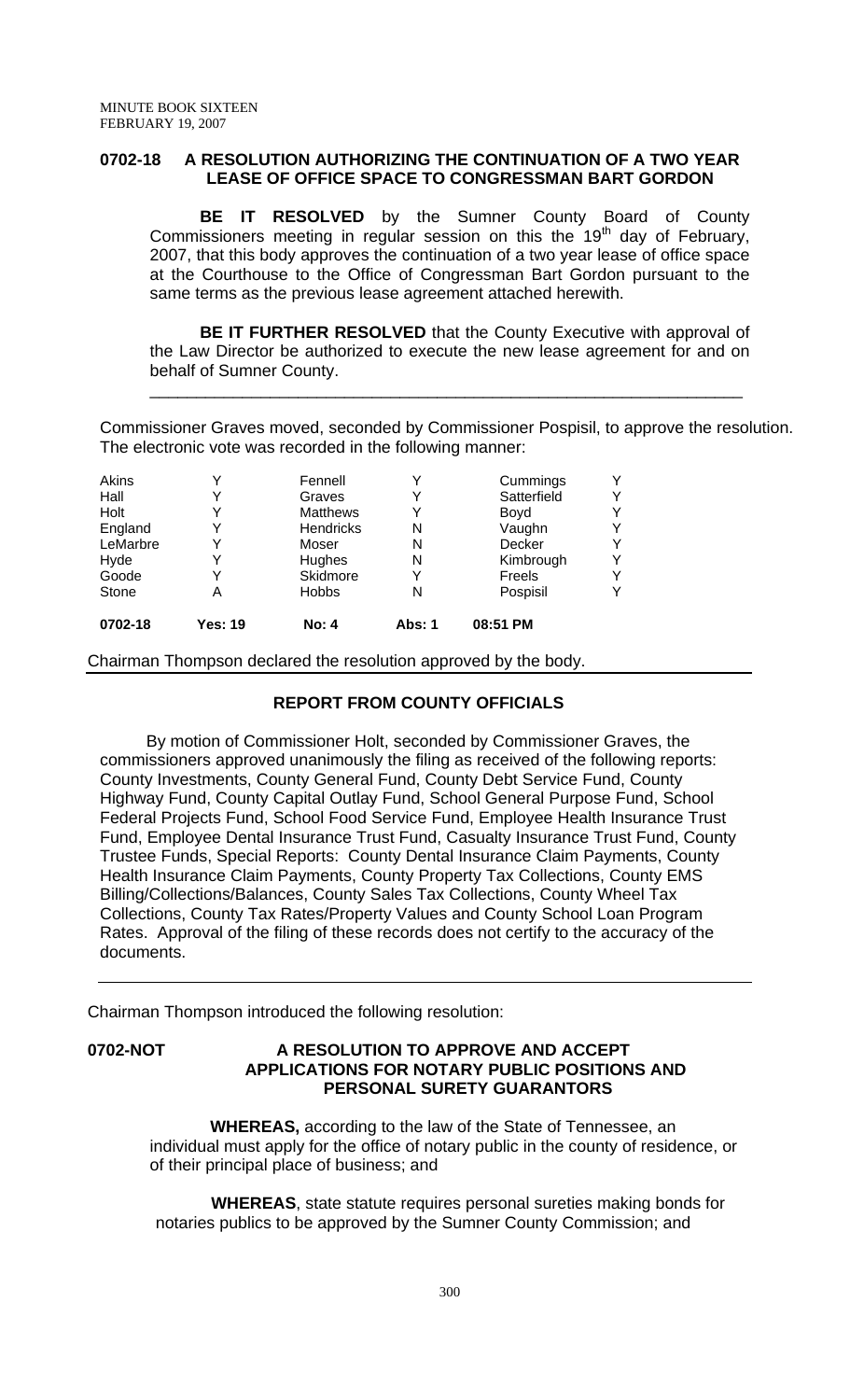**WHEREAS,** said applicant must be approved by the County Commission assembled; and

 **WHEREAS,** Bill Kemp, Sumner County Clerk, has certified according to the records of his office that the persons named on the attached listing labeled "SUMNER COUNTY NOTARY PUBLIC APPLICATIONS and SURETY GUARANTORS" have duly applied for the positions so sought; and

### **BE IT FURTHER RESOLVED THAT THIS TAKE EFFECT FROM AND AFTER PASSAGE.**

 **–––––––––––––––––––––––––––––––––––––––––––––––––––––––––** ABERNATHY, KATHLEEN MARGARET ANTHONY, BRENDA E BONER, JANA S BRINEGAR, RONALD BROWN, RONNIE L BYRUM, SUSAN E CARR, ELAINE J COTHRON, REGAN LEIGH COURVILLE, CHRISTINA MARIE CYR, BARBARA DAVIS, TINA L DAVIS, GLEN MICHAEL ELMORE, JULIA LEIGH FREEMAN, BARBARA FREEMAN, JOE GRAY, SAMANTHA ELIZABETH GUINN, MARLA R HELSON, ROBERT C HICKSON, DAWN A HUNTSMAN, ROBIN L HYMAN, PEGGY JACKSON, ERIC PAUL KENNEDY, LYNN R LUDWIG, BRIGETTE ELEONORE MATTHEWS, J DOUGLAS MCCOY, SANDRA OVERSTREET, CINDY D PATE, CHRISTI ANNE PAYNE, KELLY HART PERRY, RUTH PRUITT, JEREMY HAYES REED, MARY K REED, JASON SAMUEL ROBERTS, MARY SUE ROBERTS, PATRICIA SUE ROBERTSON, DAWN ROMAN, MOLLY W SHANKLIN, JO ELLEN SHARPER, KIMBERLY JO SMART, JOSHUA ALLEN SMITH, SUSAN LYNNETTE STEPHENS, TONI M STOVALL, BEVERLY M WARNER, PAULETTE WETTENGEL, SCOTT TRACY WILKES, LESLIE GRADY WILLIAMS, MARK A WILLIAMSON, DAWN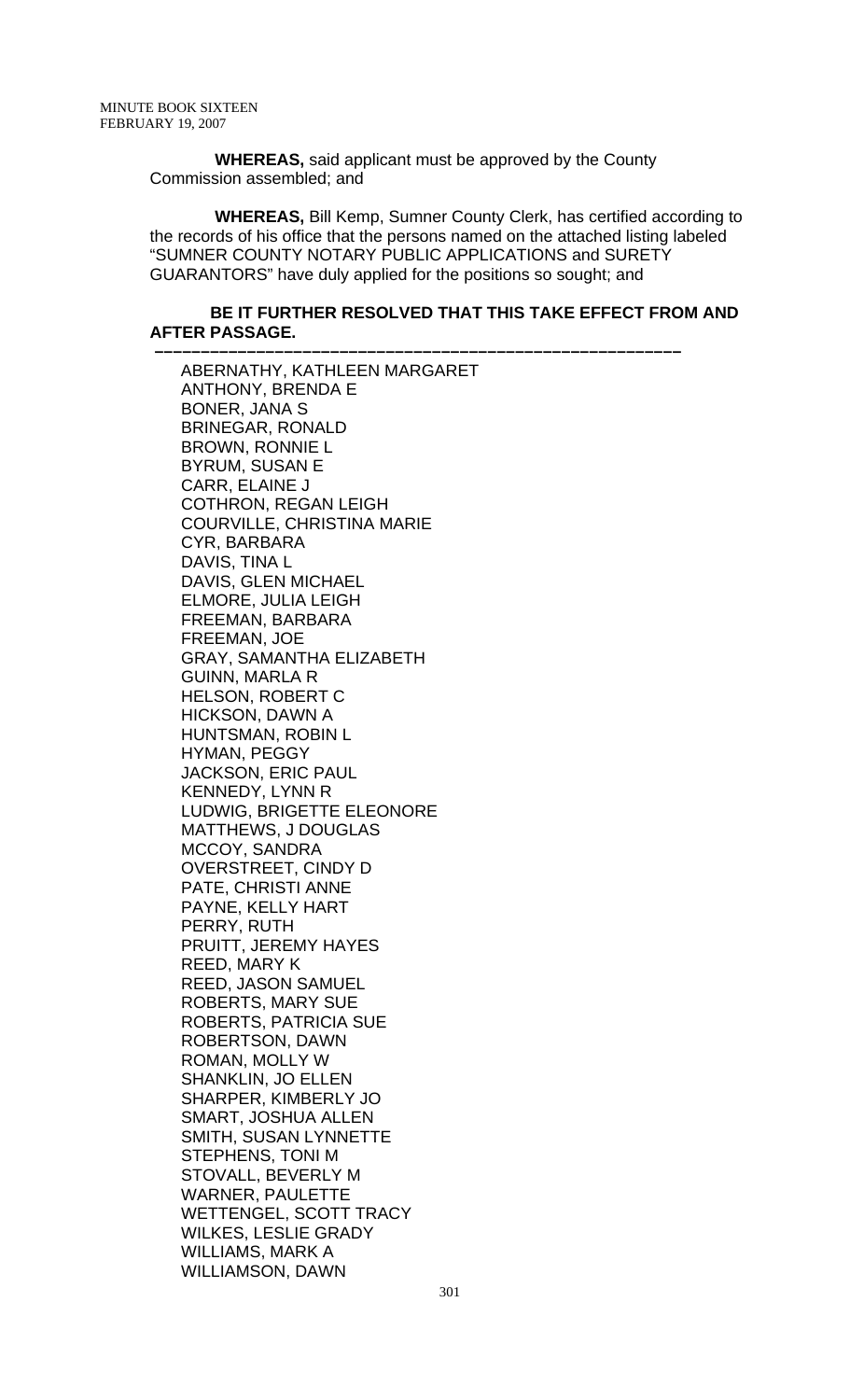### WOOD, SUSANNAH SPEED

Upon motion of Commissioner Holt, seconded by Commissioner Matthews, voting was recorded in the following manner:

| Akins       |                | Fennell         |   |        | Cummings    | Y |
|-------------|----------------|-----------------|---|--------|-------------|---|
| Hall        |                | Graves          |   |        | Satterfield | Υ |
| Holt        |                | <b>Matthews</b> |   |        | Boyd        | Y |
| England     |                | Hendricks       |   |        | Vaughn      | Y |
| LeMarbre    |                | Moser           |   |        | Decker      | Υ |
| Hyde        |                | Hughes          | Y |        | Kimbrough   | Υ |
| Goode       |                | Skidmore        |   |        | Freels      | Y |
| Stone       |                | <b>Hobbs</b>    |   |        | Pospisil    | Y |
| 0702-NOTARY | <b>Yes: 24</b> | <b>No: 0</b>    |   | Abs: 0 | 08:52 PM    |   |

Chairman Thompson declared the election of notaries public by the body.

### **HIGHWAY COMMISSION**

There was no report from the Highway Commission.

## **EDUCATION COMMITTEE**

**\_\_\_\_\_\_\_\_\_\_\_\_\_\_\_\_\_\_\_\_\_\_\_\_\_\_\_\_\_\_\_\_\_\_\_\_\_\_\_\_\_\_\_\_\_\_\_\_\_\_\_\_\_\_\_\_\_\_\_\_\_\_\_\_\_\_\_\_\_**

\_\_\_\_\_\_\_\_\_\_\_\_\_\_\_\_\_\_\_\_\_\_\_\_\_\_\_\_\_\_\_\_\_\_\_\_\_\_\_\_\_\_\_\_\_\_\_\_\_\_\_\_\_\_\_\_\_\_\_\_\_\_\_\_\_\_\_\_\_

Commissioner Decker introduced the following resolution and moved for approval. Commissioner Hyde seconded the motion.

### **0702-04 A RESOLUTION ACCEPTING THE BID OF ROBERT S. BISCAM AND COMPANY AS THE LOWEST AND BEST BID FOR THE CONSTRUCTION OF THE STATION CAMP ELEMENTARY SCHOOL AND AMENDING THE SUMNER COUNTY RULES FOR SCHOOL CONSTRUCTION PROJECTS**

**BE IT RESOLVED** by the Sumner County Board of County Commissioners meeting in regular session on this the  $19<sup>th</sup>$  of February, 2007, that this body does hereby adopt the amended school construction plans attached as Exhibit A; and

**BE IT FURTHER RESOLVED** that this body does accept the bid from Robert S. Biscam and Company attached (in file) herewith as Exhibit B for the construction of Station Camp Elementary School.

\_\_\_\_\_\_\_\_\_\_\_\_\_\_\_\_\_\_\_\_\_\_\_\_\_\_\_\_\_\_\_\_\_\_\_\_\_\_\_\_\_\_\_\_\_\_\_\_\_\_\_\_\_\_\_\_\_\_\_\_\_\_\_\_

The electronic vote was recorded in the following manner:

| Hall<br>Holt |                | Graves<br><b>Matthews</b> |        | Satterfield    | Υ<br>Y |
|--------------|----------------|---------------------------|--------|----------------|--------|
| England      |                | Hendricks                 |        | Boyd<br>Vaughn | Y      |
| LeMarbre     |                | Moser                     |        | Decker         | Y      |
| Hyde         |                | Hughes                    |        | Kimbrough      | Υ      |
| Goode        |                | Skidmore                  |        | Freels         | Y      |
| Stone        |                | <b>Hobbs</b>              |        | Pospisil       | Y      |
| 0702-04      | <b>Yes: 24</b> | <b>No: 0</b>              | Abs: 0 | 08:54 PM       |        |

Chairman Thompson declared the resolution approved by the body.

\_\_\_\_\_\_\_\_\_\_\_\_\_\_\_\_\_\_\_\_\_\_\_\_\_\_\_\_\_\_\_\_\_\_\_\_\_\_\_\_\_\_\_\_\_\_\_\_\_\_\_\_\_\_\_\_\_\_\_\_\_\_\_\_\_\_\_\_\_\_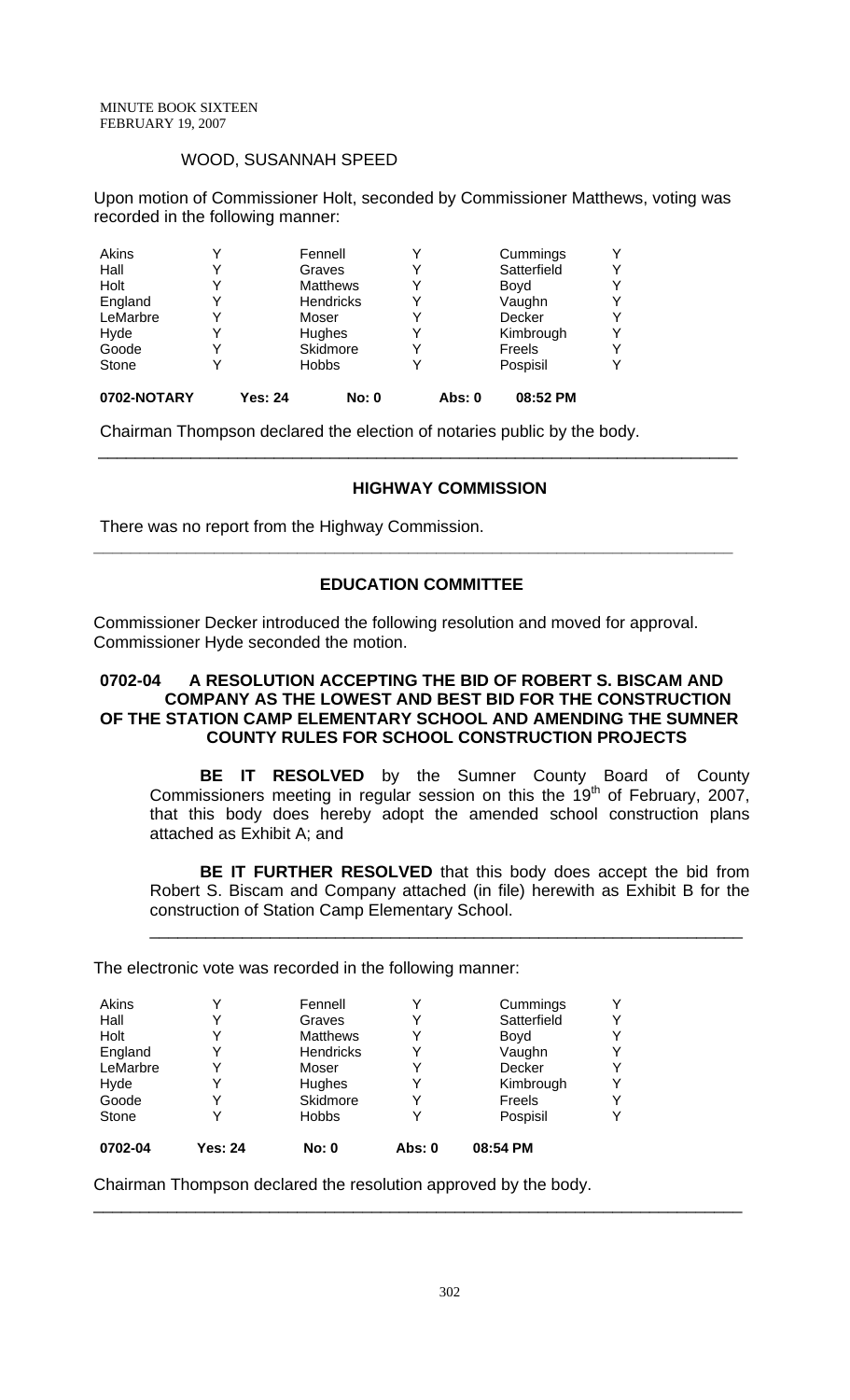### **GENERAL OPERATIONS COMMITTEE**

**\_\_\_\_\_\_\_\_\_\_\_\_\_\_\_\_\_\_\_\_\_\_\_\_\_\_\_\_\_\_\_\_\_\_\_\_\_\_\_\_\_\_\_\_\_\_\_\_\_\_\_\_\_\_\_\_\_\_\_\_\_\_\_\_\_\_\_\_\_**

There was no report from the General Operations Committee.

## **EMERGENCY MEDICAL SERVICES COMMITTEE**

Commissioner Vaughn introduced the following resolution and moved for approval. Commissioner Fennell seconded the motion.

### **0702-05 A RESOLUTION GRANTING EMS THE AUTHORITY TO ACCEPT CREDIT CARDS, CHECK CARD, AND CREDIT THE SERVICE FEE**

**BE IT RESOLVED** by the Sumner County Board of County Commissioners meeting in regular session on this the 19th of February, 2007, that this body does hereby grant EMS the authority to accept credit cards, check cards, and credit the service fee; and

**BE IT FURTHER RESOLVED** that a fee of 1.75% of the charged amount will be credited to the EMS Revenue Account.

\_\_\_\_\_\_\_\_\_\_\_\_\_\_\_\_\_\_\_\_\_\_\_\_\_\_\_\_\_\_\_\_\_\_\_\_\_\_\_\_\_\_\_\_\_\_\_\_\_\_\_\_\_\_\_\_\_\_\_\_\_\_\_\_

The electronic vote was recorded in the following manner:

| Akins<br>Hall |         | Fennell<br>Graves |          | Cummings<br>Satterfield | Y<br>Y |
|---------------|---------|-------------------|----------|-------------------------|--------|
| Holt          |         | <b>Matthews</b>   |          | Boyd                    | Y      |
| England       |         | <b>Hendricks</b>  |          | Vaughn                  | Y      |
| LeMarbre      |         | Moser             |          | Decker                  | Y      |
| Hyde          |         | Hughes            |          | Kimbrough               | Υ      |
| Goode         |         | Skidmore          |          | Freels                  | Y      |
| Stone         |         | <b>Hobbs</b>      |          | Pospisil                | Y      |
| 0702-05       | Yes: 24 | <b>No: 0</b>      | Abs: $0$ | 08:56 PM                |        |

Chairman Thompson declared the resolution approved by the body.

## **PUBLIC WORKS COMMITTEE**

**\_\_\_\_\_\_\_\_\_\_\_\_\_\_\_\_\_\_\_\_\_\_\_\_\_\_\_\_\_\_\_\_\_\_\_\_\_\_\_\_\_\_\_\_\_\_\_\_\_\_\_\_\_\_\_\_\_\_\_\_\_\_\_\_\_\_\_\_\_**

There was no report from the General Operations Committee.

### **LEGISLATIVE COMMITTEE**

\_\_\_\_\_\_\_\_\_\_\_\_\_\_\_\_\_\_\_\_\_\_\_\_\_\_\_\_\_\_\_\_\_\_\_\_\_\_\_\_\_\_\_\_\_\_\_\_\_\_\_\_\_\_\_\_\_\_\_\_\_\_\_\_\_\_\_\_\_

Commissioner Hyde introduced the following resolution and moved for approval. Commissioner Matthews seconded the motion.

### **0702-06 A RESOLUTION SUPPORTING THE FISCAL YEAR 2007 THDA HOME GRANT APPLICATION**

**WHEREAS**, funds are available through the State of Tennessee HOME Program; and

**WHEREAS**, Sumner County wishes to improve housing within the county; and

**WHEREAS,** Sumner County may apply for HOME funds in an amount not to exceed \$500,000.00.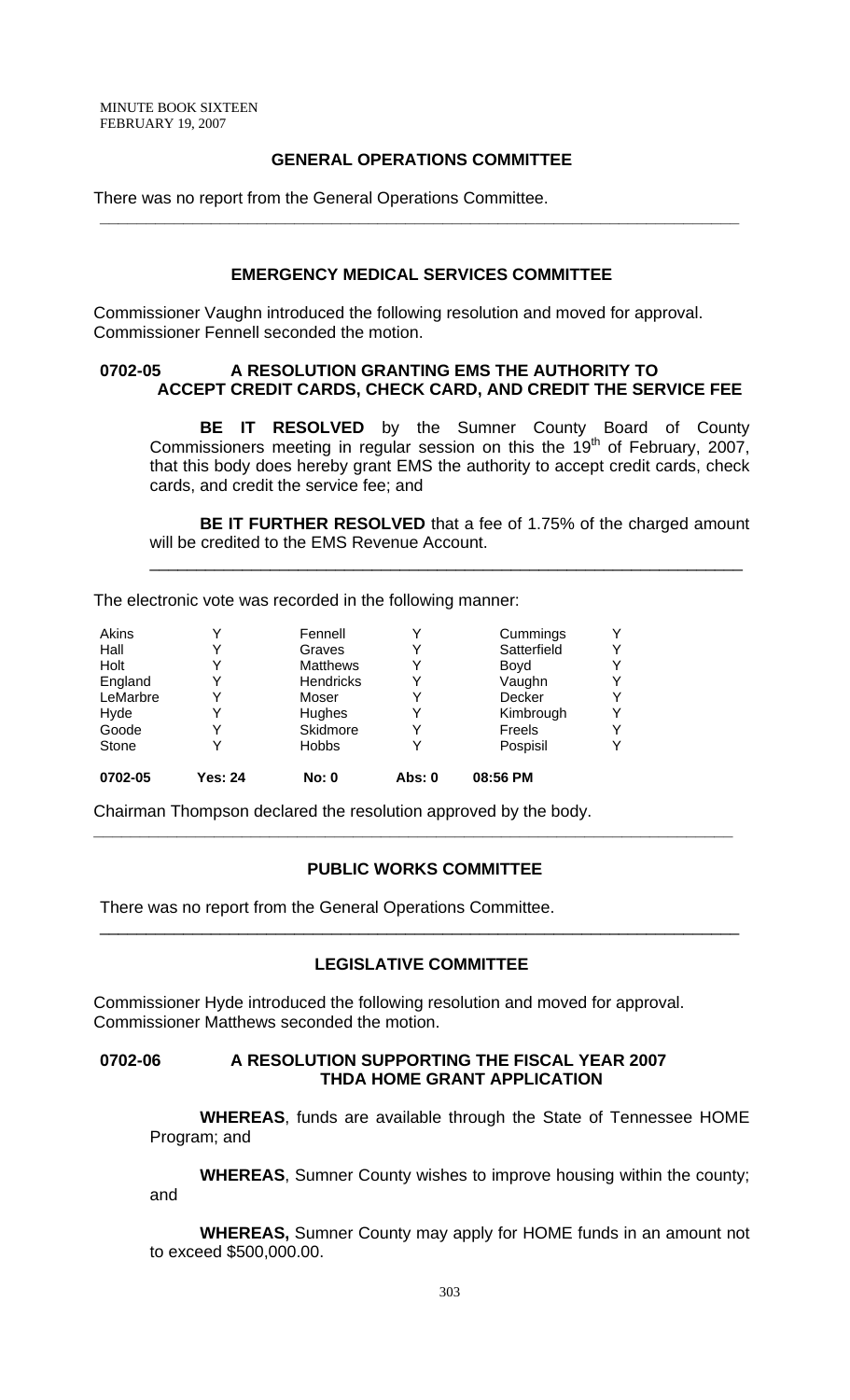**NOW, THEREFORE, BE IT RESOLVED** by the Sumner County Board of County Commissioners meeting in regular session on this the 19<sup>th</sup> of February, 2007, that this body does hereby support the application for HOME funds; and

**BE IT FURTHER RESOLVED** that the County Executive is hereby authorized to sign the application and all assurance necessary to filing said application.

\_\_\_\_\_\_\_\_\_\_\_\_\_\_\_\_\_\_\_\_\_\_\_\_\_\_\_\_\_\_\_\_\_\_\_\_\_\_\_\_\_\_\_\_\_\_\_\_\_\_\_\_\_\_\_\_\_\_\_\_\_\_\_\_

The electronic vote was recorded in the following manner:

| Akins<br>Hall |         | Fennell<br>Graves |        | Cummings<br>Satterfield | Y<br>Y |
|---------------|---------|-------------------|--------|-------------------------|--------|
| Holt          |         | <b>Matthews</b>   |        | Boyd                    | Y      |
| England       |         | <b>Hendricks</b>  |        | Vaughn                  | Y      |
| LeMarbre      |         | Moser             |        | Decker                  | Y      |
| Hyde          |         | <b>Hughes</b>     |        | Kimbrough               | Y      |
| Goode         |         | Skidmore          |        | Stone                   | Α      |
| <b>Hobbs</b>  |         | Pospisil          |        |                         |        |
| 0702-06       | Yes: 22 | <b>No: 0</b>      | Abs: 1 | 08:57 PM                |        |

Chairman Thompson declared the resolution approved by the body.

Commissioner Hyde introduced the following resolution and moved for approval. Commissioner Hobbs seconded the motion.

### **0702-07 A RESOLUTION APPROVING THE PARTICIPATION IN THE LOCAL GOVERNMENT ENERGY EFFICIENCY LOAN PROGRAM ADMINISTERED BY THE TENNESSEE DEPARTMENT OF ECONOMIC AND COMMUNITY DEVELOPMENT**

\_\_\_\_\_\_\_\_\_\_\_\_\_\_\_\_\_\_\_\_\_\_\_\_\_\_\_\_\_\_\_\_\_\_\_\_\_\_\_\_\_\_\_\_\_\_\_\_\_\_\_\_\_\_\_\_\_\_\_\_\_\_\_\_\_\_\_\_\_\_

**WHEREAS,** the Tennessee Department of Economic and Community Development (ECD) administers an Energy Efficiency Loan Program for Local Government Facilities; and

**WHEREAS,** Sumner County wants to participate in the loan program in order to improve facility energy efficiency and reduce energy costs.

**NOW, THEREFORE, BE IT RESOLVED** by the Sumner County Board of County Commissioners meeting in regular session on this the  $19<sup>th</sup>$  day of February, 2007, that this body hereby approves the participation in the Local Government Energy Efficiency Loan Program.

**SECTION 1.** Sumner County is submitting an Energy Efficiency Loan Program Application to ECD for each of the following facilities:

- (a) Beech High School
- (b) Westmoreland Middle School
- (c) Watt Hardison Elementary

**SECTION 2.** For each of the facilities approved by ECD for financing, Sumner County will fully participate in the Energy Efficiency Loan Program and will follow all applicable program rules and guidelines. Full program participation by Sumner County will include the following:

(a) Sumner County will borrow the approved loan amount from the ECD Energy Efficiency Loan Program within six (6) months of the date of loan approval; and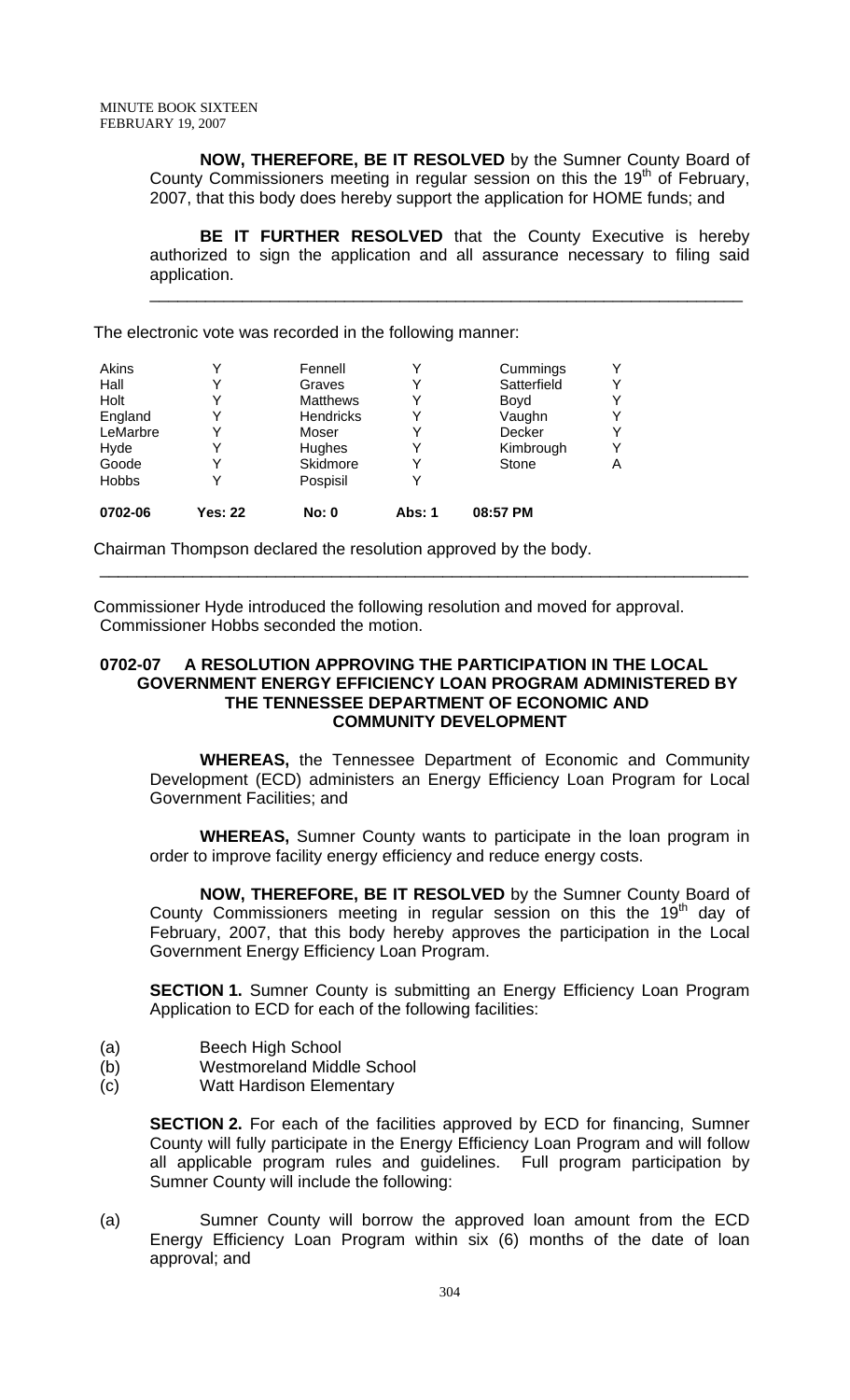- (b) Sumner County will implement the approved project/s within one year of the date of the loan approval; and
- (c) Sumner County will provide ECD with a final work completion report when the approved project is implemented.

**SECTION 3.** To help determine the level of energy savings produced by the energy efficiency project, Sumner County will send copies of monthly facility energy bill to ECD during the term of the loan for project evaluation purposes.

**SECTION 4.** Sumner County will properly operate and maintain the loan financed energy efficiency equipment in order to maximize facility energy savings.

**SECTION 5.** Sumner County will send this resolution to ECD, Energy Division, 320 Sixth Avenue North, Nashville, Tennessee, 37243-0405, as an accompanying document to the application for loan program funds.

**SECTION 6.** This resolution shall take effect upon approval, the public welfare requiring it.

\_\_\_\_\_\_\_\_\_\_\_\_\_\_\_\_\_\_\_\_\_\_\_\_\_\_\_\_\_\_\_\_\_\_\_\_\_\_\_\_\_\_\_\_\_\_\_\_\_\_\_\_\_\_\_\_\_\_\_\_\_\_\_\_

|               | ັ |                   |  |                         |  |  |
|---------------|---|-------------------|--|-------------------------|--|--|
| Akins<br>Hall |   | Fennell<br>Graves |  | Cummings<br>Satterfield |  |  |
|               |   |                   |  |                         |  |  |

The electronic vote was recorded in the following manner:

| 0702-07  | Yes: 24 | <b>No: 0</b>     | Abs: 0 | 08:58 PM    |   |
|----------|---------|------------------|--------|-------------|---|
|          |         |                  |        |             |   |
| Stone    |         | <b>Hobbs</b>     |        | Pospisil    | Y |
| Goode    |         | Skidmore         |        | Freels      | Y |
| Hyde     |         | Hughes           |        | Kimbrough   | Y |
| LeMarbre |         | Moser            |        | Decker      | Υ |
| England  |         | <b>Hendricks</b> |        | Vaughn      | Y |
| Holt     |         | <b>Matthews</b>  |        | Boyd        | Y |
| Hall     |         | Graves           |        | Satterfield | Υ |
| .        |         | -----            |        | ----------  |   |

Chairman Thompson declared the resolution approved by the body.

## **BUDGET COMMITTEE**

Commissioner Moser introduced the following resolution and moved for approval. Commissioner LeMarbre seconded the motion.

### **0702-09 A RESOLUTION ENDORSING THE CONSTRUCTION OF A NEW PORTLAND HEALTH DEPARTMENT FACILITY, ACCEPTING FUNDS OF \$311,000.00 FROM THE STATE OF TENNESSEE AND AUTHORIZING KAATZ, BINKLEY, JONES & MORRIS ARCHITECTS INCORPORATED TO BEGIN PRELIMINARY PLANS FOR DESIGNING THE BUILDING ON THE PROPERTY TO BE DONATED**

**WHEREAS**, an offer to donate property on Longview Drive in Portland was made to the county for the development and construction of a Portland Health Department facility; and

**WHEREAS**, the State of Tennessee has already provided funds totaling \$311,000.00 for this project; and

**WHEREAS**, the architectural firm of Kaatz, Binkley, Jones & Morris Architects Inc.

has been asked to draw preliminary plans on the proposed building site.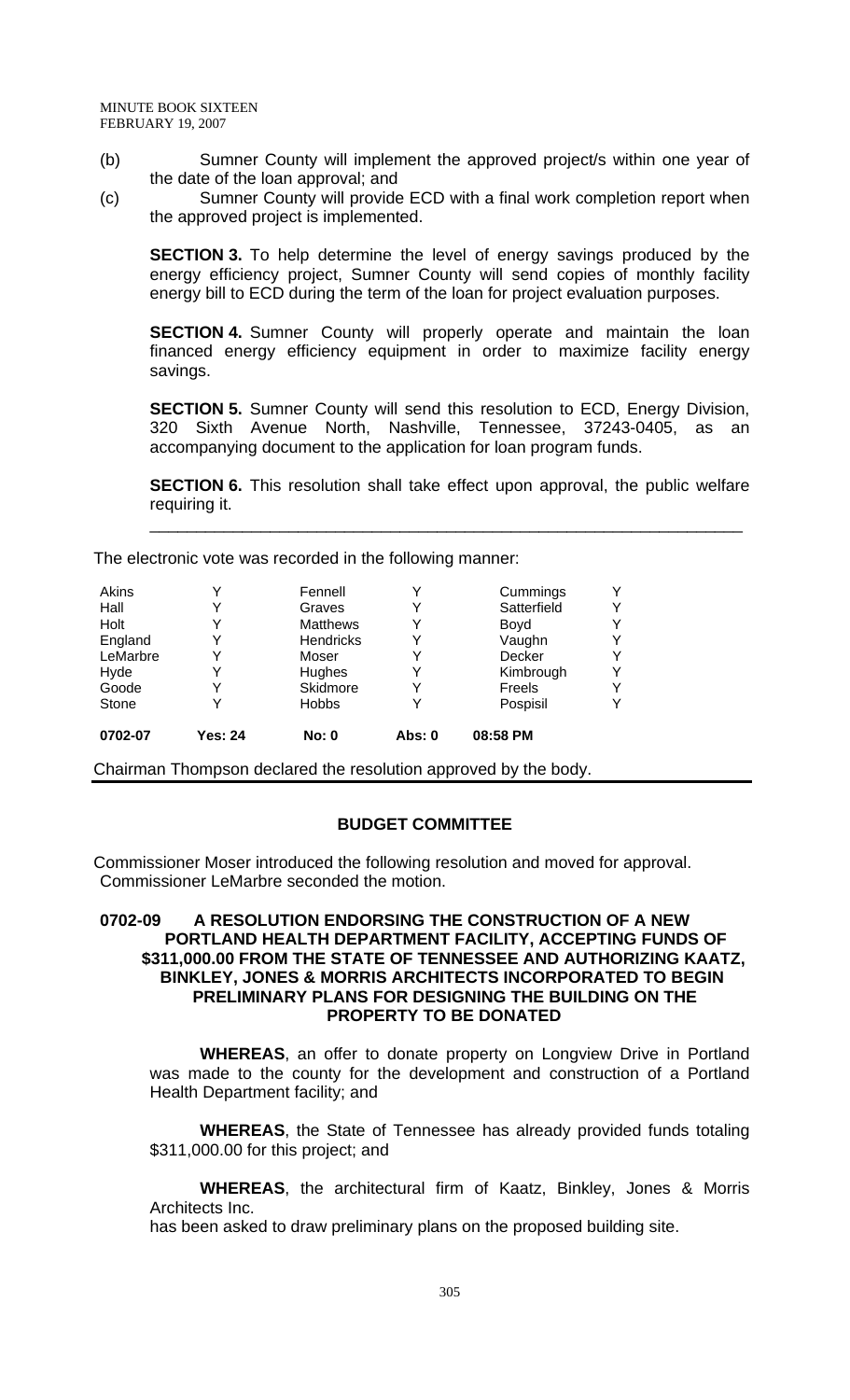**NOW, THEREFORE, BE IT RESOLVED** by the Sumner County Board of County Commissioners meeting in regular session on this the  $19<sup>th</sup>$  day of February, 2007, that this body hereby accepts the donation of land on Longview Drive in Portland, the funds from the State of Tennessee, and the choice of Kaatz, Binkley, Jones & Morris Architects Inc. to draw preliminary plans for the new Portland Health Department; and

**BE IT FURTHER RESOLVED** that this body shall allocate the funding of the remaining cost of this facility in the 2007-2008 budget plans.

\_\_\_\_\_\_\_\_\_\_\_\_\_\_\_\_\_\_\_\_\_\_\_\_\_\_\_\_\_\_\_\_\_\_\_\_\_\_\_\_\_\_\_\_\_\_\_\_\_\_\_\_\_\_\_\_\_\_\_\_\_\_\_\_

The electronic vote was recorded in the following manner:

| Akins    | $\checkmark$ | Fennell          |        | Cummings    | Y |
|----------|--------------|------------------|--------|-------------|---|
| Hall     |              | Graves           |        | Satterfield | v |
| Holt     |              | <b>Matthews</b>  |        | Boyd        | Y |
| England  |              | <b>Hendricks</b> |        | Vaughn      | Y |
| LeMarbre |              | Moser            |        | Decker      | Y |
| Hyde     |              | Hughes           |        | Kimbrough   | v |
| Goode    |              | Skidmore         |        | Freels      | Y |
| Stone    |              | <b>Hobbs</b>     |        | Pospisil    | Y |
| 0702-09  | Yes: 24      | No: 0            | Abs: 0 | 09:00 PM    |   |

Chairman Thompson declared the resolution approved by the body.

## **CONSENT AGENDA**

Commissioner Moser introduced the following resolution and moved for approval. Commissioner Hyde seconded the motion.

### **0702-10 A RESOLUTION APPROPRIATING \$7,150.00 AS PASS-THRU FUNDS FROM THE STATE MISCELLANEOUS ACCOUNT OF THE ELECTION OFFICE TO THE MAINTENANCE ACCOUNT AND OFFICE SUPPLIES ACCOUNT**

**BE IT RESOLVED** by the Sumner County Board of County Commissioners meeting in regular session on this the 19<sup>th</sup> day of February, 2007, that this body hereby appropriates \$7,150.00 as pass-thru funds from the State Miscellaneous Account of the Election Office (101-46990) to the Maintenance/Buildings/Vote Precincts Account (51500-335) and the Office Supplies Account (51500-435) as shown on the attachment herewith.

\_\_\_\_\_\_\_\_\_\_\_\_\_\_\_\_\_\_\_\_\_\_\_\_\_\_\_\_\_\_\_\_\_\_\_\_\_\_\_\_\_\_\_\_\_\_\_\_\_\_\_\_\_\_\_\_\_\_\_\_\_\_\_\_

### **0702-11 A RESOLUTION APPROPRIATING \$82.60 AS PASS-THRU FUNDS FROM THE REFUND ACCOUNT OF THE FINANCE DEPARTMENT TO THE LEGAL NOTICES ACCOUNT**

**BE IT RESOLVED** by the Sumner County Board of County Commissioners meeting in regular session on this the  $19<sup>th</sup>$  day of February, 2007, that this body hereby appropriates \$82.60 as pass-thru funds from the Refund Account of the Finance Department (101-44170) to the Legal Notices Account (101-51100-332) as shown on the attachment herewith.

\_\_\_\_\_\_\_\_\_\_\_\_\_\_\_\_\_\_\_\_\_\_\_\_\_\_\_\_\_\_\_\_\_\_\_\_\_\_\_\_\_\_\_\_\_\_\_\_\_\_\_\_\_\_\_\_\_\_\_\_\_\_\_\_

### **0702-12 A RESOLUTION APPROPRIATING \$1,871.13 AS PASS-THRU FUNDS FROM THE OTHER CHARGES FOR SERVICES ACCOUNT OF THE FINANCE DEPARTMENT TO THE COUNTY COMMISSION COSTS ACCOUNT**

**BE IT RESOLVED** by the Sumner County Board of County Commissioners meeting in regular session on this the 19<sup>th</sup> day of February,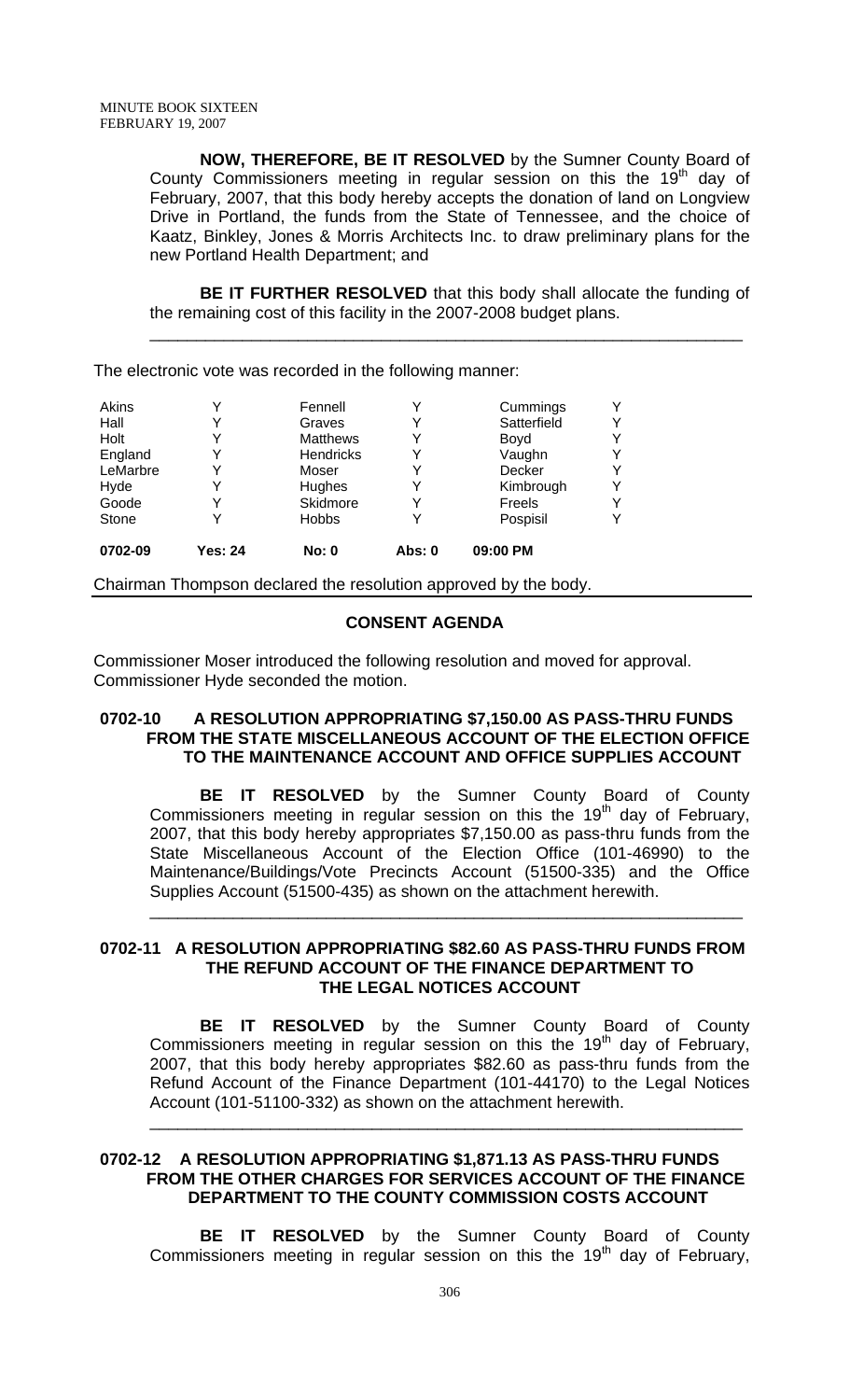2007, that this body hereby appropriates \$1,871.13 as pass-thru funds from the Other Charges for Services Account of the Finance Department (101-43990) to the County Commission Costs Account (101-51100-599) as shown on the attachment herewith.

\_\_\_\_\_\_\_\_\_\_\_\_\_\_\_\_\_\_\_\_\_\_\_\_\_\_\_\_\_\_\_\_\_\_\_\_\_\_\_\_\_\_\_\_\_\_\_\_\_\_\_\_\_\_\_\_\_\_\_\_\_\_\_\_

### **0702-13 A RESOLUTION APPROPRIATING \$10,000.00 AS PASS-THRU FUNDS FROM THE OTHER SHERIFF'S FEE ACCOUNT OF THE SHERIFF'S OFFICE TO THE PRINTING ACCOUNT**

**BE IT RESOLVED** by the Sumner County Board of County Commissioners meeting in regular session on this the  $19<sup>th</sup>$  day of February, 2007, that this body hereby appropriates \$10,000.00 as pass-thru funds from the Other Sheriff's Fee Account of the Sheriff's Office (101-45591) to the Printing Account (101-54110-349) as shown on the attachment herewith.

\_\_\_\_\_\_\_\_\_\_\_\_\_\_\_\_\_\_\_\_\_\_\_\_\_\_\_\_\_\_\_\_\_\_\_\_\_\_\_\_\_\_\_\_\_\_\_\_\_\_\_\_\_\_\_\_\_\_\_\_\_\_\_\_

### **0702-14 A RESOLUTION APPROPRIATING \$4,950.39 AS PASS-THRU FUNDS FROM THE OTHER SHERIFF'S FEE ACCOUNT OF THE SHERIFF'S OFFICE TO THE EVALUATION & TRAINING ACCOUNT**

**BE IT RESOLVED** by the Sumner County Board of County Commissioners meeting in regular session on this the  $19<sup>th</sup>$  day of February, 2007, that this body hereby appropriates \$4,950.39 as pass-thru funds from the Other Sheriff's Fee Account of the Sheriff's Office (101-45591) to the Evaluation & Training Account (101-54110-322) as shown on the attachment herewith.

\_\_\_\_\_\_\_\_\_\_\_\_\_\_\_\_\_\_\_\_\_\_\_\_\_\_\_\_\_\_\_\_\_\_\_\_\_\_\_\_\_\_\_\_\_\_\_\_\_\_\_\_\_\_\_\_\_\_\_\_\_\_\_\_

### **0702-15 A RESOLUTION APPROPRIATING \$15,000.00 AS PASS-THRU FUNDS FROM THE SALARY BOOK KEEPER ACCOUNT TO THE SALARY DEPUTY DIRECTOR ACCOUNT**

**BE IT RESOLVED** by the Sumner County Board of County Commissioners meeting in regular session on this the  $19<sup>th</sup>$  day of February, 2007, that this body hereby appropriates \$15,000.00 as pass-thru funds from the Salary Book Keeper Account (101-52100-119) to the Salary Deputy Director Account (101-54490-106) for the hiring of a Deputy Director as shown on the attachment herewith.

\_\_\_\_\_\_\_\_\_\_\_\_\_\_\_\_\_\_\_\_\_\_\_\_\_\_\_\_\_\_\_\_\_\_\_\_\_\_\_\_\_\_\_\_\_\_\_\_\_\_\_\_\_\_\_\_\_\_\_\_\_\_\_\_

### **0702-16 A RESOLUTION DECLARING CERTAIN ITEMS ON EXHIBIT A AS SURPLUS PROPERTY**

**BE IT RESOLVED** by the Sumner County Board of County Commissioners meeting in regular session on this the  $19<sup>th</sup>$  day of February, 2007, that this body hereby declares the items listed on Attachment A as surplus property.

\_\_\_\_\_\_\_\_\_\_\_\_\_\_\_\_\_\_\_\_\_\_\_\_\_\_\_\_\_\_\_\_\_\_\_\_\_\_\_\_\_\_\_\_\_\_\_\_\_\_\_\_\_\_\_\_\_\_\_\_\_\_\_\_

## **0702-17 A RESOLUTION DECLARING A PORT-A-POTTY AS SURPLUS PROPERTY FROM THE OFFICE OF THE SHERIFF AND AUTHORIZING DISPOSAL**

**BE IT RESOLVED** by the Sumner County Board of County Commissioners meeting in regular session on this the  $19<sup>th</sup>$  of February, 2007, that this body does hereby declare a Port-A-Potty from the Office of the Sheriff as surplus; and